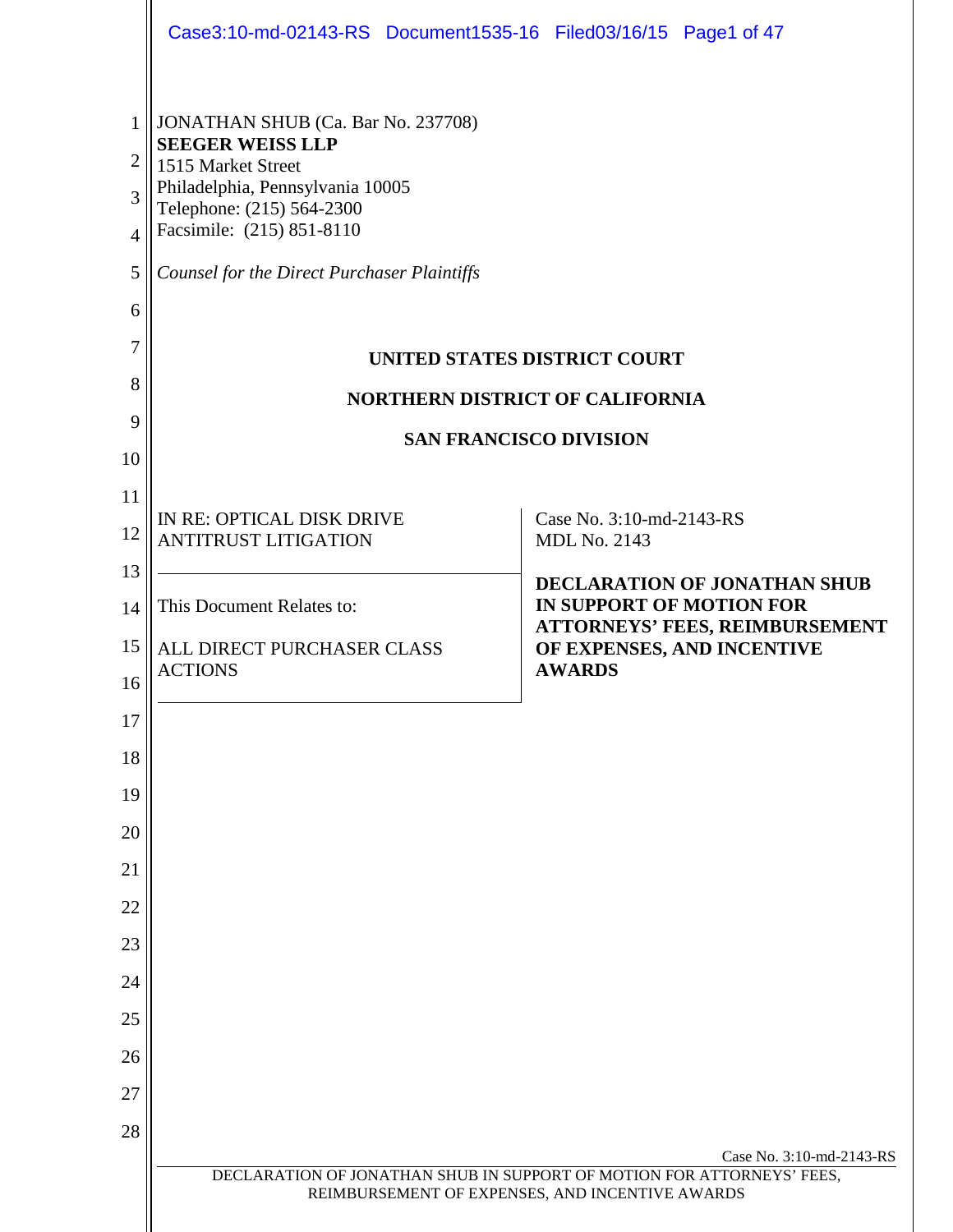1 I, Jonathan Shub, declare and state as follows:

2 3 4 5 6 1. I am a partner of the law firm of Seeger Weiss LLP. I submit this declaration in support of Direct Purchaser Plaintiffs ("DPP") joint application for an award of attorneys' fees in connection with the services rendered in this litigation. I make this Declaration based on my own personal knowledge, and if called as a witness, I could and would competently testify to the matters stated herein.

7 8 9 10 2. My firm has served as counsel to Greg Starrett and as counsel for the Direct Purchaser Class ("Class") throughout the course of this litigation. The background and experience of Seeger Weiss and its attorneys are summarized in the *curriculum vitae* attached hereto as Exhibit 1.

11 12 13 14 3. Seeger Weiss has prosecuted this litigation solely on a contingent-fee basis, and has been at risk that it would not receive any compensation for prosecuting claims against the Defendants. While Seeger Weiss devoted its time and resources to this matter, it has foregone other legal work for which it would have been compensated.

15 16 17 4. During the pendency of the litigation, Seeger Weiss performed the following work: Drafted complaints; conducted research; reviewed and analyzed documents, and defended class representative depositions.

18 19 20 21 22 23 24 25 5. Attached hereto as Exhibit 2 is my firm's total hours and lodestar, computed at historical rates, for the period of May 7, 2010 through December 31, 2014. This period reflects the time spent after the appointment of the Chairman of the Executive Committee for the DPPs (the "Chairman") in this litigation. The total number of hours spent by Seeger Weiss during this period of time was 697.90 hours, with a corresponding lodestar of \$260,405.00. This summary was prepared from contemporaneous, daily time records regularly prepared and maintained by my firm. The lodestar amount reflected in Exhibit 2 is for work assigned by the Chairman, and was performed by professional staff at my law firm for the benefit of the Class.

26 27 6. The hourly rates for the attorneys and professional support staff in my firm included in Exhibit 2 are the usual and customary hourly rates charged by Seeger Weiss.

28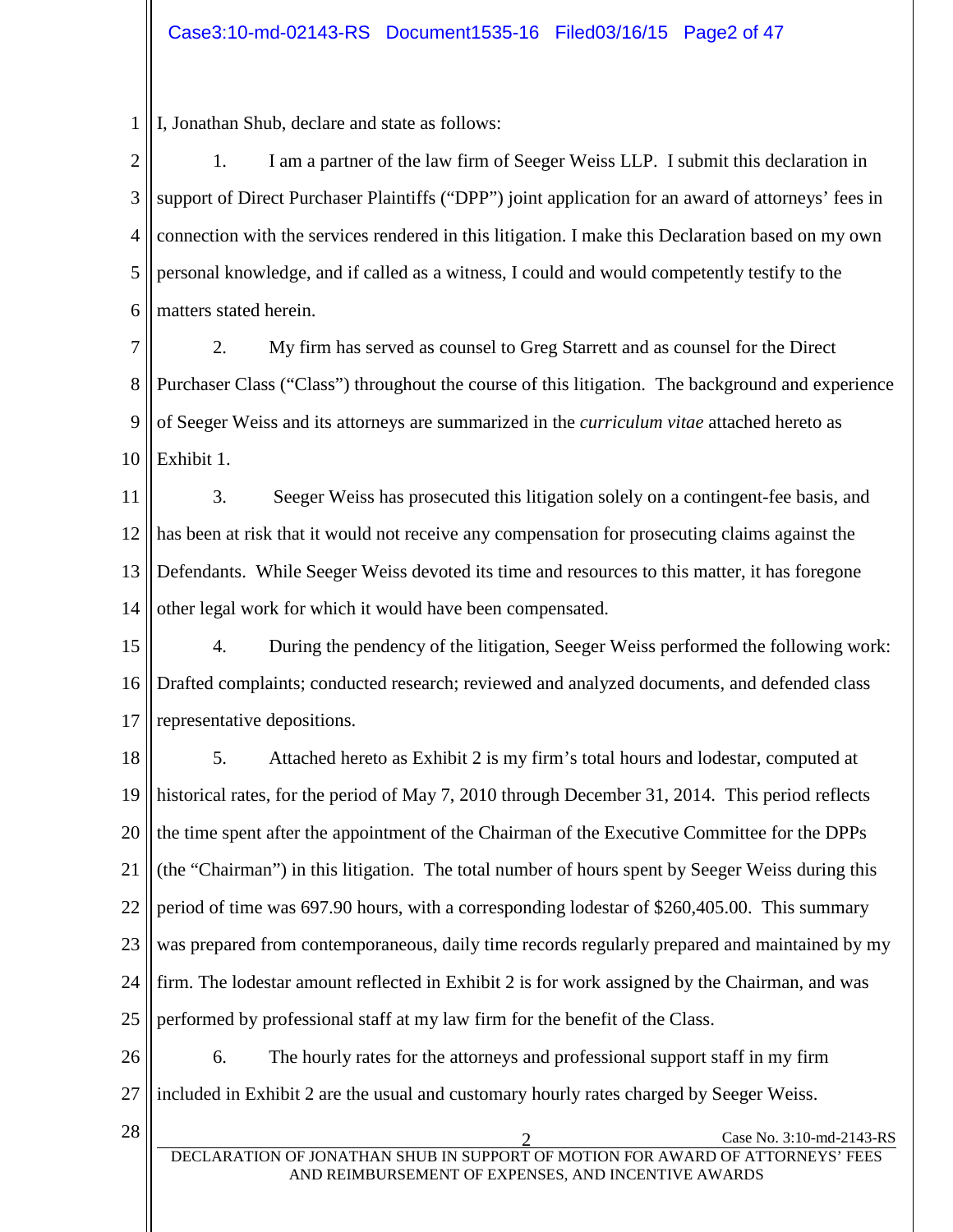|                | 7.<br>My firm has expended a total of \$1,592.71 in unreimbursed costs and expenses in              |  |  |  |
|----------------|-----------------------------------------------------------------------------------------------------|--|--|--|
| $\overline{2}$ | connection with the prosecution of this litigation. These costs and expenses are broken down in     |  |  |  |
| 3              | the chart attached hereto as Exhibit 3. They were incurred on behalf of Direct Purchaser Plaintiffs |  |  |  |
| 4              | by my firm on a contingent basis, and have not been reimbursed. The expenses incurred in this       |  |  |  |
| 5              | action are reflected on the books and records of my firm. These books and records are prepared      |  |  |  |
| 6              | from expense vouchers, check records and other source materials and represent an accurate           |  |  |  |
|                | recordation of the expenses incurred.                                                               |  |  |  |
| 8              | I have reviewed the time and expenses reported by my firm in this case which are<br>9.              |  |  |  |
| 9              | included in this declaration, and I affirm that they are true and accurate.                         |  |  |  |
| 10             | I declare under penalty of perjury under the laws of the United States of America that the          |  |  |  |

 foregoing is true and correct. Executed on this 5TH day of February, 2015 at Philadelphia,

 Pennsylvania. \_\_\_\_\_\_\_\_\_\_\_\_\_\_\_\_\_\_\_\_\_\_\_\_\_\_\_\_\_\_\_ JONATHAN SHUB 3 Case No. 3:10-md-2143-RS DECLARATION OF JONATHAN SHUB IN SUPPORT OF MOTION FOR AWARD OF ATTORNEYS' FEES AND REIMBURSEMENT OF EXPENSES, AND INCENTIVE AWARDS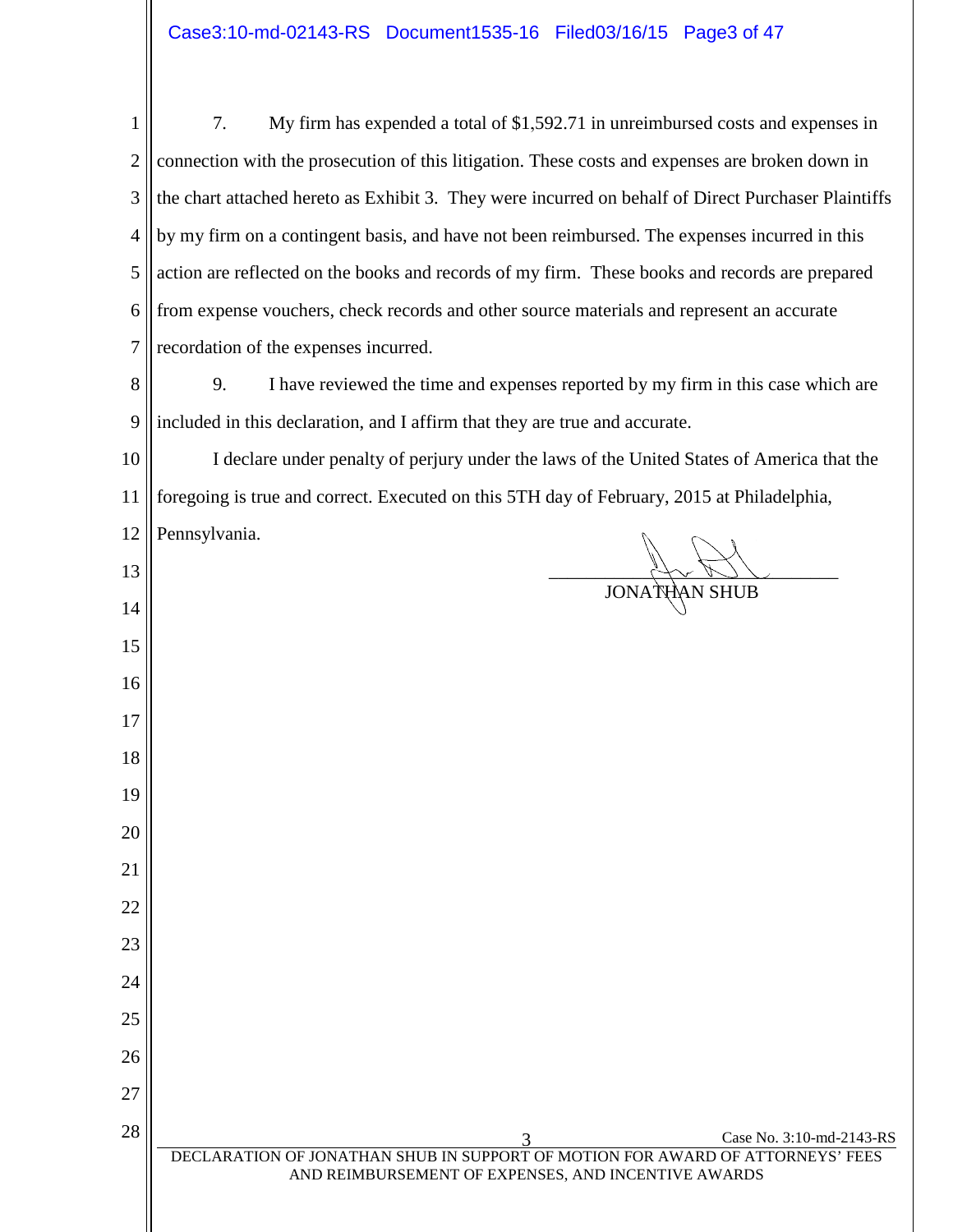Case3:10-md-02143-RS Document1535-16 Filed03/16/15 Page4 of 47

## **EXHIBIT 1**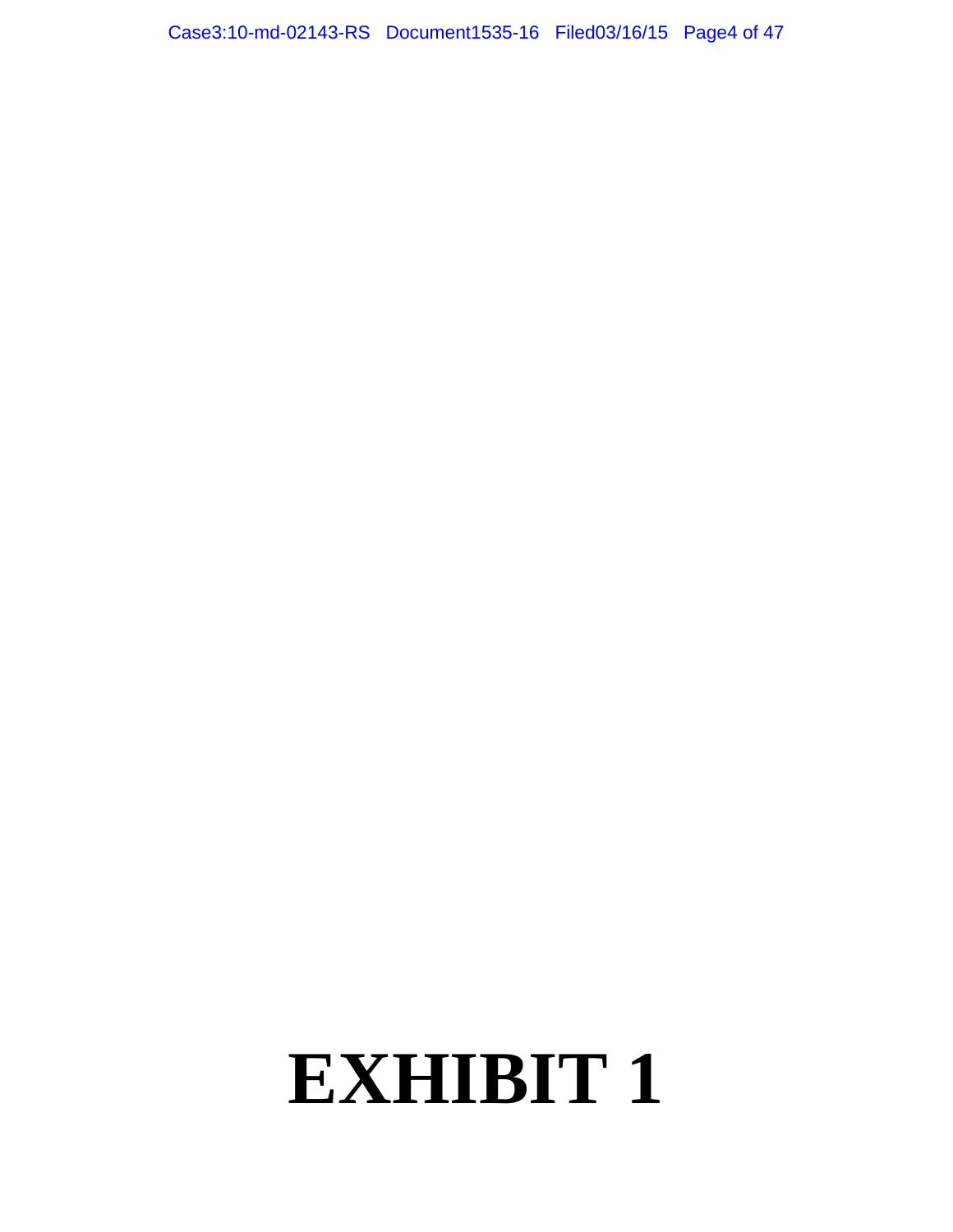

NEW YORK, NY 77 Water Street New York, NY 10004 (212) 584-0700 (212) 584-0799 fax

NEWARK, NJ 550 Broad St Newark, NJ 07102 (973) 639-9100 (973) 639-9393 fax

PHILADELPHIA, PA 1515 Market St Philadelphia, PA 19102 (215) 564-2300 (215) 851-8029 fax

www.seegerweiss.com **\_\_\_\_\_\_\_\_\_\_\_\_\_\_\_\_\_\_\_\_\_\_\_\_\_\_\_\_\_\_\_\_\_\_\_\_\_\_\_\_\_\_\_\_\_\_\_\_\_\_\_\_\_\_\_\_\_\_\_\_\_\_**

## Firm Biography

SEEGER WEISS LLP is one of the nation's leading plaintiffs' law firms. The Firm currently numbers approximately 30 attorneys operating out of offices in New York City; Newark, NJ; and Philadelphia, PA. It focuses on mass tort and class action litigation, with particular emphasis in the areas of products liability, pharmaceutical injury, consumer protection, environmental and toxic tort, securities fraud, antitrust, insurance, ERISA, employment, and *qui tam* litigation. The Firm is made up of experienced litigators, including former state and federal prosecutors. Seeger Weiss's reputation for leadership and innovation has resulted in its appointment to numerous plaintiffs' steering and executive committees in a variety of multidistrict litigations throughout the United States, and it regularly serves as court-appointed Liaison Counsel in New York and New Jersey federal and state courts.

The Firm's manifold accomplishments—including favorable jury verdicts for \$47.5 million in *Humeston v. Merck & Co*. (N.J. Super. Ct. Atlantic County); over \$10.5 million in *Kendall v. Hoffman-La Roche, Inc.* (N.J. Super. Ct. Atlantic County); \$11.05 million in *Owens, et al v. ContiGroup Companies, et al* (Mo. Cir. Ct., Jackson County); and \$25.16 million in *McCarrell v. Hoffman-La Roche, Inc.* (N.J. Super. Ct. Atlantic County)—earned it the distinction of being one of only 8 law firms named by the *National Law Journal* to its exclusive "Plaintiffs' Hot List" the past three years in a row. Reflecting their vast experience and proven leadership, founding partners Christopher A. Seeger and Stephen A. Weiss were appointed Co-General Counsel to the Badge of Honor Memorial Foundation, a national advocacy group for the families of law enforcement officers who are killed in the line of duty.

#### **Mass Torts and Pharmaceutical Litigation**

During the past 15 years, Seeger Weiss has emerged as one of the premier mass torts firms in the United States, particularly in the area of pharmaceutical torts. The Firm's expertise in this area has been recognized by courts throughout the U.S. which have appointed the Firm to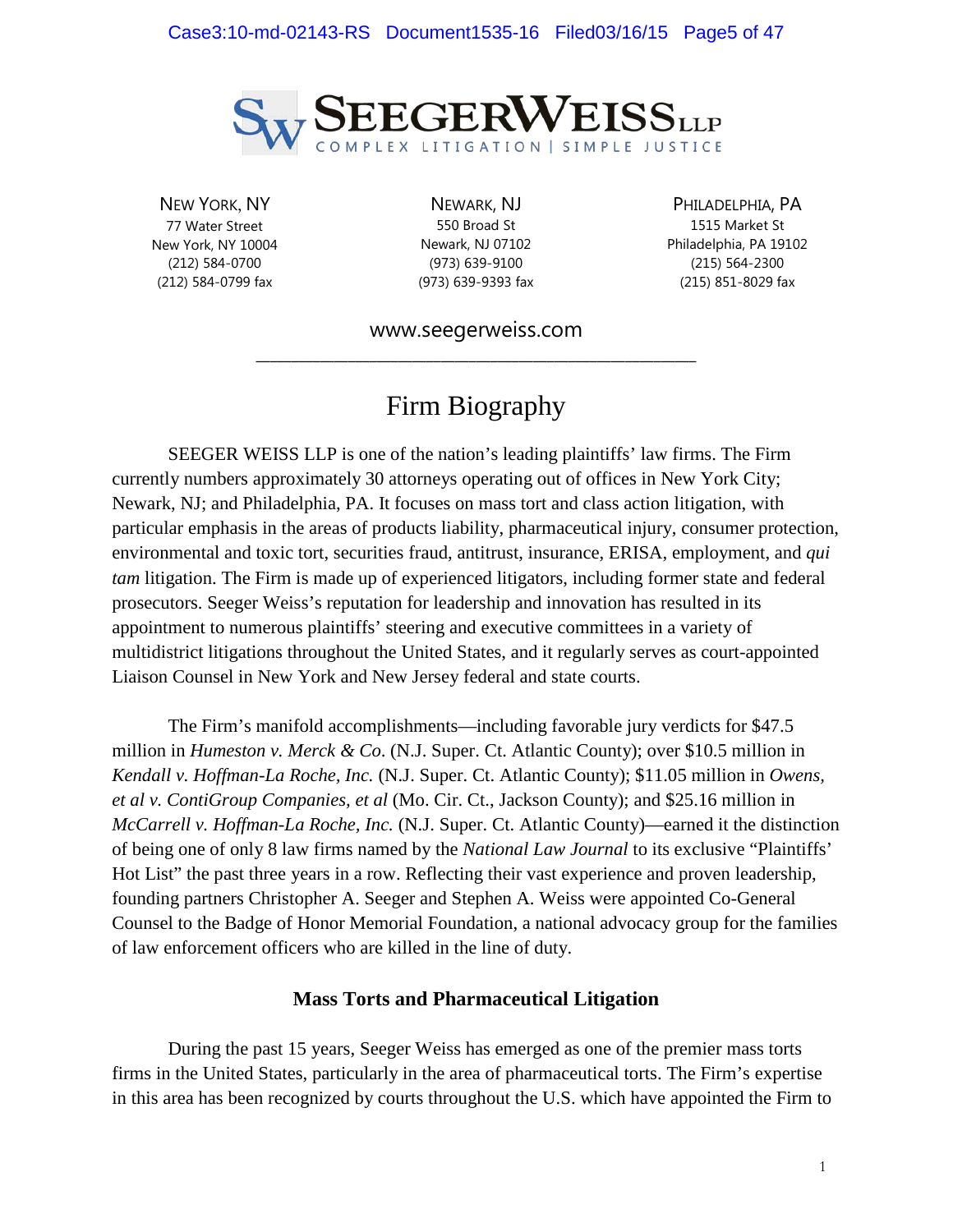numerous plaintiffs' steering committees in a variety of multidistrict litigations, including, among others:

**Vioxx**. Seeger Weiss has served at the helm of the nationwide Vioxx litigation since its inception, playing highly prominent roles in both the federal and New Jersey state court litigations against Merck & Co, the manufacturers of the prescription arthritis drug now thought to lead to an increased risk of heart attack and stroke. On April 8, 2005, the Honorable Eldon E. Fallon, who presides over the Vioxx multidistrict litigation in New Orleans, Louisiana, appointed firm partner, Christopher A. Seeger, as Co-Lead of the Plaintiffs' Steering Committee. Additionally, partner David R. Buchanan was appointed Co-Liaison counsel in the New Jersey state Vioxx litigation before the Honorable Carol E. Higbee, J.S.C. In a 2005 class certification ruling involving claims brought on behalf of all third-party payors, including health-maintenance organizations, managed-care organizations, employers and unions, challenging Merck's advertising practices and pricing policies, Judge Higbee recognized Seeger Weiss's prominence in Vioxx-litigation in noting that "there is probably no other law firm as knowledgeable about Vioxx."

In 2007, Mr. Seeger served as Lead Co-Counsel in *Humeston v. Merck & Co*. in New Jersey Superior Court, Atlantic County. There, he and other Seeger Weiss partners David R. Buchanan, Moshe Horn and Laurence Nassif obtained a \$47.5 million jury verdict for the plaintiff for injuries caused by Vioxx—as cited in the "Top 20 Personal Injury Awards of the Year (2007)" published by the *New Jersey Law Journal*.

Only months after achieving that verdict, Mr. Seeger, along with co-counsel on the Vioxx Negotiating Committee, concluded a \$4.85 billion global settlement with Merck, covering more than 45,000 personal injury claims for heart attack, sudden cardiac death, and ischemic stroke. It represents the largest "global" settlement of personal injury claims stemming from a pharmaceutical product in U.S. history.

**Zyprexa**. In 2004, Seeger Weiss partner Christopher Seeger was appointed by the Honorable Jack B. Weinstein of the U.S. District Court for the Eastern District of New York to serve as Liaison Counsel in the multidistrict litigation against Ely Lilly & Co. relating to the antipsychotic drug Zyprexa. On June 7, 2005, Eli Lilly and Mr. Seeger, on behalf of the Plaintiffs' Steering Committee, announced a \$700 million settlement of over 8,000 Zyprexa claims alleging that Zyprexa caused diabetes and diabetes-related injuries. Mr. Seeger was one of the chief architects and leading negotiators of this landmark settlement. He also took a leading role in negotiating a second-round settlement of \$500 million between plaintiffs and Eli Lilly.

**Accutane**. In 2005, Seeger Weiss partners Christopher Seeger and Dave Buchanan were jointly named to serve on the Plaintiffs' Steering Committee in connection with consolidated

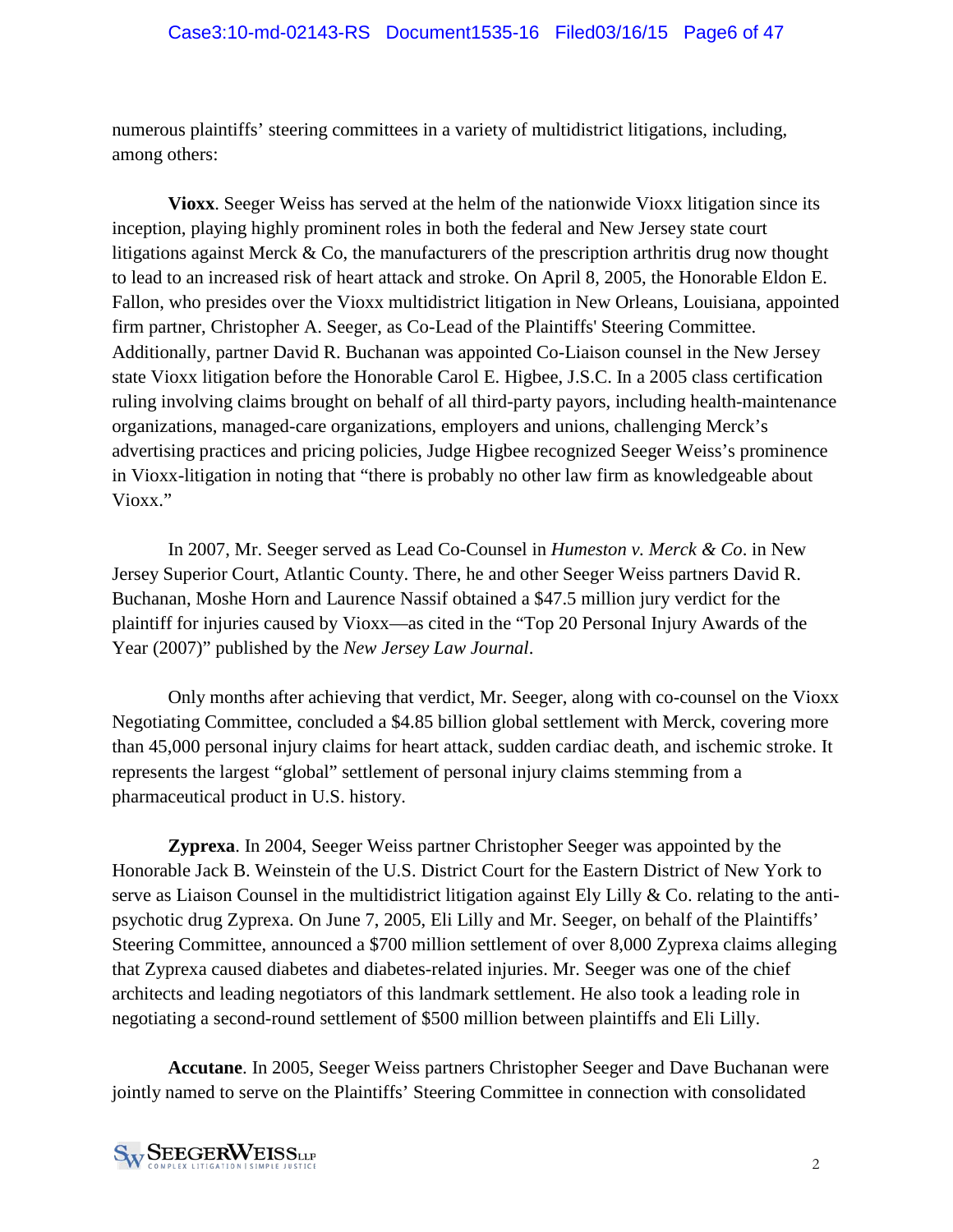litigation against New Jersey based Hoffman-LaRoche, Inc., involving the company's acne medication, Accutane. The mass tort litigation, which came before the Honorable Carole E. Higbee in Atlantic County, involved the consolidation of claims throughout the state of New Jersey alleging severe side effects resulting from the use of Accutane, including birth defects; suicidal impulses among young adults; and inflammatory bowel disease ("IBD"), including Chrohn's disease and ulcerative colitis, a debilitating and life-altering disease with no known cure.

To date, Mr. Buchanan—who, with Seeger Weiss partner Christopher Seeger, served as liaison counsel for the New Jersey coordinated proceedings in the Accutane litigation—has served as co-trial counsel in the three cases tried in New Jersey that involved Accutane-related injuries, all of which resulted in verdicts for the Plaintiff. One, *McCarrell v. Hoffman-La Roche, Inc.*, in New Jersey Superior Court, Atlantic County, resulted in a \$25.16 million verdict for the Plaintiff, an Alabama resident who suffered IBD from using Accutane. Seeger Weiss partner Michael Rosenberg also served on the trial team in that case. Another, *Kendall v. Hoffman-La Roche, Inc*., in the same court, resulted in a verdict for the plaintiff, a Utah woman who suffered the same ailment from using Accutane, of nearly \$10.6 million. The third, a consolidated trial for *Mace v. Hoffmann LaRoche Inc.*, *Speisman v. Hoffmann LaRoche Inc*., and *Sager v. Hoffmann LaRoche Inc*., garnered a \$12.9 million award from the New Jersey jury in November 2008.

**Rezulin**. Seeger Weiss plays a major role in products liability actions against Pfizer and Warner Lambert involving Rezulin, a prescription drug used to treat Type II diabetes. The Firm is a court-appointed member of the Executive Committee in the federal suits coordinated by the Judicial Panel on Multidistrict Litigation ("JPML") before Judge Lewis A. Kaplan in the U.S. District Court for the Southern District of New York. The Firm is also a member of the New Jersey Rezulin Steering Committee in In re: Rezulin Litigation, currently pending before the Superior Court of New Jersey, Middlesex County. The Firm also successfully represented numerous individuals who commenced personal injury damage actions in various courts throughout the country, all of which claims have been resolved through confidential settlement.

Notably, in March 2003, following a six-week jury trial, the Firm achieved a \$2 million verdict against Pfizer on behalf of Concepcion Morgado, a Brooklyn resident who sustained liver injury and was hospitalized for 10 days following her Rezulin use. The case was the first and only Rezulin matter to be tried in New York and represented a watershed result in the nationwide Rezulin litigation.

**Vytorin and Zetia**. Seeger Weiss has taken the lead in Zetia and Vytorin litigation, negotiating a \$41.5 million settlement with Merck & Co., Inc and Schering-Plough Corporation, which resolved nationwide fraud claims that arose from the sale and marketing of the companies' co-ventured prescription drugs. Plaintiffs contend that Merck conspired with Schering-Plough in

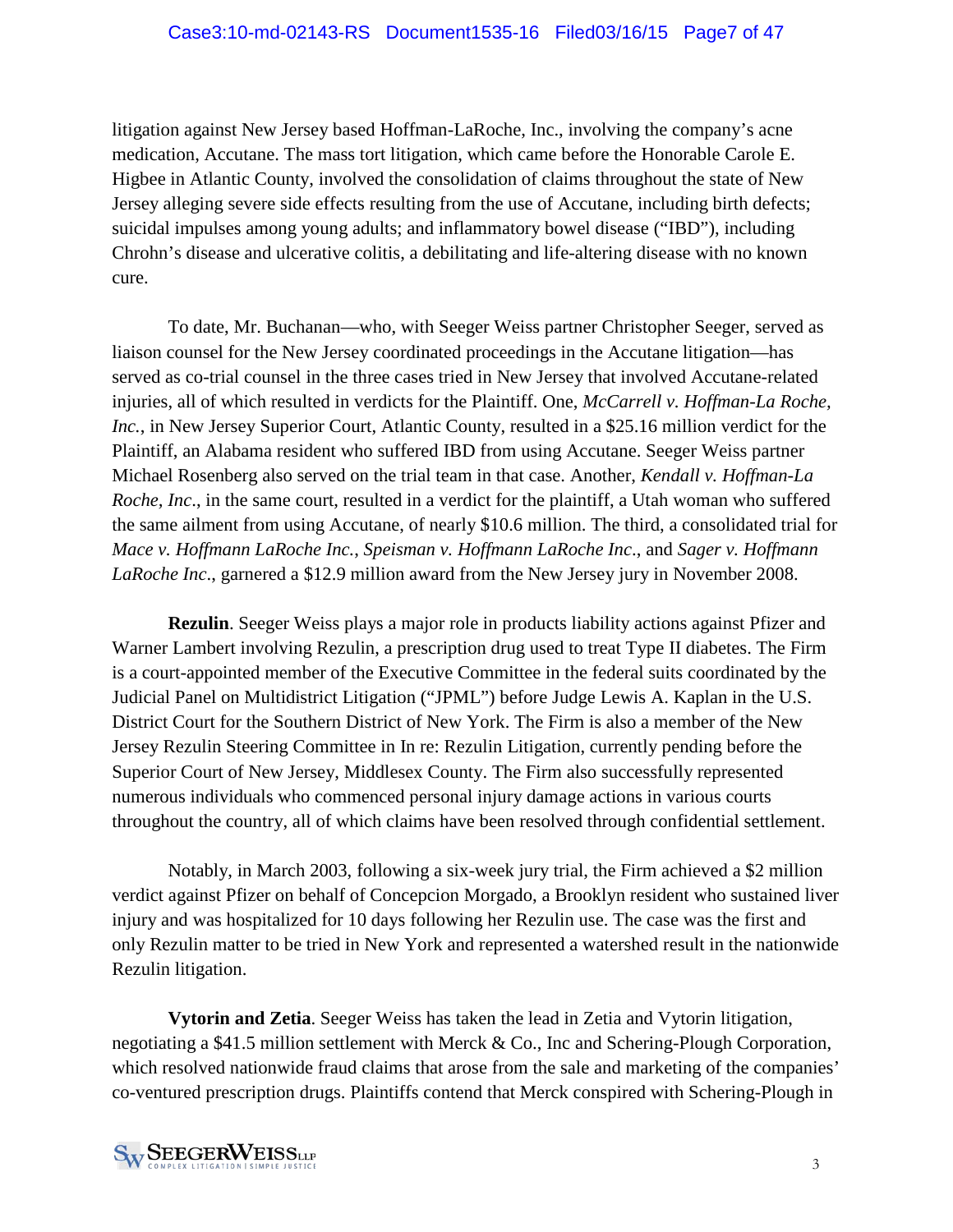2003 to combine Zocor—an enormously popular statin cholesterol drug, with Zetia—another widely used non-statin cholesterol drug, under the new name Vytorin. The two companies began marketing Vytorin as more effective in reducing cholesterol than Zetia and Zocor alone, as well as being effective in blocking arterial plaque that can cause heart attack and stroke. The lawsuits allege that the companies have known since 2006 that Vytorin was no more effective than the generic version of Zocor in blocking plaque, despite being effective in lowering LDL, or "bad" cholesterol. In failing to disclose these facts, Merck and Schering-Plough were allegedly able to cause consumers and third-party purchasers to pay significantly higher prices than the cost of equally effective alternatives available on the market.

Founding partners Christopher A. Seeger and Stephen A. Weiss served as Co-Liaison Counsel for the Plaintiffs' Executive Committee for *In Re Vytorin/Zetia Marketing, Sales Practices and Products Liability Litigation*, the coordinated group of 140 actions against the two pharmaceutical companies, located in Newark before the Honorable Dennis M. Cavanaugh of the United States District Court of New Jersey. Seeger acted as the principal negotiator for the Plaintiffs' Executive Committee, aided by Weiss and Seeger Weiss partner Diogenes P. Kekatos.

#### *Noteworthy Current Pharmaceutical Mass Tort Prosecutions*

**Gadolinium**. The Firm is at the forefront of litigation against multiple defendant manufacturers of Gadolinium-based contrast agents ("GBCAs") used in certain diagnostic imaging procedures. In December 2006 the U. S. Food and Drug Administration ("FDA") issued a second and stronger Public Health Advisory concerning a link between GBCAs used during Magnetic Resonance Imaging ("MRI") and Magnetic Resonance Angiography ("MRA") procedures, and a debilitating and potentially fatal skin disorder known as Nephrogenic Systemic Fibrosis or Nephrogenic Fibrosing Dermopathy ("NSF/NFD"). Since it released its first Public Health Advisory in June 2006, the FDA has been further investigating the apparent relationship between contrast agents containing gadolinium and NSF/NFD. As of December 2006, the FDA had received reports of 90 patients that developed NSF/NFD within 2 days to 18 months after exposure to such contrast agents.

In February 2008, the Judicial Panel on Multidistrict Litigation ordered all federal actions involving personal injuries stemming from Gadolinium-based contrast dyes centralized in the U.S. District Court for the Northern District of Ohio, before the Honorable Dan Aaron Polster, who has appointed Seeger Weiss partner Christopher Seeger to serve on the Plaintiffs' Steering Committee and Executive Committee in the multidistrict litigation against multiple defendant manufacturers of GBCAs used in MRI and MRA diagnostic imaging procedures. Partner Dave Buchanan serves as court-appointed Federal-State Liaison Counsel for the litigation. Also in 2008, Seeger Weiss partners Christopher Seeger and Dave Buchanan were appointed Liaison Counsel in connection with the consolidated mass tort litigation against manufacturers of

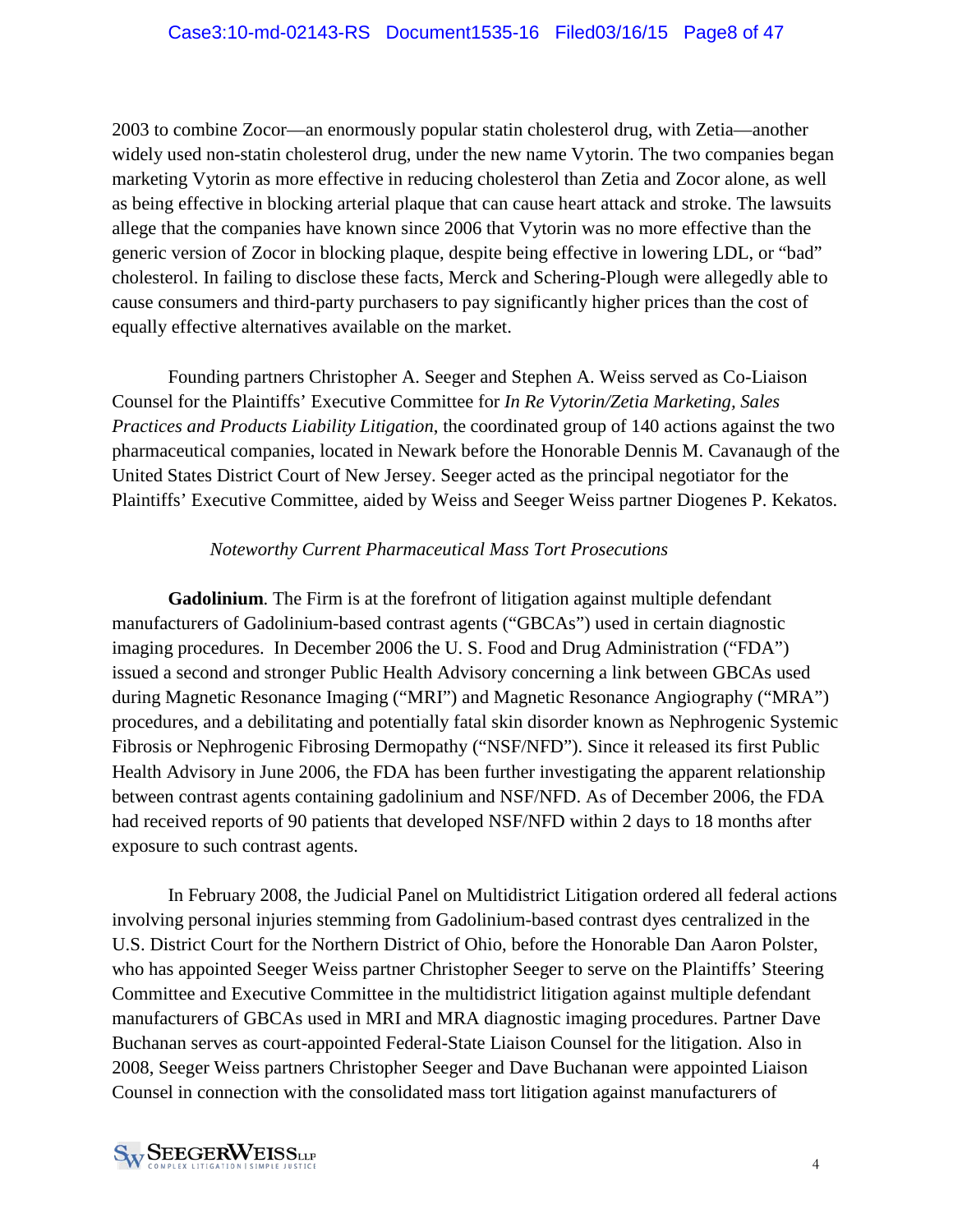GBCAs in New Jersey, before the Honorable Jamie D. Happas of the Superior Court of New Jersey, Middlesex County.

**Fosamax**. In August 2006, the JPML ordered all federal litigation involving Merck & Co.'s prescription medication Fosamax—used in the treatment of osteoporosis but found to have caused a number of adverse effects, in particular, osteonecrosis (death of bone tissue) centralized in the U.S. District Court for Southern District of New York (Manhattan), before the Honorable John F. Keenan. Seeger Weiss partner Christopher A. Seeger has been appointed Plaintiffs' Liaison Counsel, and also served on the Executive Committee of the Plaintiffs' Steering Committee in the multidistrict litigation.

**Yaz, Yasmin, and Ocella**. In November 2009, Seeger Weiss partner Christopher A. Seeger was named to the Plaintiff's Steering Committee in the *Yasmin and YAZ (Drospirenone) Marketing, Sales Practices and Products Liability Litigation* (MDL No. 2100) by Judge David R. Herndon, United States District Court, Southern District of Illinois. More than a hundred lawsuits have been filed against Bayer Healthcare, the pharmaceutical giant that produces Yaz and Yasmin. This litigation, which is expected to include hundreds of women asserting severe health complications resulting from taking these birth control pills, was centralized in the Southern District of Illinois in October 2009 by order of the United States Judicial Panel on Multidistrict Litigation.

**Actos**. In November 2012, founding partner Christopher A. Seeger was appointed to the Multidistrict Litigation (MDL) Actos Product Liability Plaintiffs' Steering Committee. In June 2011, a European study found that among a group of 155,000 patients, one fifth of those who developed bladder cancer had been taking the drug Actos. However, the health warnings that accompany the prescription fail to alert users of this risk. The governments of France and Germany have now banned the type-2 diabetes medication, and the FDA has issued warnings to American doctors who prescribe the drug. Takeda Pharmaceutical Co., the makers of Actos and Asia's largest pharmaceutical company, may face up to as many as 10,000 claims.

#### *Other Pharmaceutical and Medical Device Prosecutions*

**Depuy Orthopaedics, Inc ASR Hip Implant Products**. Seeger Weiss partner Christopher A. Seeger was named to the Plaintiffs' Executive Committee in the *In Re: Depuy Orthopaedics, Inc ASR Hip Implant Products* (MDL No. 2197) by Judge David A. Katz, United States District Court, Northern District of Ohio in January 2011. More than a hundred lawsuits have been filed against Johnson & Johnson, the pharmaceutical giant that is also the parent company of Depuy Orthopaedics, Inc. In August 2010, Johnson & Johnson and its medical device subsidiary, DePuy Orthopaedics, recalled two acetyabular cups hip replacement systems because of their high rate of failures, after a study from the National Joint Registry of England

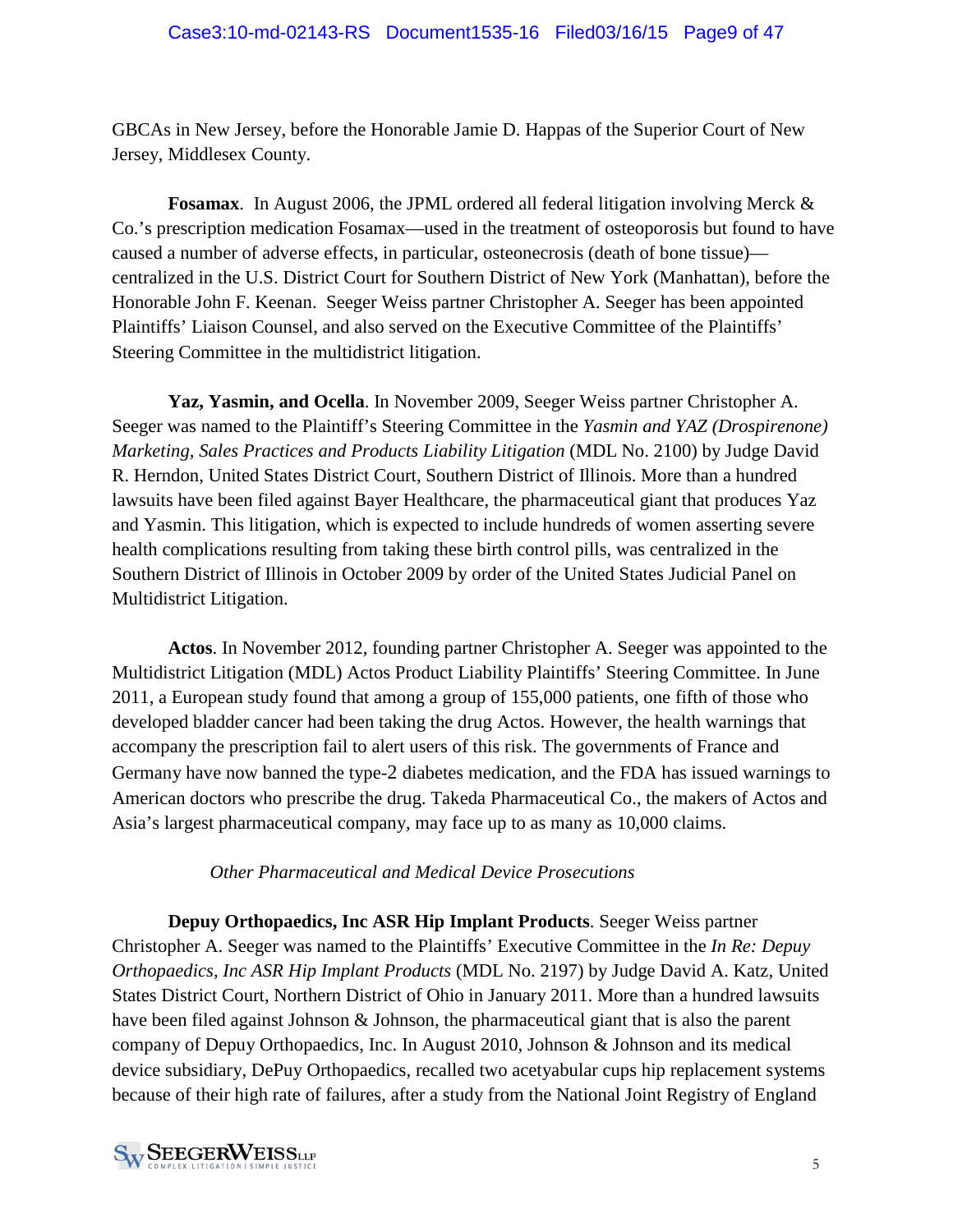and Wales showed that 1 out of every 8 patients (12%-13%) who had the devices had to undergo revision surgery within five years of receiving it. By the time of the recall, more than 93,000 patients worldwide were fitted with an ASR hip implant. Roughly a third of those were patients in the United States. This litigation was centralized in the North District of Ohio in December 2010 by order of the United States Judicial Panel on Multidistrict Litigation.

**PPA**. Seeger Weiss remains actively involved in litigation against numerous manufacturers of pharmaceutical products containing PPA (phenylpropanolamine), until 2000 an ingredient in virtually every over-the-counter cold medication and many appetite suppressant products. The Firm serves on the Plaintiffs' Steering Committee in the federal suits consolidated by the JPML in the U.S. District Court for the Western District of Washington, and as the courtappointed Liaison Counsel in the New York PPA actions coordinated before Judge Helen Freedman. In 2003, the Firm was one of the lead negotiators of a nationwide settlement agreement with the manufacturers of Dexatrim, a leading over-the-counter appetite suppressant that until 2000 contained PPA. The settlement covers the claims of all individuals who suffered stroke-related injuries resulting from the ingestion of PPA-containing Dexatrim.

**Propulsid**. Seeger Weiss held national leadership positions in pharmaceutical products liability litigation against Johnson & Johnson and Janssen Pharmaceutica, Inc., the manufacturers of Propulsid—a prescription drug used to treat nocturnal heartburn. Seeger Weiss LLP was a member of the court-appointed Plaintiffs' Steering Committees in both the federal litigation, which have been consolidated by the JPML in the Eastern District of Louisiana, and in the statewide consolidated actions in Middlesex County, New Jersey. The Firm served as counsel to numerous individuals who have commenced personal injury damage actions in various courts throughout the country.

**Guidant and Medtronic Heart Device Litigations**. Seeger Weiss served as a courtappointed member of the Plaintiffs' Steering Committee in multidistrict litigation in the U.S. District Court for the District of Minnesota against Medtronic and Guidant involving defective heart defibrillators and pacemakers. The heart devices at issue are surgically implanted in persons who have a type of heart disease that creates the risk of a life-threatening heart arrhythmia (abnormal rhythm). Both Medtronic and Guidant had disclosed defects in certain of their defibrillators that caused the devices to fail without warning. The Firm filed one of the first actions in the U.S. against Guidant on behalf of patients.

**Other Pharmaceutical Products**. In addition to aforementioned pharmaceutical, the Firm serves or has served as counsel in numerous lawsuits in state and federal courts throughout the country brought by individuals who have suffered personal injury or death resulting from the use of various pharmaceutical or medical device products, including **Baycol**, **Celebrex**, **Elidel**,

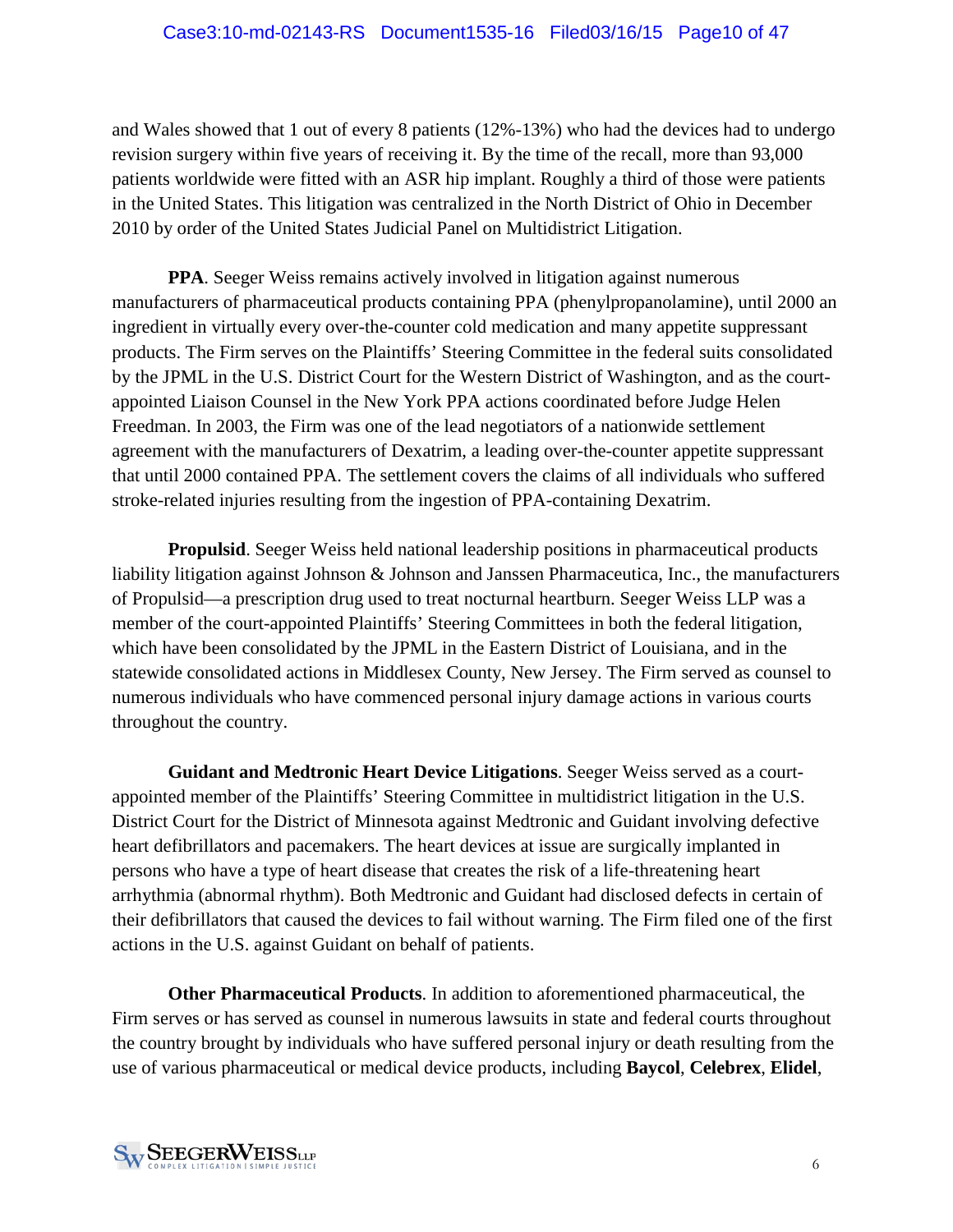**Ephedra**, **Fen-Phen**, **Kugel Mesh** hernia patches, **Lamisil**, **Neurontin**, **OxyContin**, **Ortho Evra** birth control patches, **Protopic**, **Serevent**, **Serzone**, and **Sporanox**.

## **Consumer Litigation**

Seeger Weiss LLP has achieved notable recoveries and currently holds leadership roles in many major consumer class action litigations throughout the country. Among the consumer class action litigations in which Seeger Weiss LLP plays or has played a major role are, in alphabetical order:

*In re AOL Version 5.0 Software Litigation*: Pending in the United States District Court for the Southern District of Florida pursuant to a JPML consolidation order. Plaintiffs seek to recover damages for violations of federal antitrust laws, as well as for damage inflicted on their computers as a result of installing the software. Seeger Weiss LLP is a member of the proposed Plaintiffs' Steering Committee.

*In re Armstrong World Industries, Inc.*: \$7 million settlement achieved in the United States Bankruptcy Court for the District of Delaware after transfer. The Firm represented the State of Connecticut, one of numerous property damage claimants which sought injunctive relief and monetary damages resulting from the presence of Armstrong-manufactured asbestoscontaining resilient floor tile and sheet vinyl in residences and buildings throughout the United States.

*In re Bridgestone/Firestone, Inc. ATX, ATX II and Wilderness Tires Products Liability Litigation*: Seeger Weiss represented Firestone tire owners and purchasers of Ford Explorers equipped with certain models of Firestone tires. Plaintiffs sought damages flowing from design defects that resulted in severe, life-threatening accidents. Specifically, the consumer class sought a tire recall, recovery for the cost of tire replacement, and recovery for the diminution in the value of Ford Explorer vehicles resulting from the subject design defects. Following the filing of a number of federal class actions, the litigations were transferred for pre-trial proceedings to the Federal court in Indianapolis. In those coordinated actions, which the JPML had centralized before the Honorable Sarah Evans Barker of the U.S. District Court for the Southern District of Indiana (Indianapolis), Seeger Weiss served as a member of the Plaintiffs' Law Committee. Following extensive discovery and motion practice, Plaintiffs achieved a favorable nationwide settlement of their class claims.

*Ecker v. Ford*: In 2008, the Superior Court of California granted final approval to the class action settlement in this litigation. The settlement provides full cash reimbursement for qualifying parts and labor for all California owners and lessees of Ford Focus vehicles who experienced premature front brake wear, including reimbursement for brake pads and rotors. The

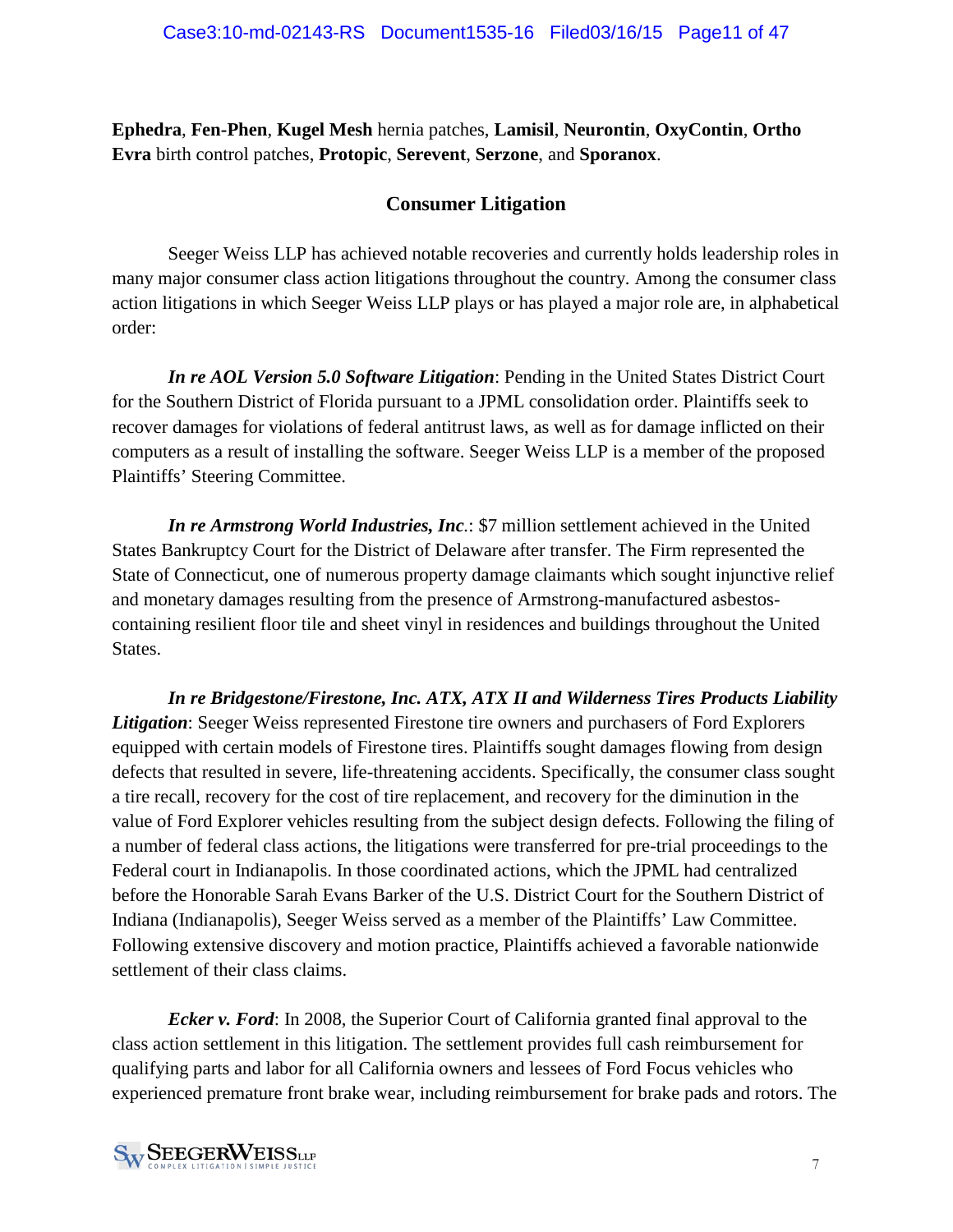court had earlier appointed the Firm to act as co-lead counsel in the litigation. Seeger Weiss partner Christopher Seeger and associate Scott Alan George were primarily responsible for the litigation.

*IBM Deskstar 75GXP Litigation*: The Firm represents statewide classes of purchasers of an IBM manufactured hard disk drive, known as the Deskstar 75GXP, in 9 different state and federal courts throughout the country. The actions include claims for violations of consumer protection statutes and breach of warranty resulting from IBM's commercial practices in the marketing and sale of hard disk drives that it knew were inherently unreliable and that it knew would fail at epidemically high rates. In August 2003, Judge Ronald Sabraw issued a tentative ruling certifying a California statewide class of purchasers of the 75GXP in *Michael Granito v. IBM*, pending in California Superior Court in Alameda County. In addition to California, cases are also pending in New Jersey, New York, Florida, Illinois, Connecticut, Ohio, Michigan, and Pennsylvania. The Firm serves as co-lead counsel in these cases.

*In re Industrial Life Insurance Litigation*: The Firm represents purchasers of industrial life insurance policies who were charged race-based and discriminatory rates. The Firm serves on the Plaintiffs' Steering Committee in connection with the several cases that have been sent to the Eastern District of Louisiana by the JPML.

*Lester v. Percudani*: Pending in the U.S. District Court for the Middle District of Pennsylvania. The Firm represents over 170 first-time homeowners who purchased homes at inflated valuations based upon fraudulent appraisals and in violation of federal mortgage lending guidelines. The action includes federal civil RICO and state consumer fraud claims against a group of RICO co-conspirators. In 2008, the district court denied motions for partial summary judgment that had been filed by two of the Defendants (Chase Home Finance LLC and one of its officers), and later denied their motion for reconsideration of that ruling. Following those rulings, the parties entered court-approved mediation, which recently resulted in a settlement that will provide millions of dollars' worth of relief to the aggrieved homeowners, including substantial mortgage rate reductions.

*In re MCI Non-Subscriber Telephone Rates Litigation*: \$88 million class settlement completed in the United States District Court for the Southern District of Illinois following a transfer to that district by the JPML. Final approval of the class settlement was entered in March 2001 resolving claims brought by class members to recover overcharges arising from MCI's improper imposition of non-subscriber rates and surcharges on certain of its customers. Seeger Weiss LLP was a member of the Plaintiffs' Steering Committee and served as Chair of the Discovery Committee.

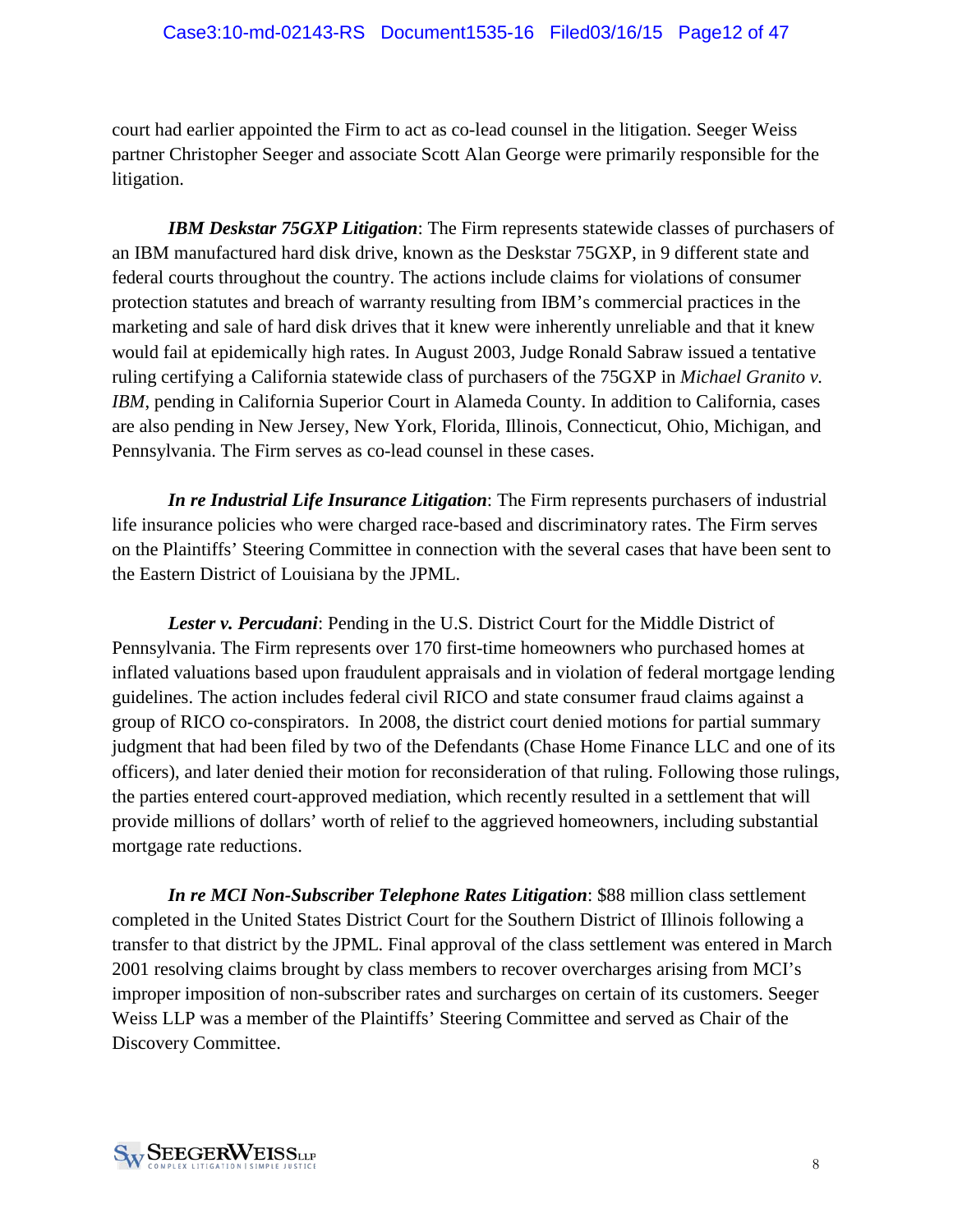*Sims v. Allstate* **and** *Dorries v. State Farm*: Pending in Illinois state court. The Firm serves as co-counsel in these separate class actions, representing automobile policyholders seeking to recover payment for the diminution in value of their vehicles following accidents in which certain types of body damage was sustained. These cases were certified as class actions in December 2000.

*Sternberg v. Apple Computer, Inc.* **and** *Gordon v. Apple Computer, Inc.*: Nationwide settlement completed in California state court. Plaintiffs recovered class-wide damages resulting from Apple's deceptive advertisements for its iMac and G4 brand computers—specifically the functionality of the DVD playback feature. Seeger Weiss LLP served as co-lead counsel for the classes.

*Truth-in-Lending Act Litigation*: The Firm serves as co-counsel in several dozen proposed nationwide class actions that were filed in 2007 and 2008 in the various federal courts in California against banks and other mortgage lenders, asserting claims under the federal Truthin-Lending Act ("TILA"), and California consumer fraud statutes and common law. These actions seek to recover damages as well as equitable relief, including rescission, in connection with highly-deceptive so-called Option Adjustable Rate Mortgage ("ARM") loans. The loan documents given to Option ARM borrowers failed to adequately disclose to borrowers that the initial "teaser" interest rate of 1%-3% would last only 30 days and that, after that time, the minimum payment specified in the payment schedule would be insufficient to cover even monthly interest charges, let alone loan principal. As a result, borrowers who secured these deceptive loans have lost equity in their homes and are no longer able to secure the refinancing necessary to get out from under these loans.

*In re Vonage Marketing and Sales Practice Litigation:* Nationwide settlement proposed in the U.S. District Court for the District of New Jersey. The lawsuit involves Vonage's promotional "one month free" and "money back guarantee" offers and application of certain charges (disconnection, cancellation and termination fees, and subscription fees despite requests for cancellation), which allegedly violated certain laws. Vonage has agreed to pay \$4.75 million to fund the settlement, which offers eligible class members reimbursements for certain payments made by Vonage subscribers. Seeger Weiss partner Jonathan Shub serves as co-lead counsel in the litigation.

*Workers' Compensation Litigation*: The Firm served as co-counsel in proposed class actions brought in thirteen different states against most of the country's largest workers' compensation insurance carriers. The actions sought to recover damages on behalf of numerous corporate entities resulting from the inappropriate imposition of "residual market loads." In 2006, these cases settled for an aggregate amount of \$25 million.

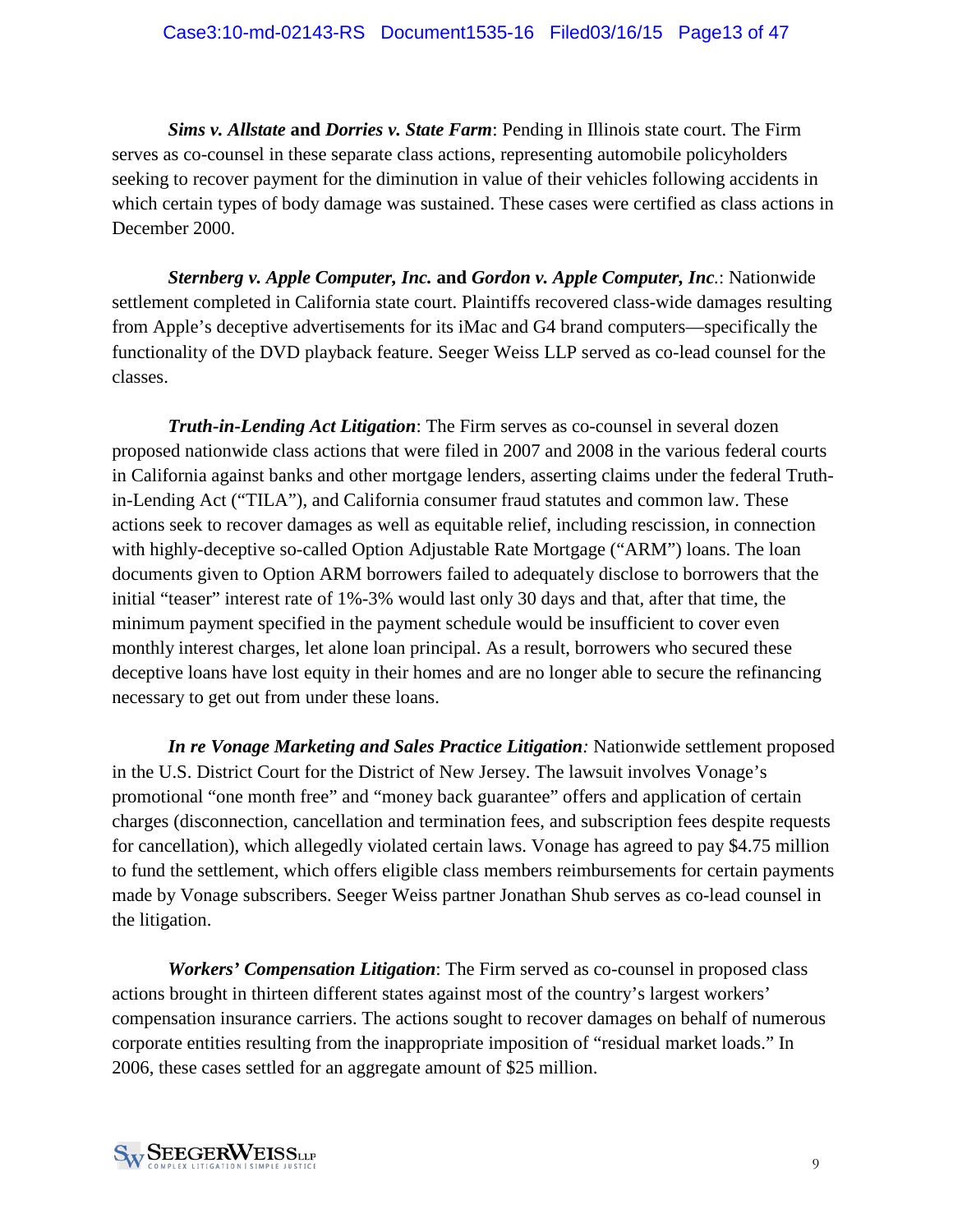*In re Zynga Privacy Litigation:* Pending in the U.S. District Court for the Northern District of California. The suit accuses Zynga, a Facebook partner and game developer, of deliberately sharing personal data of Facebook users. Zynga breached their own privacy policy, as well as industry standards, which that it "does not provide any Personally Identifiable Information to third-party advertising companies." Partner Jonathan Shub was named Interim Co-Lead Class Counsel in December 2010 by Judge James Ware, United States District Court, Northern District of California.

### **Securities Litigation**

Seeger Weiss has emerged as a leading innovator in the realm of securities litigation, with special emphasis on IPO litigation, auction rate securities, securities fraud class action, and, recently, the Bernard Madoff Ponzi scheme. The Firm brought action against some of the largest financial entities in the world, including Goldman Sachs, Morgan Stanley, Credit Suisse, JPMorgan Chase, Bank of America and Merrill Lynch.

#### *IPO Litigation*

*In re Initial Public Offering Securities Litigation* is one of the largest and most significant coordinated securities fraud prosecutions in United States history. In this coordinated action, Seeger Weiss serves on the Plaintiffs' Steering Committee and as Co-Chair of the Plaintiffs' Legal Committee. The litigation consists of 310 class actions involving IPOs marketed between 1998 and 2000. The defendants include 310 individual companies and 55 investment bank underwriters, which includes Wall Street's largest and most well-known investment houses, including Goldman Sachs, Morgan Stanley, and Credit Suisse. The class actions allege that the IPOs were manipulated by the issuers and investment banks to artificially inflate the market price of the securities of those companies by inducing customers to engage in aftermarket "tie-in" agreements in exchange for IPO allocations. The cases further allege that the investment banks extracted significant undisclosed compensation from their customers in exchange for giving them the IPO allocations. The actions are coordinated before Judge Shira A. Scheindlin in the U.S. District Court for the Southern District of New York (Manhattan).

In connection with these actions, the Firm was instrumental in defeating a recusal motion brought by certain of the underwriter-defendants in 2001, and was the principal author of the electronic data preservation protocol that was entered by Judge Scheindlin in the litigation. The Firm has been extensively involved in all phases of the litigation, which recently entered a new phase of class certification proceedings following the U.S. Court of Appeals' 2007 reversal of Judge Scheindlin's certification of six test classes.

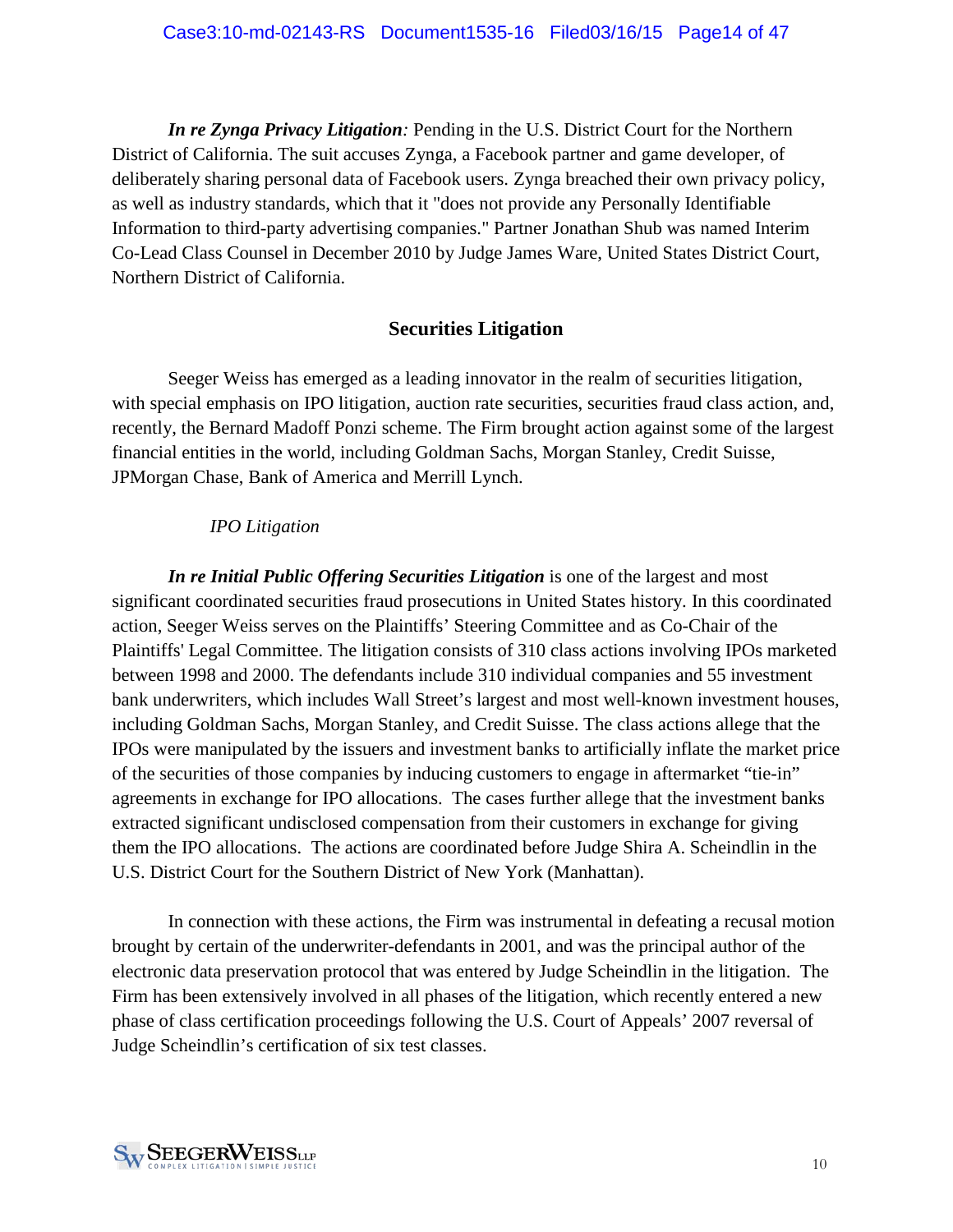#### *Auction Rate Securities*

Seeger Weiss is part of a consortium of law firms that have taken a leading role in bringing actions against the broker-dealers involved in the auction rate securities market's collapse. Seeger Weiss has sued UBS, DeutscheBank, Merrill Lynch, Wachovia, TD Ameritrade, Morgan Stanley, JPMorgan Chase, E\*Trade, Raymond James, Wells Fargo, Oppenheimer, Bank of America and Royal Bank of Canada, alleging that they knew, but failed to disclose material facts about the auction rates market and the securities they sold to their investors, including that the securities were not cash alternatives, like money market funds but, rather, were complex, long-term financial instruments with 30-year or longer maturity dates; and that they were only liquid at the time of sale because the broker-dealers were artificially supporting and manipulating the auction market to maintain the appearance of liquidity and stability. Indeed, the brokerdealers simultaneously withdrew their support of the auction rate securities market on the same day in February 2008, resulting in its collapse. One *New York Times* reporter has referred to the collapse of the auction rates market as a "hostage crisis," in which thousands of investors, including senior citizens, have hundreds of billions of dollars in investments that they cannot access despite having been told that they were liquid investments that were as good as cash.

The Honorable Shira A. Scheindlin of the U.S. District Court for the Southern District of New York (Manhattan) has appointed Seeger Weiss to serve as Liaison Counsel in *Waldman v. Wachovia*, No. 08 Civ. 2913 (SAS) (S.D.N.Y.). Seeger Weiss also was appointed as Liaison Counsel in *Chandler v. UBS AG*, No. 08 Civ. 2697 (SAS) (LMM) (S.D.N.Y.); *Humphrys v. TD Ameritrade*, No. 08 Civ. 2912 (PAC) (S.D.N.Y.); and *Ciplet v. JPMorgan Chase & Co.*, 08 Civ. 4580 (RMB) (S.D.N.Y.). Additionally, counsel with whom Seeger Weiss is working have been appointed Lead Counsel in these and several other cases against the broker-dealers.

#### *Securities Fraud Class Actions*

The Firm holds leadership roles in a variety of national securities class action litigations. For example, Seeger Weiss LLP served as lead counsel in an action against *ATEC Group, Inc.*, in which the Firm recovered \$1.7 million for the class in the United States District Court for the Eastern District of New York. Additionally, Seeger Weiss LLP serves as lead counsel in an action against *The Miix Group*, a medical malpractice insurance carrier based in New Jersey, and several of its former and current directors and officers which is pending in the District of New Jersey, and chaired the Executive Committee in a derivative action against *Legato Systems, Inc.* in California.

The Firm also represents or has represented shareholders in a variety of securities litigations, including those against *ATEC Group* (E.D.N.Y.); *Axonyx* (S.D.N.Y.); *Bell South* (N.D. Ga.); *Bradley Pharmaceutical* (D.N.J.); *Broadcom Corp*. (C.D. Ca.); *Buca, Inc*. (D.

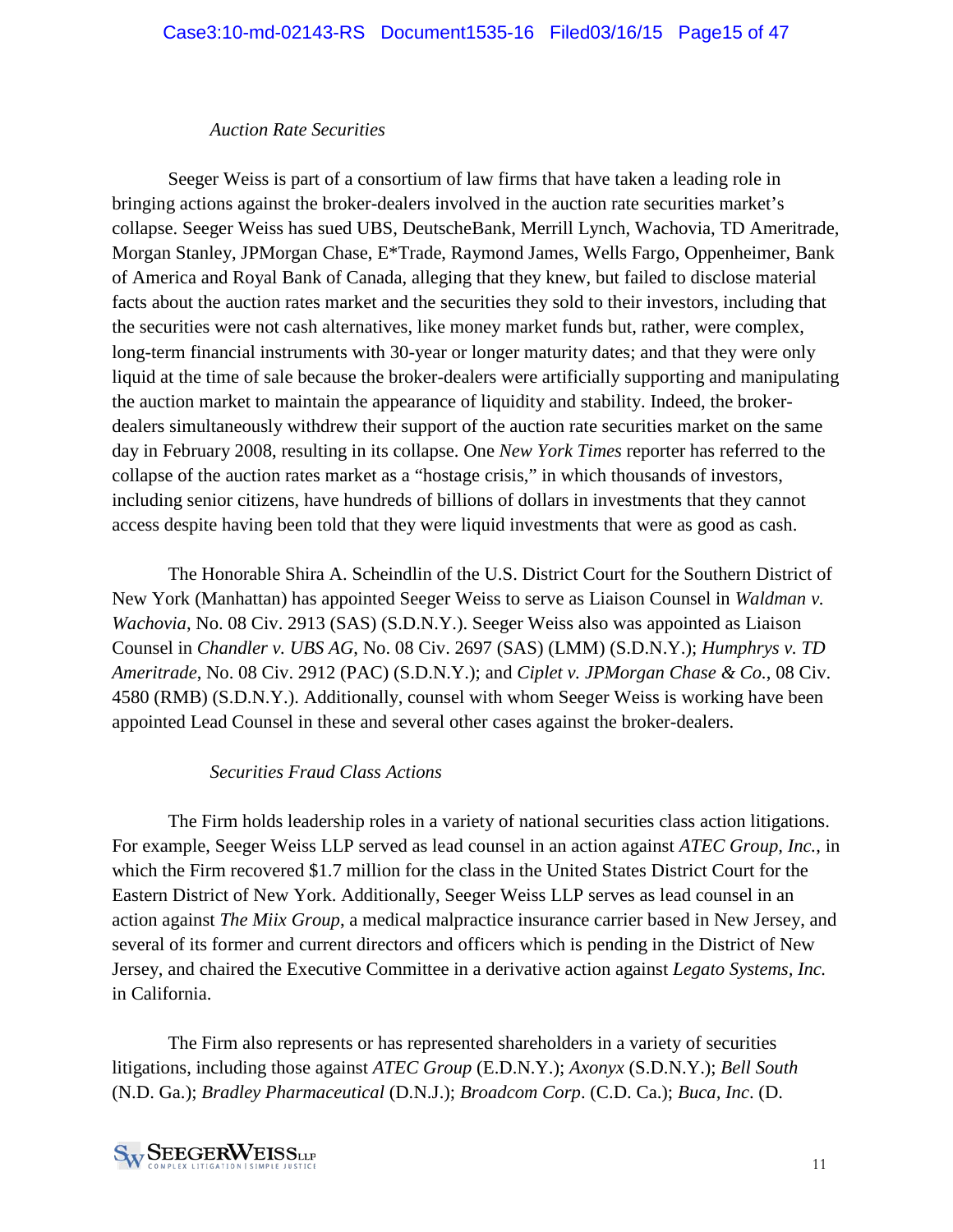Minn.); *Cryo-Cell International, Inc*. (M.D. Fl.); *eConnect, Inc*. (C.D. Ca.); *FirstEnergy Corp*. (N.D. Ohio); *Friedman, Billings, Ramsey Group* (S.D.N.Y.); *Gander Mountain* (D. Minn.); *Genta* (D.N.J.); officers and directors of *Global Crossing* (C.D. Ca.); *Grand Court Lifestyles, Inc*. (D.N.J.); *Impath* (S.D.N.Y.); *IT Group Securities* (W.D. Pa.); *Mattel, Inc*. (C.D. Ca); *Matrixx Initiatives* (D. Ariz.); *MBNA* (D. Del.); *MIIX Group* (D.N.J.); *Molson Coors Brewing Company* (D. Del.); *Mutual Benefits Corp*. (S.D. Fla.); *New Era of Networks, Inc*. (M.D.N.C.); *Nuance Communications* (N.D. Ca.); *NVE Corporation* (D. Minn.); *Omnivision Technologies, Inc*. (N.D. Ca.); *Par Pharmaceuticals* (D.N.J.); *Pixelplus, Co*. (S.D.N.Y.); *Procter & Gamble Co*. (S.D. Ohio); *Priceline.com* (D. Conn.); *Purchase Pro* (S.D.N.Y.); *Quintiles Transnational* (D. Colo.); *Read Rite Corporation* (N.D. Ca.); *Sagent Technology* (N.D. Ca.); *Sina Corporation* (S.D.N.Y.); *The Singing Machine, Inc*. (S.D. Fl.); *Terayon, Inc*. (C.D. Ca.); and *Tesoro Petroleum Corp*. (E.D. Tex); *Viisage Technology, Inc*. (D. Mass.), among others.

#### *Madoff Investment Securities Litigation*

Seeger Weiss LLP has moved to the forefront of litigation against Bernard L. Madoff Investment Securities, the engine of Madoff's \$50 billion Ponzi scheme, and has been retained to represent more than \$500 million in claims from defrauded shareholders around the world. Madoff's brand of deception, though similar to a pyramid scheme, proved far more insidious because it relied Madoff's good standing and the fundamental trust the trading community placed in his abilities. Investors were lead to believe that their investments would be handled competently by Madoff and that their returns would be produced through sound investments. Thousands of investors and institutions have been defrauded by Madoff and his firm.

Seeger Weiss, along with co-counsel from Milberg LLP, filed a petition in April 2009 that, if granted, could make Madoff's personal assets available for investors to recover a portion of their investments. The petition was filed soon after Judge Louis Stanton reversed an earlier decision that blocked that option. The SEC and the prosecution maintained that nearly all of Madoff's personal assets were linked to his financial crimes, and personal bankruptcy could delay recovery by victims of his Ponzi scheme, but Judge Stanton disagreed, and reversed the prior holding.

## **General Complex Class Action Litigation**

Seeger Weiss has long excelled at general complex class action litigation, having achieved major victories in the past and working on several important class action cases in the present, against large agricultural and pharmaceutical corporations.

*Bayer CropScience Rice Contamination MDL*. The Firm represents five proposed statewide classes of rice growers (covering the five leading rice-growing states of Arkansas,

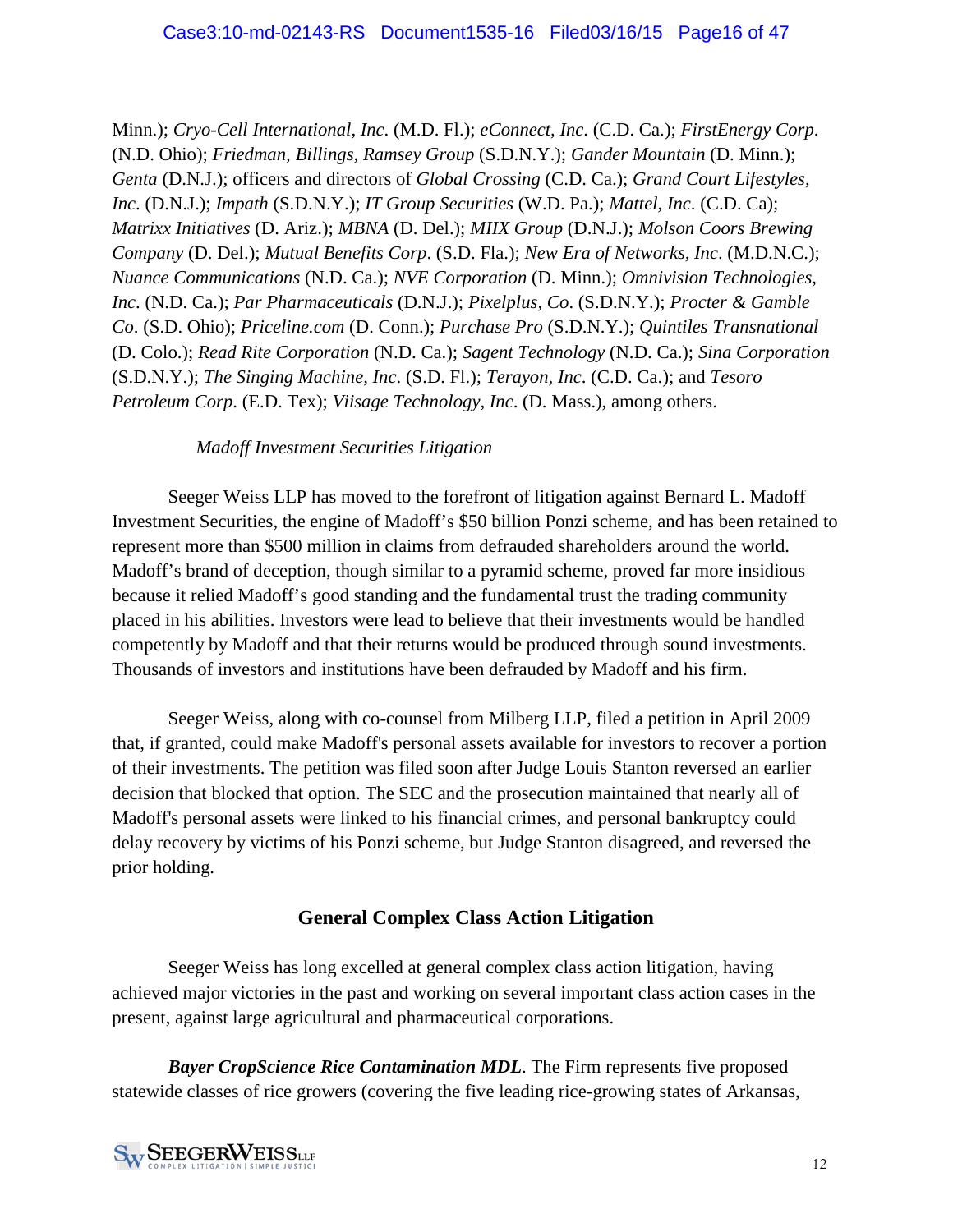Louisiana, Mississippi, Missouri, and Texas) who are seeking to recover damages against Bayer CropScience and numerous parents and affiliates to the value of their rice crops resulting from contamination by LLRICE 601 and LLRICE 604, varieties of long-grain rice that have been genetically modified to produce rice crops resistant to glufosinate—the active ingredient in Liberty<sup>®</sup> Herbicide, another Bayer product. This "glufosinate-tolerant" trait allows growers to spray Liberty® herbicide over the entire crop, killing all weeds without risking any damage to the rice crop. Following revelations in August 2006 and again in March 2007 that U.S. rice crops had been found to be contaminated with these varieties (which, at the time, had not been approved for commercial use), the world's leading importers of American rice, including the European Union, Japan, and South Korea, quickly announced embargoes of U.S. rice, triggering sharp declines in the market price of U.S. rice. The JPML has centralized these actions, and others similar, before the Honorable Catherine D. Perry of the U.S. District Court for the Eastern District of Missouri (St. Louis). Following the district court's denial of class certification, in which Seeger extensively participated in the briefing and hearing preparations, the cases have proceeded to completion of discovery and trial. The first two bellwether trials before Judge Perry both resulted in significant victories for the Plaintiffs, with verdicts awarding damages totaling approximately \$3.5 million.

*In re "StarLink" Corn Products Litigation*. Similar to the rice contamination litigation against the Bayer companies, this litigation was centralized by the JPML in the U.S. District Court for the Northern District of Illinois, Eastern Division (Chicago). The U.S. Environmental Protection Agency had licensed "StarLink" brand corn—which had been genetically-modified to create its own insecticidal protein, making it resistant to various corn pests—only for the growing of corn used for animal feed and industrial purposes (such as the growing of corn for manufacturing ethanol), was found to have entered the U.S. food chain. The news swiftly led to Japan and other major overseas buyers of U.S. corn placing embargoes on American corn, and the resulting collapse of the export market for U.S. corn and a sharp decline in the market price of U.S. corn. The Firm was one of four court-appointed co-lead counsel for a class of corn farmers in various corn-belt states against Aventis CropScience USA—the developer of StarLink corn seed (which was later purchased by Bayer AG and became Bayer CropScience, the developer of the genetically-modified rice seeds that are the sources of the rice contamination litigation in which the Firm is currently involved)—and Garst Seed Company, the principal licensee and distributor of the corn seed. In the actions, the corn growers sought damages representing the loss in value of their corn crops due to the improper marketing, handling, and distribution of StarLink corn. In April 2003, following much discovery and the denial of the Defendants' motion to dismiss the Plaintiffs' claims, U.S. District Judge James B. Moran gave final approval to a \$110 million nationwide settlement of the class claims.

*OxyContin Third-Party Payor Litigation*. Seeger Weiss has been appointed co-lead counsel in a proposed class action pending in the U.S. District Court for the Southern District of

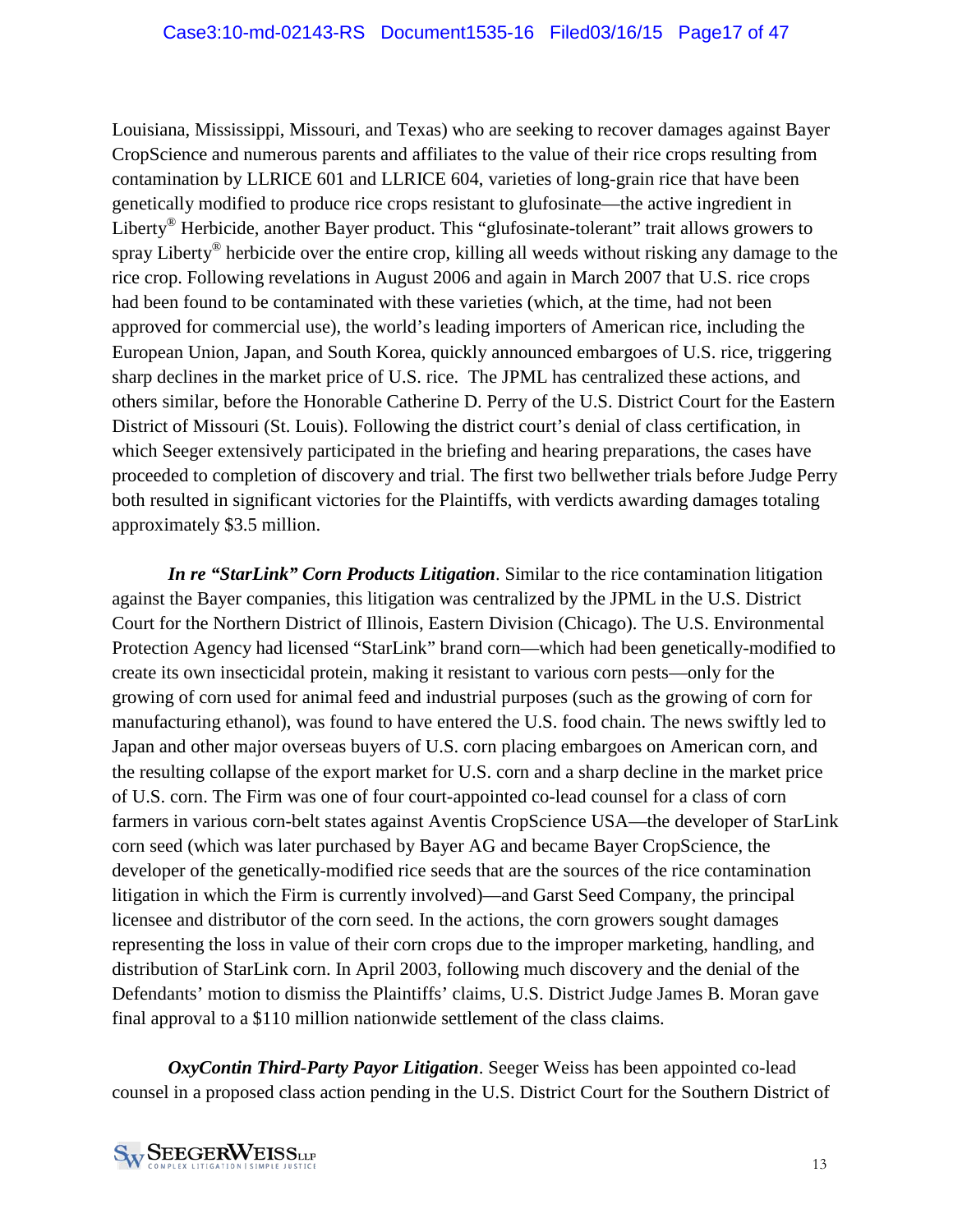New York (Manhattan) before the Honorable John G. Koeltl. The litigation against the drug's maker, Purdue Pharma LLP, involves the marketing and promotion of OxyContin. In 2007, Purdue pled guilty to federal violations of misbranding of OxyContin, for which it was fined over \$600 million in criminal and civil penalties. The Firm represents insurance providers and other "third-party payors," including self-funded health plans, which have purchased, reimbursed, or otherwise paid for OxyContin for their plan members or participants. The Plaintiffs assert violations of federal RICO and state consumer fraud statutes. Specifically, they allege that, as a result of Defendants' fraudulent over-promotion and off-label promotion of OxyContin, members of the class paid a much higher price, for many more prescriptions, than they would have absent Defendants' fraudulent over-promotion. After discovery, spirited negotiations, and briefing and argument on Purdue's motion to dismiss the complaint, Seeger Weiss secured a \$20 million settlement, which received preliminary approval from the district court in December 2008. A final approval (fairness) hearing is scheduled for May 15, 2009.

## **Environmental and Toxic Tort Litigation**

Seeger Weiss has brought several environmental and toxic tort cases on behalf of homeowners, small landowners and farmers who have suffered from environmental damage and degradation.

*Factory Hog and Poultry Farm Environmental Litigation*. The Firm is involved in the prosecution of various environmental and common law claims against several of the nation's largest industrial hog and poultry farm operators. These cases, pending in several jurisdictions throughout the country, were brought on behalf of public citizens, riparian property owners and other residents in the vicinity of factory hog and poultry farms who have suffered from environmental and atmospheric degradation caused by the illegal discharge of harmful toxins and other pollutants contained in the enormous quantities of hog and poultry feces and other wastes produced by the industrial farmer defendants. The Firm serves as co-lead counsel in several of these actions. For example, the Firm serves as court-appointed co-lead counsel in an action pending in the state District Court of Mayes County, Oklahoma pertaining to environmental damages to the Grand Lake O'Cherokees caused by the disposal of massive quantities of chicken litter by the operations of various major poultry integrators and their contract growers. In that action, the Firm achieved the certification of two classes of owners of property around the 44,000-acre lake after a three-day hearing by the District Court, and that ruling was only narrowly overturned by the Oklahoma appellate courts during nearly two and one-half years of appeals. The Firm continues to aggressively pursue these claims.

In September 2006, following a three-week trial in which Firm partner, Stephen A. Weiss, served as co-lead trial counsel, a state court jury sitting in Jackson County, Missouri returned a \$4.5 million combined verdict against industrial hog producers Premium Standard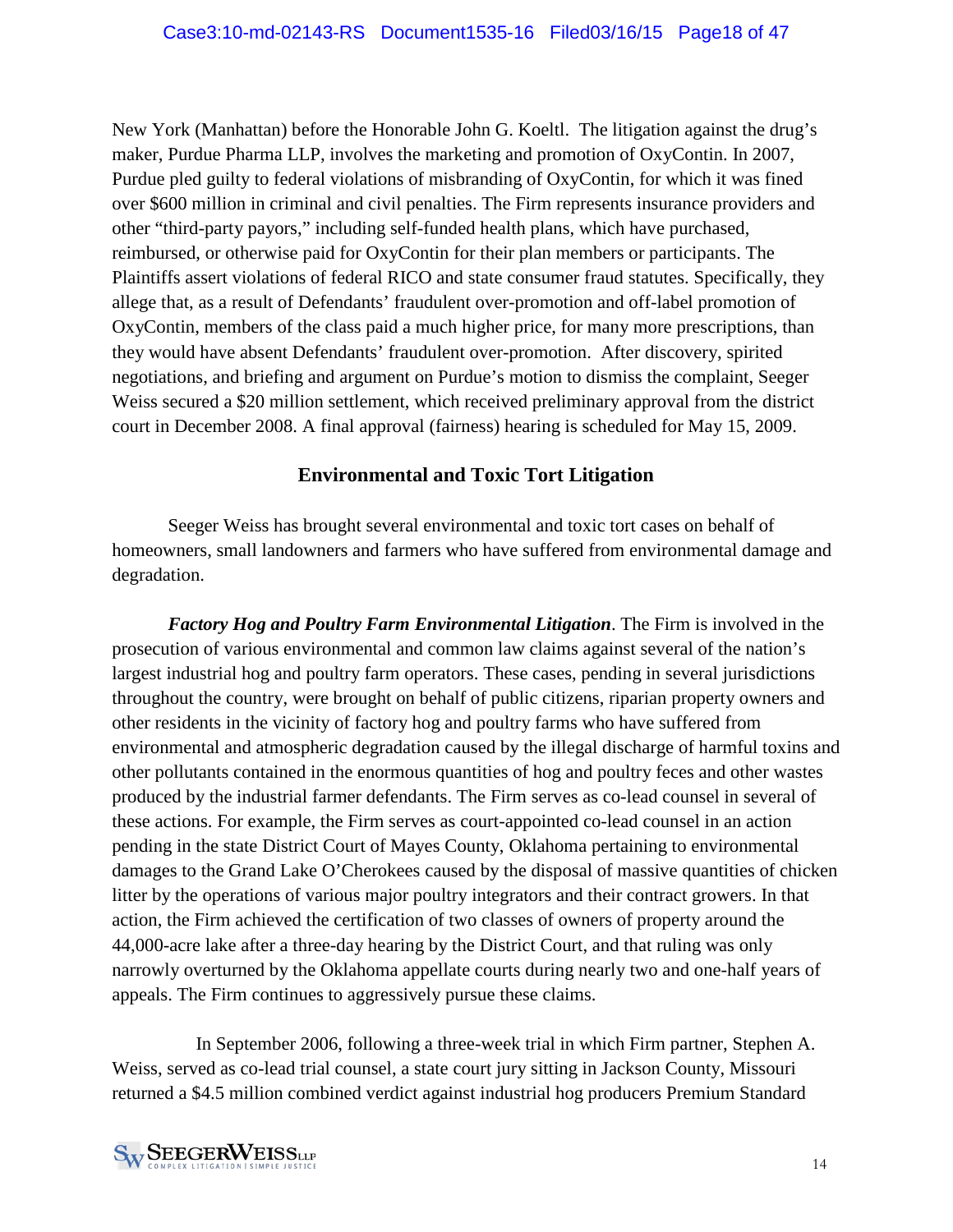Farms, Inc. and ContiGroup Companies, Inc. in favor of six neighbors of the Defendants' vast farm operations in northern Missouri. In March 2010, a group of fifteen neighbors brought Premium Standard Farms before the state court again, alleging that the overpowering hog odors had not abated since the original trial. A Jackson County jury awarded the plaintiffs an \$11.05 million verdict. This verdict is the largest monetary award against a hog farm in an odor nuisance case. The Firm continues to represent over 250 remaining claimants against these Defendants.

*Lead Poisoning Litigation*. The Firm represents families and property owners living within Tar Creek, one of the nation's most notorious hazardous waste sites, situated within the former Picher Mining Field in Northeast Oklahoma. The site has ranked consistently near the top of EPA's National Priorities List for over a decade. Seeger Weiss is pursuing two types of cases on behalf of the residents: claims on behalf of seven minor children who have irreversible brain damage as a result of exposure to the lead left behind by the mining companies; and a prospective class of residents whose properties have been devalued and who have been exposed to this toxic mining waste.

*Chinese-Manufactured Drywall*. Seeger Weiss is currently pursuing action against Chinese manufacturers of contaminated drywall, which is reported to contain high levels of hydrogen sulfides, compounds that when exposed to prolonged heat or humidity, release sulfur gasses resulting in terrible odors, metal corrosion, and physical injuries. Christopher A. Seeger was named to the Plaintiff's Steering Committee in the Chinese-Manufactured Drywall Products Liability Litigation (MDL No. 2047) by Judge Eldon E. Fallon, United States District Court, Eastern District of Louisiana. This litigation, which includes thousands of claimants asserting property damage and personal injury claims, was centralized in the Eastern District of Louisiana in June 2009 by order of the United States Judicial Panel on Multidistrict Litigation.

Mr. Seeger tried the first defective Chinese-manufactured drywall case in the country, resulting in a \$2.6 million verdict for seven Virginia families. Mr. Seeger also tried the second bellwether case, which determined whether manufacturers were responsible for damages the drywall's toxic fumes cause to plumbing, electronics, and appliances, securing a \$164.049.64 judgment for the Hernandez family.

In October, Mr. Seeger was a part of a negotiating team that obtained a breakthrough settlement to remediate homes affected by Chinese drywall. The agreement was reached with several key defendants including Knauf Plasterboard Tianjin (KPT), builders, drywall suppliers and their insurers, and other Knauf entities. Knauf in partnership with builders, suppliers and insurers, will fund a demonstration remediation program, which will facilitate the removal of KPT drywall from up to 300 homes in Alabama, Mississippi, Louisiana and Florida. If successful, it is expected that this pilot program will be expanded to remediate thousands of

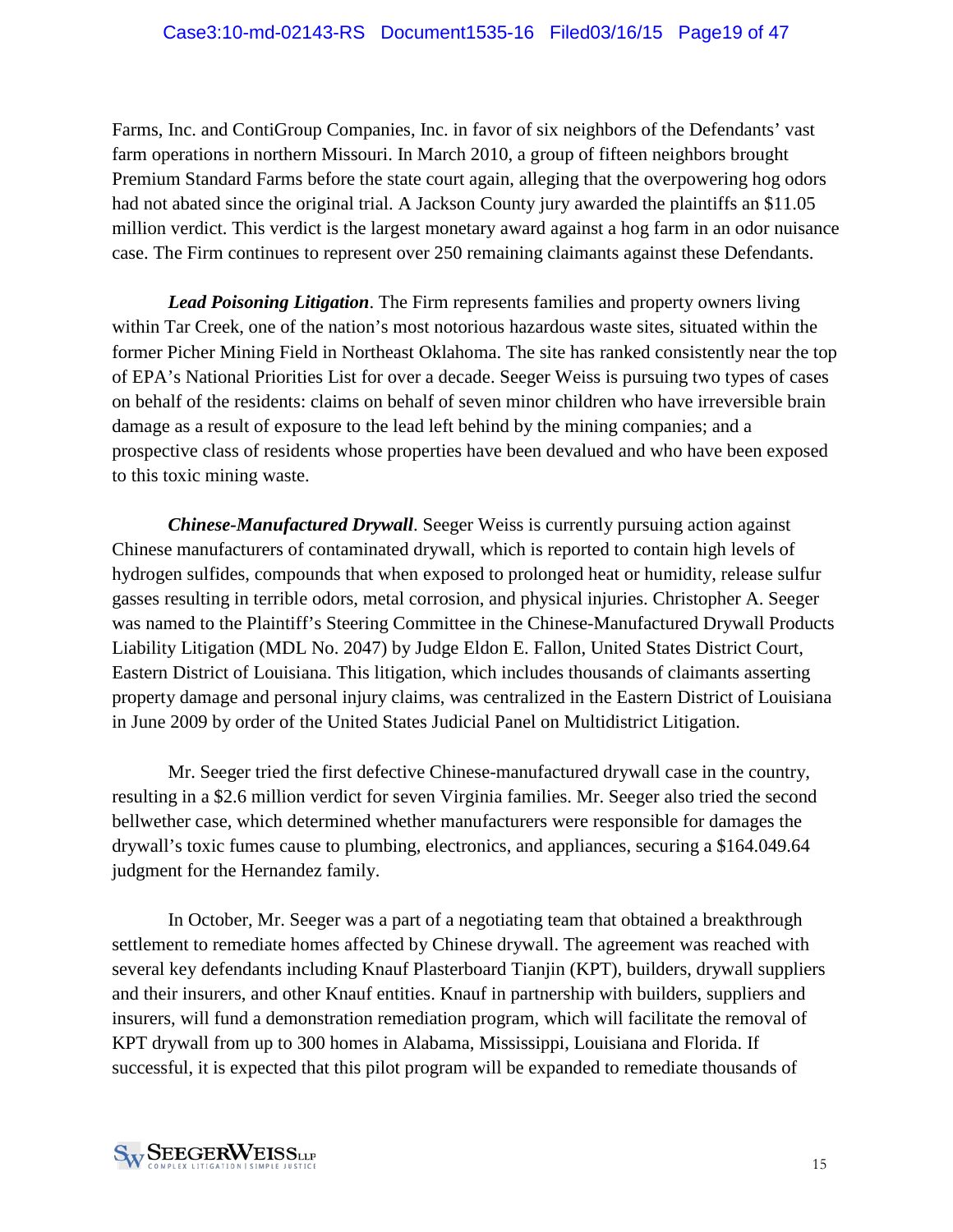homes with KPT drywall. Mr. Seeger chairs a second committee of national trial teams pursuing Chinese-manufactured drywall cases.

*BP Gulf Oil Spill*. It will take years to fully assess the devastation caused by the BP oil spill in the Gulf of Mexico. Yet even as the extent of the damage is being calculated, Seeger Weiss is leading the way on securing recoveries for victims of the spill. Christopher Seeger has spearheaded efforts to help thousands of Gulf Coast fishermen, local businesses, and property owners receive fair compensation for the enormous damage the BP disaster has caused to their livelihoods and homes. Seeger has been among a small group of leading plaintiffs' lawyers who have met with the administrators of BP's \$20 billion remediation fund, and is certain to be a key plaintiffs' counsel as BP-related cases proceed to trial. The firm was one of the first to file cases in connection with the Gulf Spill. It currently represents a broad array of hundreds of Gulf Coast claimants whose livelihoods or property have been threatened or destroyed by the millions of gallons of spilled oil. Those plaintiffs include oystermen and shrimpers, business owners and Gulf Coast property owners. While the courts are still organizing a formal structure for dealing with the vast number of Gulf claims, Seeger Weiss has already been recognized as a leader in the litigation. Indeed, it was one of a handful of plaintiffs firms recently consulted by Gulf Coast claims administrators for the BP's oil spill compensation fund.

## **Asbestos Litigation**

Seeger Weiss handles numerous lawsuits seeking compensation for victims of asbestos and mesothelioma and has recovered millions of dollars for mesothelioma victims nationwide. These cases include a \$3.1 million settlement on behalf of an auto mechanic and Navy veteran who was diagnosed with mesothelioma at age 61, and a \$2 million settlement on behalf of an 80 year-old California man who was diagnosed with mesothelioma after having worked on shipyards in California and across the country.

## **Fair Labor Standards Act Litigation**

Seeger Weiss LLP is engaged in a wide variety of Fair Labor Standards Act ("FLSA") litigation matters representing aggrieved employees in courts throughout the country. The following are examples of such FLSA actions in which the Firm is involved:

Seeger Weiss serves as lead counsel in an action—titled *Schaefer-LaRose v. Eli Lilly & Co.*, which was filed in November 2006 and is pending in the U.S. District Court for the Southern District of Indiana—charging that Eli Lilly & Co. has a common practice of refusing to pay overtime compensation to its pharmaceutical representatives—including Sales Representatives, Senior Sales Representatives, Executive Sales Representatives, Senior Executive Sales Representatives, and those with similar job descriptions and duties—in violation

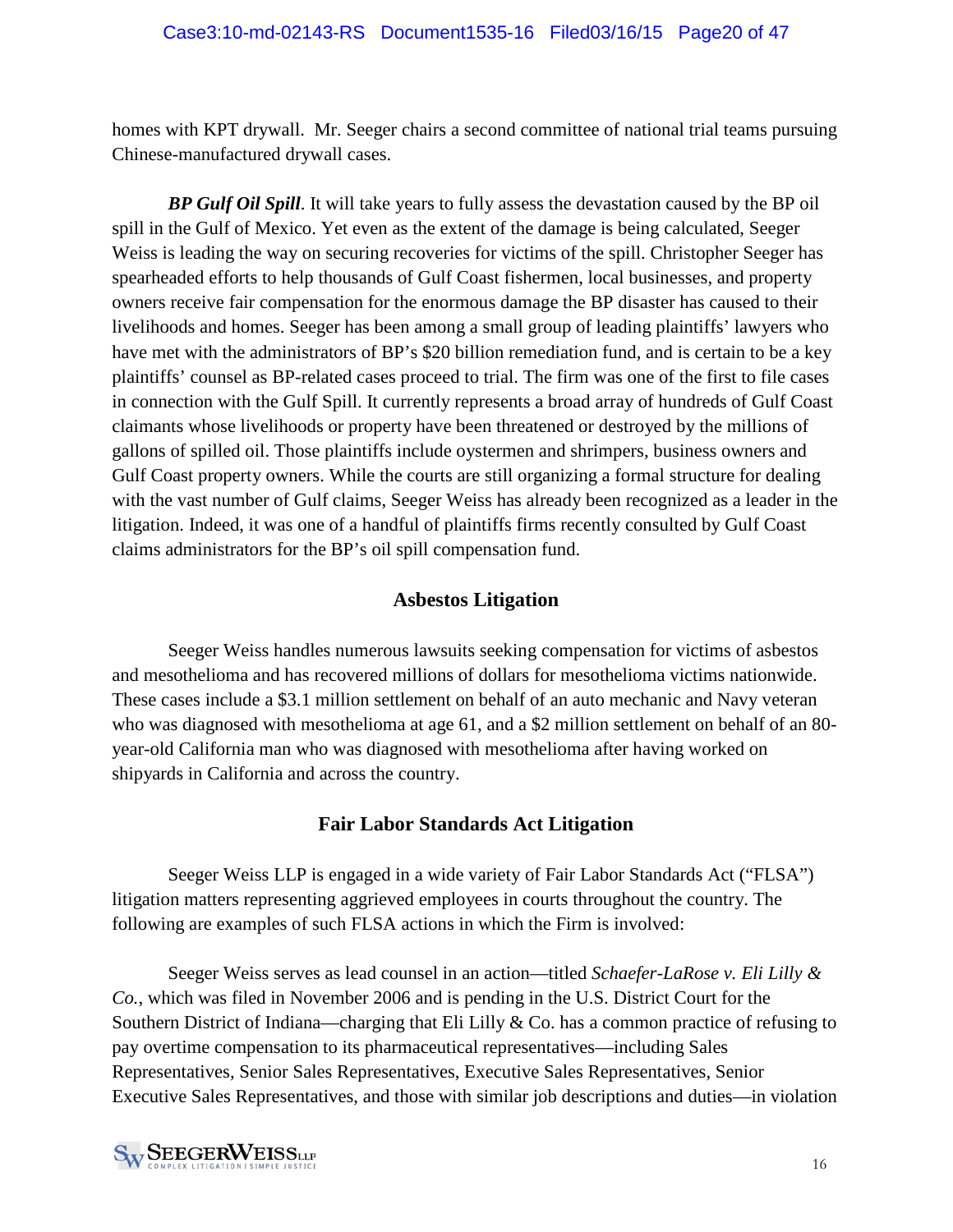of the federal FLSA. The plaintiffs, Lilly employees who promoted or detailed pharmaceutical products to medical professionals, allege that Lilly unlawfully characterizes its employees as exempt in order to deprive them of overtime pay. In February 2008, the court approved Plaintiffs' motion to conditionally certify the case as a collective action—the FLSA equivalent of a class action. The class consists of approximately 400 current and former pharmaceutical representatives employed by Lilly across America.

Seeger Weiss is also co-counsel in a similar federal collective action lawsuit charging that Pfizer Inc. has adopted a common practice of refusing to pay overtime compensation to its pharmaceutical representatives—including Professional Healthcare Representatives, Therapeutic Specialty Representatives, Institutional Healthcare Representatives, Specialty Healthcare Representatives, Specialty Representative, and Sales Representatives—in violation of the FLSA. That action, *Coultrip v. Pfizer Inc.*, was filed in October 2006, and is pending in the U.S. District Court for Southern District of New York. In August 2008, that court granted Plaintiffs' motion to certify the case as a FLSA collective action.

## **Pension and ERISA Litigation**

Seeger Weiss has represented thousands of clients whose employers recklessly tampered with their retirement benefits.

*Schol et al. v. Bakery and Confectionary Union and Industry Int'l Pension Fund*. Seeger Weiss represents eight former union employees of the Entemann's Bakery in Bay Shore, New York, in a class action lawsuit filed again the Bakery and Confectionery Union and Industry International Pension Fund. Many of these and other Entemann's union workers accepted "buyout" offers from the company as it downsized its personnel in recent years or accepted management positions, based on the understanding and expectation that they would qualify for a full pension under an alternative formula known as Plan G, or more commonly the "Golden 80" option. But as of July 1, 2010, Pension Plan participants not already eligible for their full pension under the Golden 80 formula had their benefits cut by 60%. The plaintiffs insist that the Pension Plan has violated the ERISA by unilaterally reducing workers' vested and accrued pension benefits. They argue that the pension they had been promised *is* a benefit, and cannot be reduced merely because they had not already reached the required number of 80 total credits of age plus years of service before last July 1st. The case was filed in the U.S. District Court, Eastern District of New York, in February 2011 and is assigned to Judge Joanna Seybert of that District's Central Islip Courthouse.

*In re Delta Air Lines Inc.* Seeger Weiss served as Lead Counsel in a nationwide ERISA multidistrict litigation centralized by the JPML in the federal court in Atlanta, Georgia before the Honorable Julie E. Carnes. The Firm represented active and retired Delta Air Lines pilots challenging various company pension plan amendments and practices that had caused them to forfeit accrued and vested pension benefits. Plaintiffs challenged, among other things, the

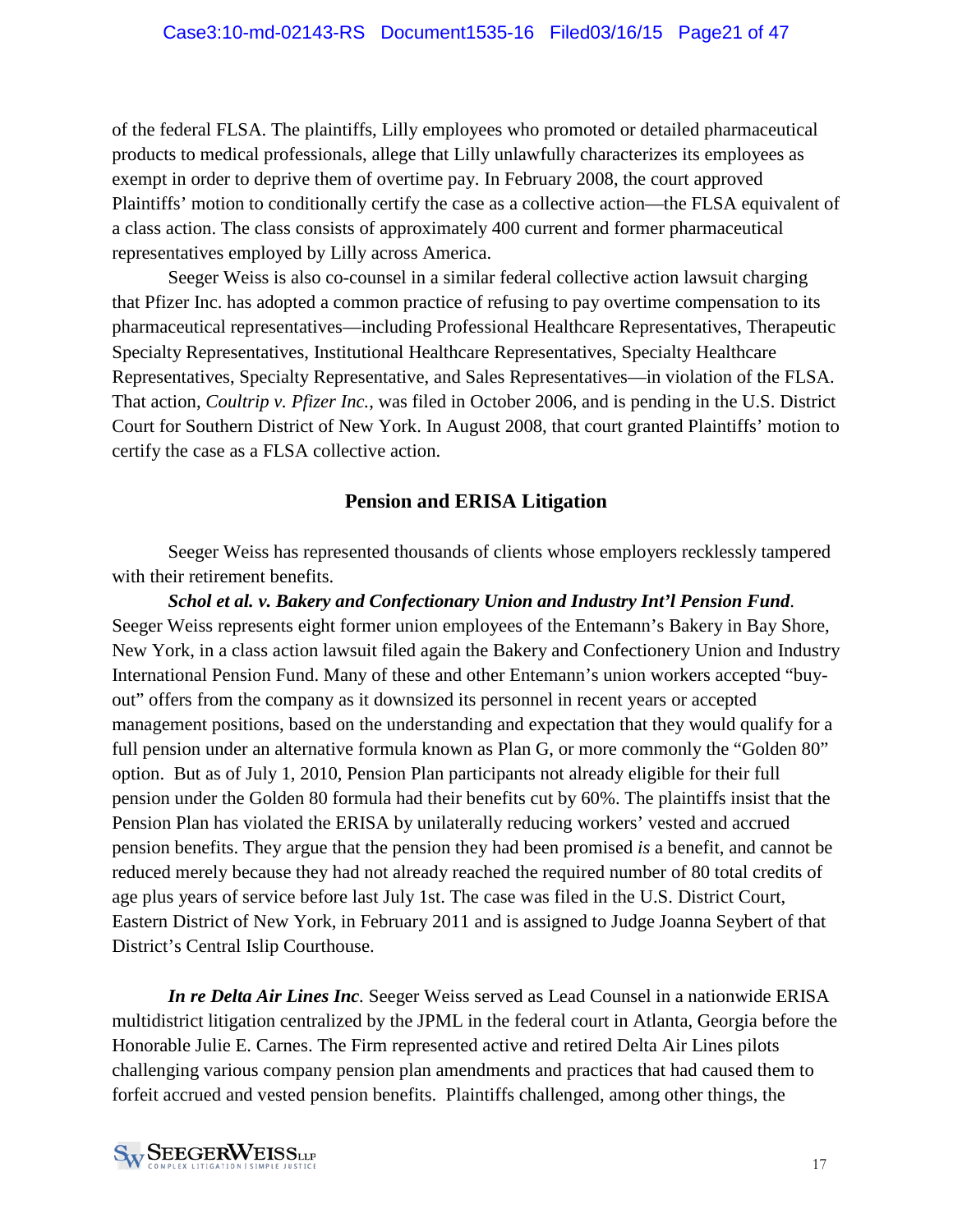methodology employed by Delta in calculating and paying lump sums of pension benefits to pilots, the company's retroactive freeze of a benefit formula previously pegged to increases in investment performance, and automatic reductions of pension benefits of married retirees hired before 1972. In September 2005, the federal court in Atlanta granted final approval to a class action settlement providing for payment of \$16 million in cash to certain retired Delta pilots hired before 1972 or their spouses or beneficiaries and 1 million stock purchase warrants to lump sum pension benefits recipients. The settlement represented a significant recovery in light of Delta Air Lines' rapidly-deteriorating financial plight, with the court's final approval coming only days before Delta filed for bankruptcy protection. Seeger Weiss continued to represent Plaintiffs and class members through a number of twists and turns in the bankruptcy proceedings and beyond, and vigorously fought for and, in 2008, secured the complete and final distribution of all settlement proceeds to the class members.

*In re BellSouth Corp. ERISA Litigation*. Seeger Weiss represented tens of thousands of aggrieved BellSouth management employees in a class action suit against the company and the administrators of the employees' 401K plan, in connection with "Enron-like" breaches of fiduciary duty. These claims stemmed from Defendants' failures to advise employees of investment diversification options and their having created a falsely optimistic outlook in Defendant BellSouth's stock as a prudent investment for the plan. Defendants encouraged employees to invest their earnings in company stock at a time when the company was noting positive operating results, artificially-optimistic revenue growth, and other financial indicators that were found to be materially false, including revelations of accounting irregularities and losses from the company's risky venture into the highly-speculative Latin American wireless phone market. In 2006, after considerable motion practice and discovery in the litigation, the federal court in Atlanta, Georgia, which oversaw the litigation, granted final approval to a class action settlement that provides for, among other things, BellSouth to make matching 401K plan contributions to employees for a three-year period in cash rather than company stock; for employees during that period to have the same investment options for the company's matching contributions as they have for their own contributions; the availability of certain additional investment choices; and during that period a guaranteed minimum percentage for one of the components in the formula used to determine the company's matching contributions.

## **Insurance Litigation**

For over a decade, the Firm has played a pivotal role in many notable insurance market practices class actions brought against members of the life insurance industry. These nationwide suits resulted from alleged misrepresentations made in connection with the sale of certain life insurance products, including "vanishing premium" policies which, due to market-sensitive dividend projections, required customers to pay premiums on a more prolonged basis than originally expected. The Firm has also reviewed annuity claims in the Claims Review Process.

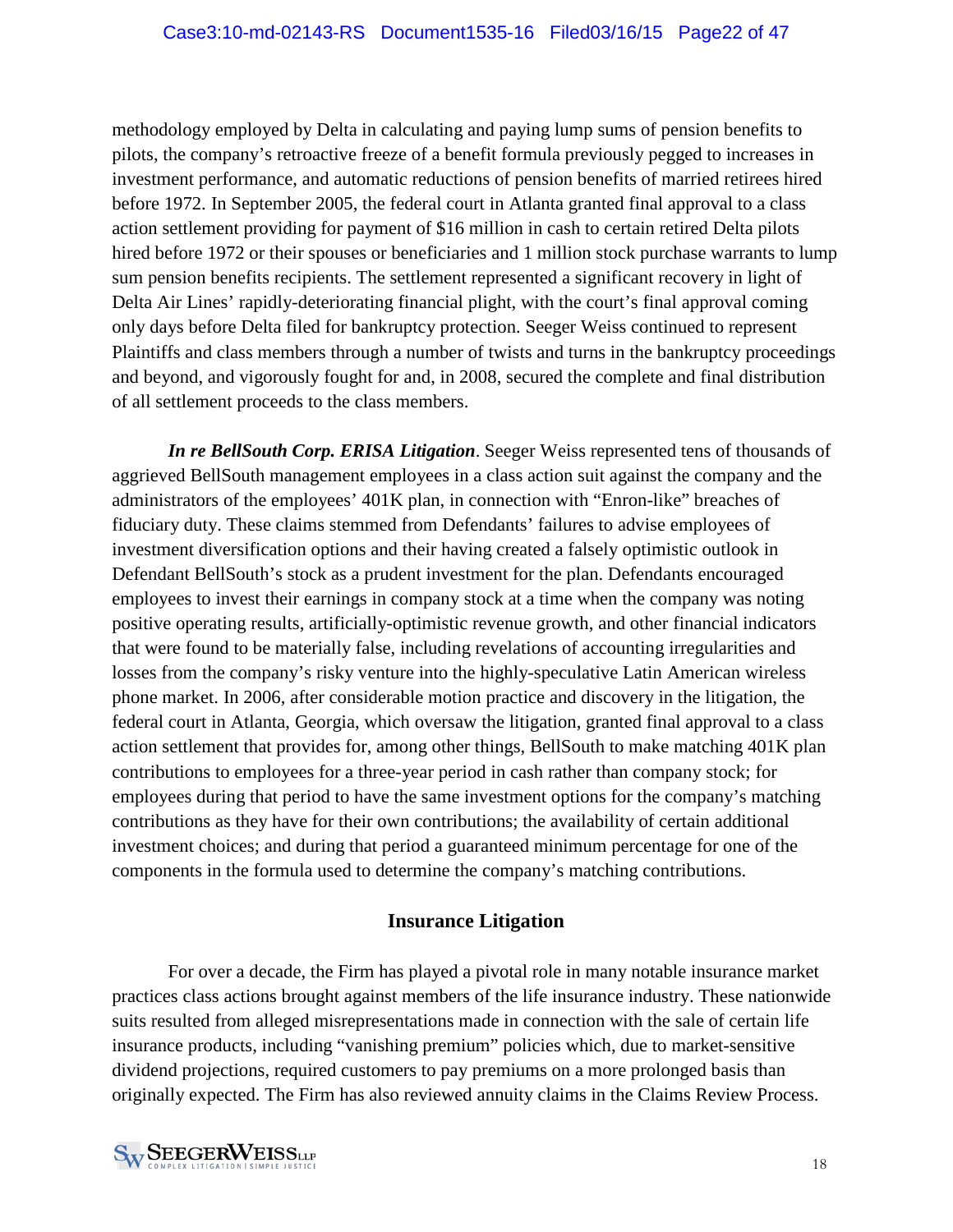In 2009, the firm was appointed Lead Counsel in the *WellPoint, Inc. Out-of-Network "UCR" Rates Litigation* (MDL No. 2074) by Judge Philip S. Gutierrez, United States District Court, Central District of California. This litigation, originally four antitrust cases, was centralized on August 27, 2009 by order of the U.S. Judicial Panel on Multidistrict Litigation. The plaintiffs allege that several large insurance companies, including WellPoint Inc., Anthem Inc., and Blue Cross of California colluded to lower reimbursement rates for out-of-network heath care services. The insurers were reported to have knowingly created and used flawed data to produce reimbursements far below the usual, customary and reasonable rates. The plaintiffs' claim that the insurance companies used a rigged database created by Ingenix, a subsidiary of UnitedHealth Group Inc., which was once the largest provider of health care billing information in the country. The briefing of Defendants' motion to dismiss the consolidated class action complaint in that litigation was recently completed, and the court is to hear oral argument on that motion shortly.

The firm serves on the Plaintiffs' Executive Committee in the analogous *Aetna UCR Litigation* (MDL No. 2010), pending before Judge Faith S. Hochberg in the United District Court, District of New Jersey. That litigation raises similar ERISA, civil RICO, federal antitrust, and other claims against Aetna, Ingenix, and UnitedHealth Group pertaining to reimbursement rates for out-of-network heath care services. That court currently has Defendants' motion to dismiss the consolidated classa citon complaint under advisement, and Plaintiffs are scheduled to file their motion for class certification shortly.

In 1995, the firm was appointed as the national Policyowner Representative in *Wilson v. New York Life Insurance Company* sales practices litigation, the first settlement of a nationwide class action relating to the vanishing premium insurance product. *Wilson* involved claims brought by a class of approximately 3.2 million New York Life policyowners who suffered damages as the result of allegedly improper sales practices by the company and its agents, including the alleged failure to properly disclose the market-sensitivity of the company's premium payment projections. As Policyowner Representative, the firm served as the principal advocate on behalf of members of the class who elected to pursue individual claim relief before independent appeal boards.

Following its appointment in the *New York Life* litigation, the firm served as the Attorney Representative in the *In re Prudential Life Insurance Sales Practices Litigation*. In that role, the firm, and others serving under its auspices, represented individual class members in connection with over 53,000 separate claim arbitrations.

In addition to the *New York Life* and *Prudential* matters, the firm has served as the Policyowner Representative, Attorney Representative, or Claim Evaluator in the following

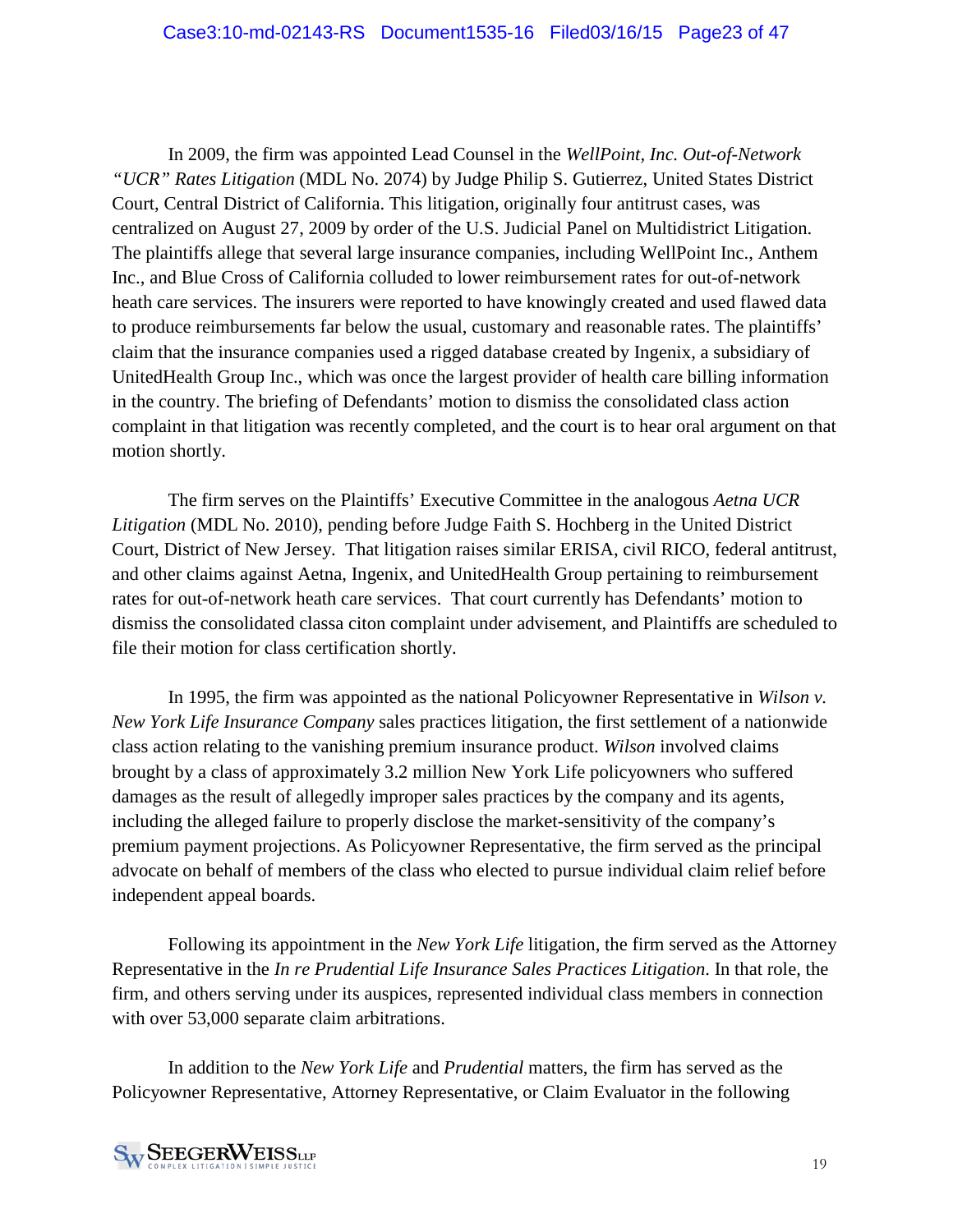insurance and annuity sales practices class actions: *Ace Seat Cover Company v. The Pacific Life Insurance Co.*; *Benacquisto v. American Express Financial Corporation*; *Duhaime v. John Hancock Mutual Life Ins. Co.*; *Garst v. The Franklin Life Insurance Co.*; *In re General American Life Insurance Co. Sales Practices Litigation*, *In re Great Southern Life Insurance Co. Sales Practices Litigation*; *Grove, et al. v. Principal Mutual Life Insurance Co.*; *Joseph F. Kreidler, et al. v. Western-Southern Life Assurance Co.; Lee v. US Life Corp*.; *In re Lutheran Brotherhood Variable Products Co. Sales Practices Litigation*; *Manners and Philip A. Levin v. American General Life Insurance Co.*; *In re Manufacturers Life Insurance Co. Premium Litigation*; *In re Metropolitan Life Insurance Co. Sales Practices Litig.*; *Moody v. American General Life and Accident Insurance Co.*; *In re New England Mutual Life Insurance Company Sales Practices Litigation*; *Roy v. Independent Order of Foresters*; *Murray v. Indianapolis Life Insurance Co.*; *Snell v. Allianz Life Insurance Company of North America*; *In re Sun Life Assurance Company of Canada Insurance Litigation*; *Varacallo, et al. v. Massachusetts Mutual Life Insurance Co.;* and *Wemer v. The Ohio National Life Insurance Co.*

## **Nursing Home Litigation**

Seeger Weiss LLP has served as counsel in over two dozen personal injury and wrongful death actions on behalf of victims of severe nursing home abuses and neglect. These cases, both pending and settled, were litigated in various state courts throughout the country and have earned the Firm a national reputation in the area of nursing home litigation.

## **Personal Injury Litigation**

The Firm maintains a highly-selective docket of matters involving serious personal injury or wrongful death. Unlike many personal injury practices in which attorneys may handle hundreds of slip-and-fall matters at a time, the Firm's philosophy is to allow its attorneys to concentrate on a smaller number of "high-end" catastrophic injury cases, thereby permitting the highest quality of attention and service available in the field.

Most recently, in December 2011, under the representation of co-lead counsel Christopher Seeger, 11 former professional football players filed a lawsuit alleging that the National Football League failed to take the necessary precautions to protect its players from long-term brain injuries. Specifically, the lawsuit draws attention to the widespread use of the drug Toradol, which can mask symptoms of serious head injury while inducing dangerous cerebral bleeding. Since the lawsuit was announced, it has gained significant media attention, and several other former players have filed similar actions.

In June, 2009, Seeger Weiss was lauded for its staunch representation of 11 victims and their families in the Wildcats Bus Accident Case, after the defendants' agreed during trial to

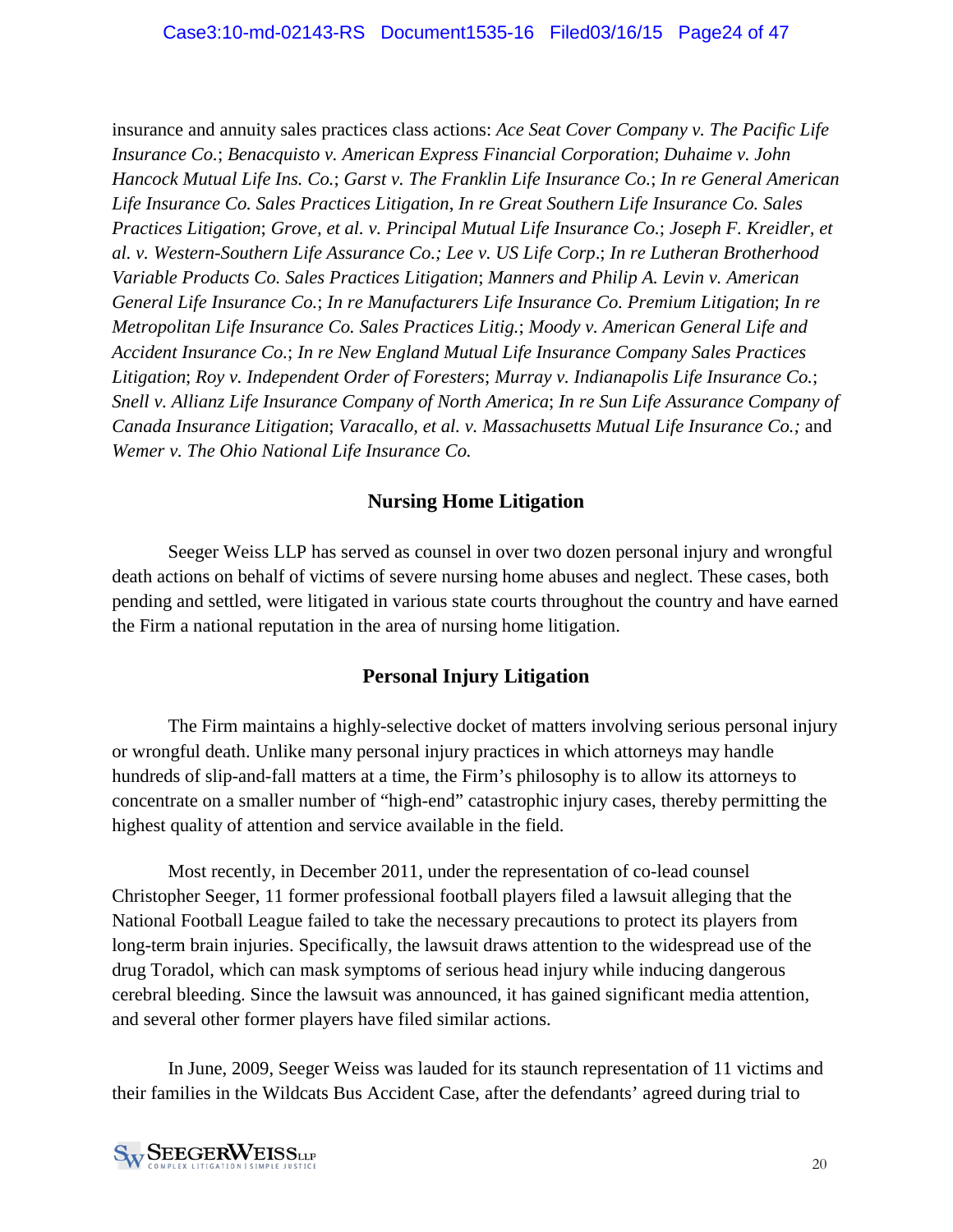accept 100% of the responsibility for the tragic crash. The horrific accident, which resulted in four fatalities and countless other serious injuries, occurred when a Coach Canada bus carrying an "under 21" Canadian female hockey team named the Wildcats veered off of Interstate 390 near Rochester, New York and struck a parked tractor-trailer on the shoulder of the roadway. Led by Christopher Seeger, Moshe Horn and Marc Albert, the Seeger Weiss team took more than 20 depositions, reviewed thousands of pages of documents and retained multiple experts in preparation for the trial in the Supreme Court, Livingston County. Seeger Weiss represents a total of eleven victims of the accident and their families. In March 2010, a jury awarded \$2.25 million to three of the victims and their families, who were represented by partners Moshe Horn and Marc Albert. The damages trials for the remaining eight plaintiffs, during which juries will be asked to determine fair compensation for the catastrophic and in some cases fatal injuries suffered by each of the individual victims, will occur in the coming months.

Partner Christopher A. Seeger represented a six-year-old boy and his family in a medical malpractice action against a hospital for failing to timely diagnose meningitis, which resulted in severe brain damage to the boy. The case settled for \$3.25 million in the Supreme Court of Kings County.

The Firm represented the wife and two minor children of a 41-year-old successful technologist who was tragically killed when a boat upon which he was a passenger collided with the Greenport Breakwater, a 1000 foot long structure constructed of large boulders in Greenport, Long Island. The victim was thrown from the boat upon impact and ultimately drowned. This case was settled for \$2.9 million.

Seeger Weiss secured a \$1.4 million verdict for client Debbie D'Amore in her case against Met Life and American Building Maintenance for serious injuries which she suffered as a result of a fall on July 13, 2004 at the Met Life Building in New York City. Ms. D'Amore was vigorously represented by Christopher Seeger and Marc Albert of Seeger Weiss LLP over the course of the week-long trial held before the Honorable Judge Michael Stallman of the Supreme Court, New York County. The jury deliberated over a two day period and returned with a \$1.4 million verdict, \$1 million of which was awarded for Ms. D'Amore's past pain and suffering, with \$400,000 awarded for future pain and suffering. The jury found defendants Met Life and its cleaning contractor, American Building Maintenance responsible for the fall and the serious injuries which Ms. D'Amore sustained as a result. Ms. D'Amore suffered a tri-malleolar ankle fracture in the fall which required multiple surgeries, including ultimately, an ankle fusion.

Seeger Weiss's continuing fight for rape victim Maria B., who was brutally assaulted inside a New York City subway station while two Transit employees watched and failed to take appropriate action received national attention in April, 2009. In the course of discovery on the case, we exposed the Transit Authority for its complete and utter disregard for safety, failing to

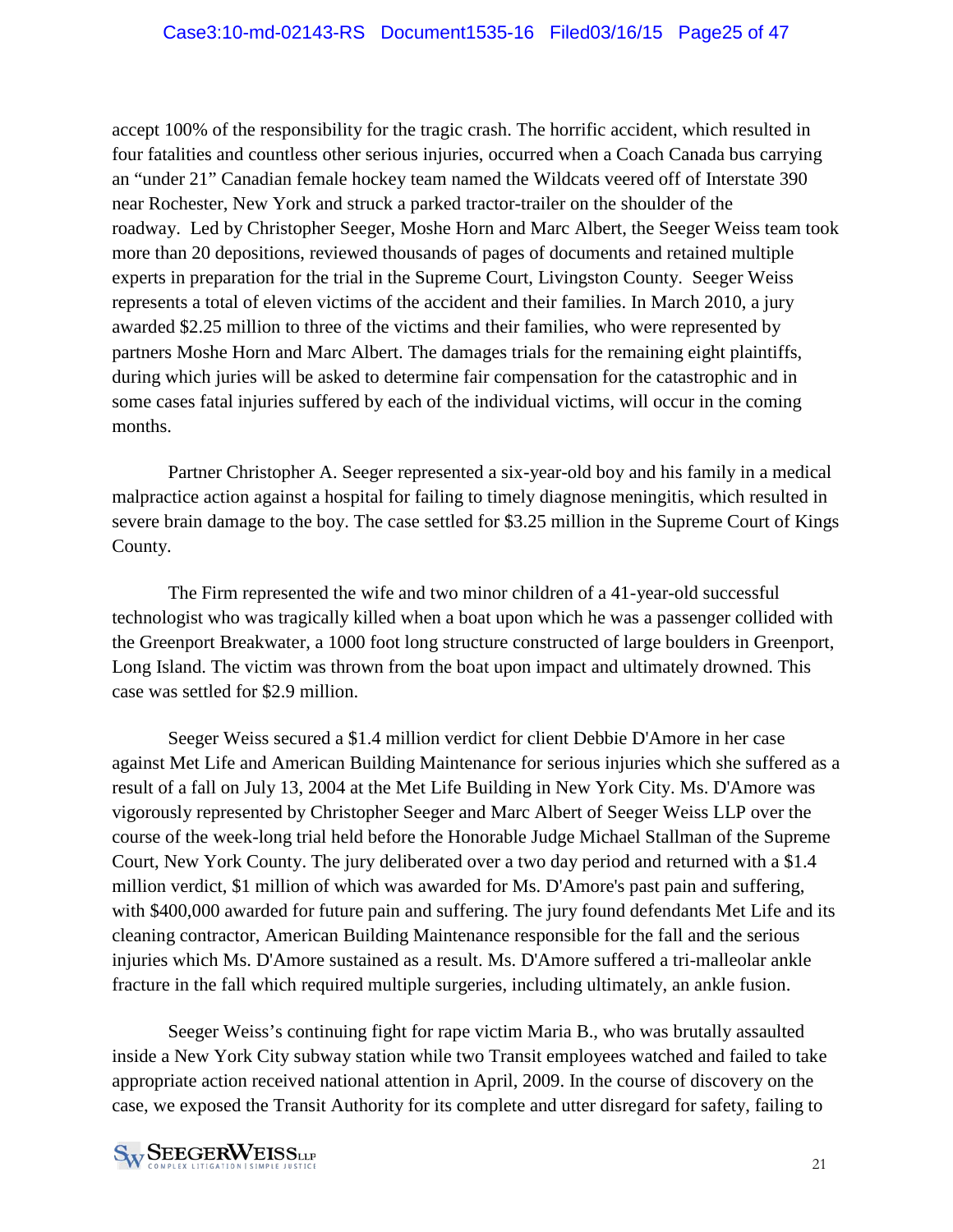equip their stations with such basic safety devices as a public address system or alarm. Seeger Weiss's efforts to change longstanding New York law which granted municipalities such as the NYC Transit Authority immunity from suits like Maria B's, including our recent filing of an Appeal on the issue, was greeted with widespread admiration and shows Seeger Weiss's willingness to take on the type of difficult case most firms routinely turn down.

#### **Antitrust Litigation**

Seeger Weiss LLP has been involved in nationally-prominent antitrust litigation, where it has recently expanded its presence.

*Compact Disc Litigation*. Seeger Weiss was involved in this consumer antitrust litigation, which sought damages against the wholesale sellers of pre-recorded music sold in the form of compact discs. The Plaintiffs alleged that the Defendants had conspired to artificially inflate the retail prices of compact discs in violation of the Sherman Act. The litigation was settled favorably in the United States District Court for the District of Maine, where the litigation had been centralized for coordinated pretrial proceedings by the JPML.

*McDonough v. Toys "R" Us, Inc.* Seeger Weiss represents a proposed class of consumers and smaller retailers of baby and juvenile products against Babies "R" Us (an affiliate of the Toys "R" Us chain) and several manufacturers of baby products, including strollers, bedding, car seats, and other items, in consolidated actions pending in the U.S. District Court for the Eastern District of Pennsylvania (Philadelphia) before the Honorable Anita B. Brody. The Plaintiffs allege that Babies "R" Us conspired with the manufacturers of baby products in a scheme whereby the manufacturers required other retailers to sell their products at prices above those being charged by Babies "R" Us. As a result, Babies "R" Us was able to monopolize the retail market, resulting in consumers being forced to pay more for baby products. The district court denied the Defendants' motion to dismiss the consolidated complaints. Briefing of Plaintiffs' motion for class certification has been completed, and a decision from the court is expected shortly.

*Monsanto Genetically-Modified Soybean and Corn Seed Litigation*. The Firm serves as Co-Lead Counsel in *Schoenbaum v. E.I. DuPont de Nemours and Company*, thirteen consolidated proposed class actions against Monsanto Company, E.I. DuPont de Nemours and Company, and Pioneer Hi-Bred International Inc. currently pending before the Honorable E. Richard Webber in the U.S. District Court for the Eastern District of Missouri (St. Louis). These lawsuits, brought on behalf of farmers who purchased genetically-modified Roundup Ready soybean and YieldGard corn seeds, allege violations of federal and state antitrust, state unfair trade practices statutes, and common law claims for unjust enrichment. The claims stem from the defendants' conspiracy to fix the price of these seeds through the imposition of "technology

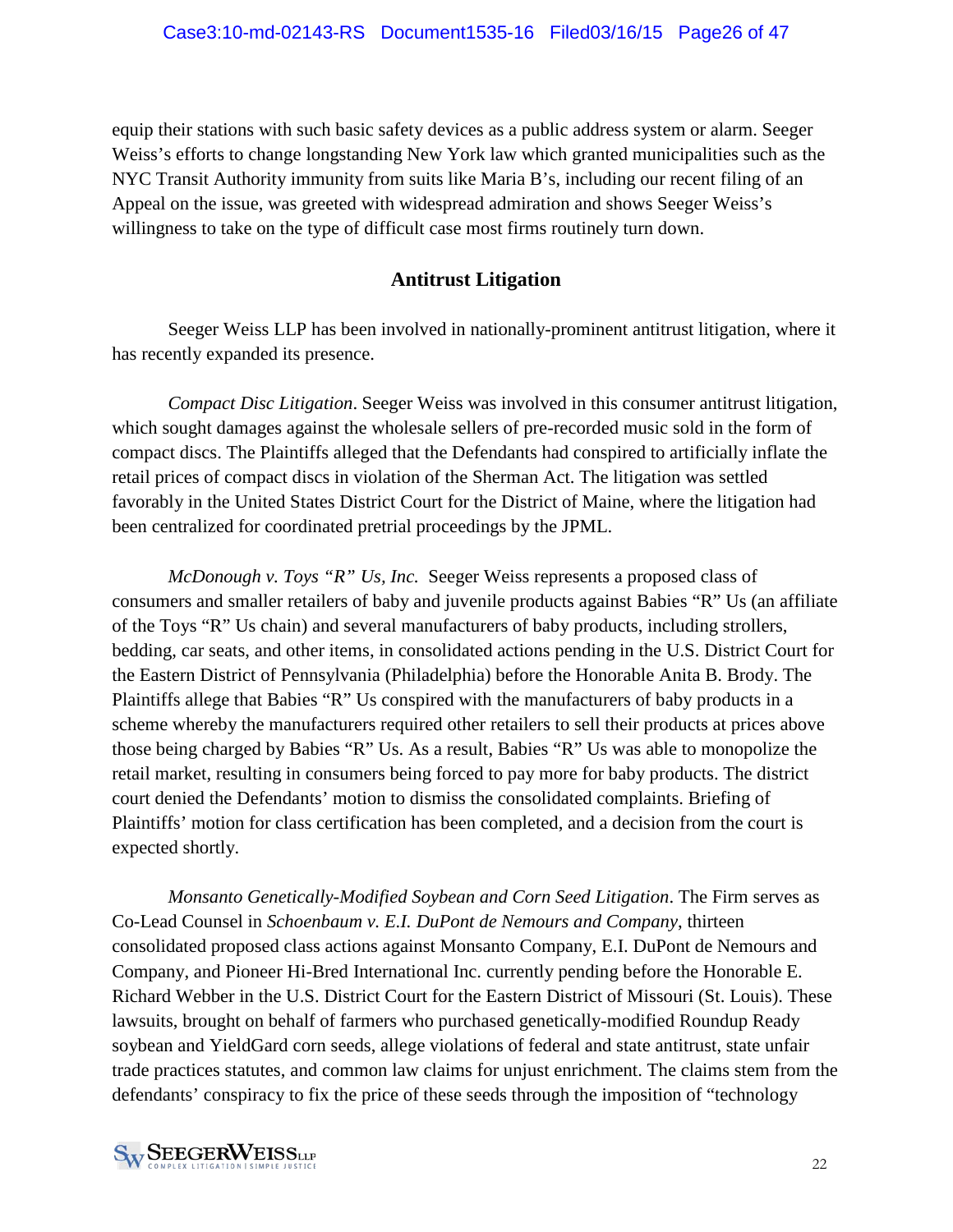fees," ostensibly for the purpose of allowing Monsanto to recoup its research and development costs of those seed products but which, in reality, capitalized on and exploited Monsanto's development of those seeds in order to monopolize -the market for those seeds and thereby charge and collect premium prices. After extensive briefing, both pre- and post-argument, and an all-day hearing on the Defendants' motion to dismiss the Plaintiffs' Master Consolidated Amended Action Complaint, the district court sustained most of Plaintiffs' claims. Following spirited motion practice, which included discovery disputes and the Plaintiffs' motion for leave to file an amended complaint in order to, among other things, assert additional claims against Monsanto for misuse of patent, Plaintiffs reached individual settlements with all of the defendants. The settlements will provide a significant recovery to each of the more than two dozen named Plaintiffs.

*In re Packed Ice Antitrust Litigation*. The Firm represents direct purchasers of packaged ice in a proposed class action brought against the five American and Canadian manufacturers and distributors who possess the dominant share of the \$2.5 billion per year packaged ice industry in North America. The Firm has been appointed Co-Chair of the Class Certification Committee in that litigation. Plaintiffs allege that Defendants have violated the antitrust laws by conspiring to fix prices and allocate market share for packaged ice. The U.S. Justice Department's Antitrust Division commenced an investigation into the packaged ice industry sometime prior to March 2008 and grand jury subpoenas were issued to the Defendants. The cases from around the country have been centralized in the U.S. District Court for the Eastern District of Michigan, and a hearing will be held in March 2009 respecting the selection of Lead Counsel.

*In re Rail Freight Fuel Surcharge Antitrust Litigation*. The Firm represents shipping customers in a proposed class action brought against the country's four major railroads for antitrust violations. The Defendants in this multidistrict litigation, pending in the U.S. District Court for the District of Columbia, are alleged to have conspired to fix the prices of "rail fuel surcharges" above competitive levels, causing the Plaintiffs to pay exorbitant rates for unregulated rail freight transportation services—rates that were unrelated to fuel costs. The district court denied the Defendants' motions to dismiss the direct purchasers' claims and the indirect purchasers' federal antitrust claims. The briefing of Plaintiffs' motion for class certification, on which a hearing will be held in late September 2010, is currently under way. Seeger Weiss serves as Co-Chair of the Law and Briefing Committee.

## **Other Commercial Litigation**

In addition to its diverse complex litigation practice, Seeger Weiss LLP is engaged in a wide variety of commercial litigation matters representing individuals and businesses in state and federal courts throughout the country. The following are examples of such commercial actions in which the Firm is involved:

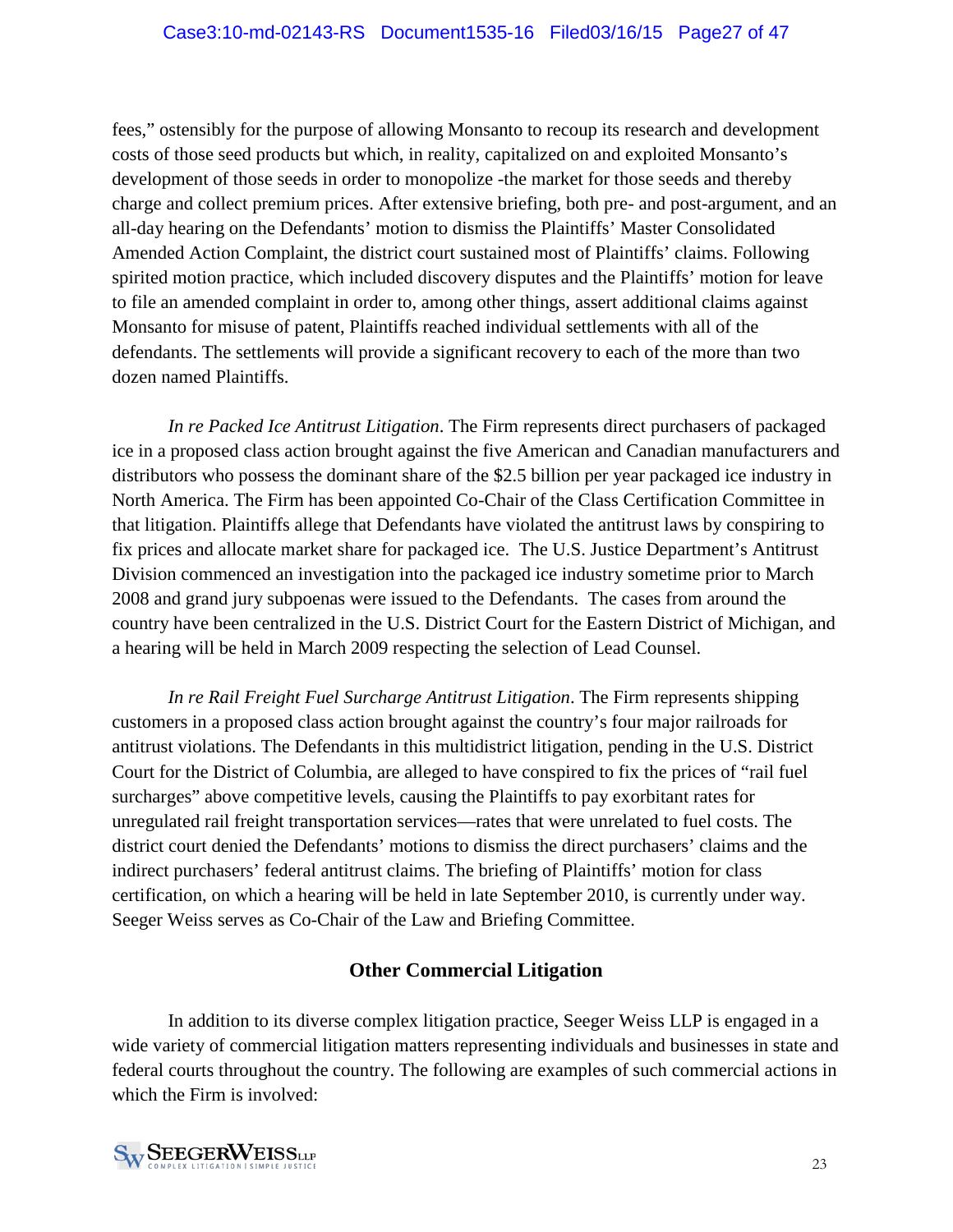#### Case3:10-md-02143-RS Document1535-16 Filed03/16/15 Page28 of 47

*Automobile Dealership Warranty Litigation*: The Firm represents dozens of franchised automobile dealerships located throughout New York State in separate actions against the "Big Three" automobile manufacturers — Ford, General Motors, and DaimlerChrysler. These actions are pending in federal court in New York and are based on the manufacturers' failure to comply with the New York State Vehicle & Traffic Law § 465. These actions assert claims that in violation of New York State statute and the franchise agreement that governs the relationship between the dealerships and the factories, the manufacturers have failed to adequately reimburse the dealerships for parts used in performing repairs pursuant to the manufacturers' warranties. In addition to the three federal court actions, the Firm also represents close to a dozen franchised Chrysler dealerships in arbitrations pending before the American Arbitration Associations asserting the same claims.

*Arzoomanian v. British Telecommunications PLC*. The Firm represented a small businessman who had brokered a multi-million dollar global telecommunications deal between two multi-national corporations, British Telecommunications PLC ("BT") and Unilever PLC, and then was cut out of the deal by the companies and refused his fee. In 2004, the Firm successfully overcame BT's motion to dismiss the action on *forum non conveniens* grounds (in which BT argued that the action should not have been brought in the United States). After extensive discovery—both in the United States and overseas—and further motion practice, the case was settled in 2007. This is one of a number of cases that the Firm has handled on behalf of small businesses who have been wronged by behemoth corporations.

*In re ETS Praxis Principles of Learning and Teaching: Grades 7-12 Litigation* is a consolidated national class action on behalf of more than 4,100 prospective teachers as to whom ETS negligently and wrongfully reported failing scores on the Praxis Principles of Learning and Teaching test for grades 7 through 12 (the "PPLT" test) during the period from January 2003 through April 2004. The PPLT is a test that is required in many states in order for teachers to obtain their teaching certification. In December 2004, the various class actions filed around the country were transferred to the Honorable Sarah Vance of the United States District Court for the Eastern District of Louisiana (New Orleans). Judge Vance has since appointed Seeger Weiss LLP to the position of State Court Litigation Liaison Counsel.

*HMO Litigation*. The Firm is counsel to individual doctor-members of the Connecticut State Medical Society ("CSMS") and the Medical Society of the State of New York ("MSSNY") in connection with various putative statewide class actions filed in Connecticut and New York state courts, respectively against several national health management organizations (HMOs). The class members are seeking damages resulting from the defendants' improper, unfair and deceptive practices designed to deny, impede or delay lawful reimbursement to CSMS and

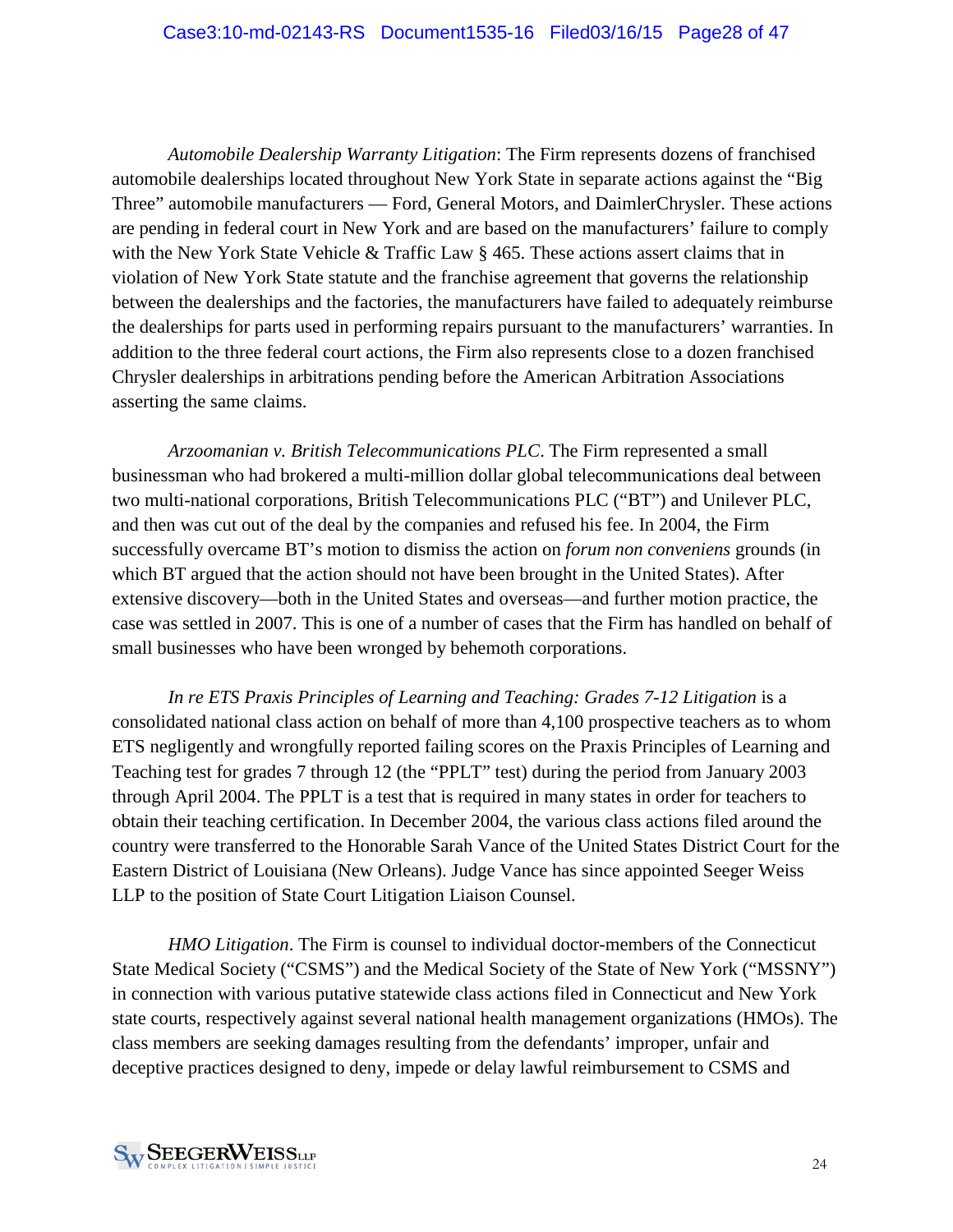#### Case3:10-md-02143-RS Document1535-16 Filed03/16/15 Page29 of 47

MSSNY physicians who rendered necessary healthcare services to members of the HMO managed care plans.

*VOIP, Inc. v. Google, Inc.* The Firm represents VOIP, Inc. in a trade secrets and breach of contract action filed in New York State Supreme Court in February 2011. The suit claims that Google developed its "Click to Call" feature, which allows users to make Internet phone calls by just clicking on a link, using misappropriated VoIP trade secrets.

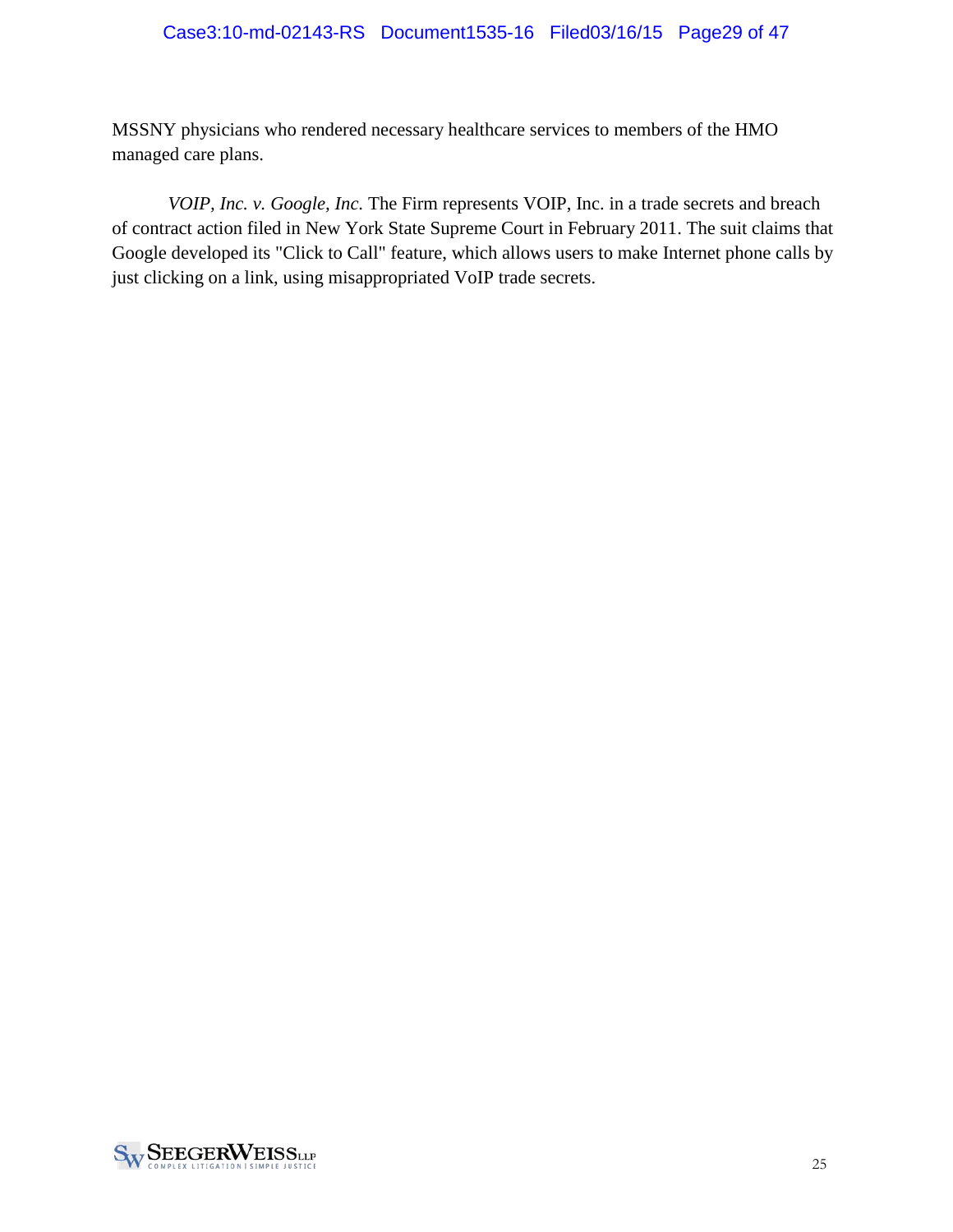

## Selected Attorney Biographies

### *Partners*

#### **Christopher A**. **Seeger**

*Position*: Member.

*Admitted*: New Jersey, 1990; New York, 1991;

- U.S. District Court for the Southern District of New York and U.S. District Court for the District of New Jersey, 1991; U.S. District Court for the Eastern District of New York, 2000; U.S. District Court for the District of Colorado, 2011.
- *Education*: Hunter College of the City University of New York (B.A., *summa cum laude*, 1987); Benjamin N. Cardozo School of Law (J.D., *magna cum laude*, 1990).

*Honors*: Managing Editor, *Cardozo Law Review*.

*Author*: "The Fixed Price Preemptive Right in the Community Land Trust Lease," 11 *Cardozo Law Review* 471, 1990; "Developing Assisted Living Facilities," New York Real Estate Law Reporter, Volume XII, Number 10, August 1998.

*Lecturer*: "The Use of ADR in Class Actions and Mass Torts," New York University School of Continuing and Professional Studies, October 13, 2000.

- *Director*: American Friends of Rabin Medical Center, Inc.; Benjamin N. Cardozo School of Law, Yeshiva University, 1999-2000.
- *Co-Chair*: Cardozo Law School Alumni Annual Fund, 1998-2000.

*Awards*: Best Lawyers in America, 2006, 2012; New York Super Lawyer, 2006-2013; New Jersey SuperLawyers, 2006-2014; Law Dragon 500, 2007-2013; Best Lawyers, Mass Tort Litigation; Hunter College Hall of Fame, 2007; Cardozo Alumnus of the Year, 2009.

- *Member*: The Association of the Bar of the City of New York; New Jersey State Bar Association; Board of Advisors, New York Real Estate Law Reporter; Annual Fund Committee, 1999-present; American Bar Association; American Association for Justice, Trail Lawyers for Public Justice; Fellow, American Bar Foundation.
- *Practice Areas*: Consumer Fraud, Products Liability, Antitrust; Insurance, Class Actions, Mass Torts.

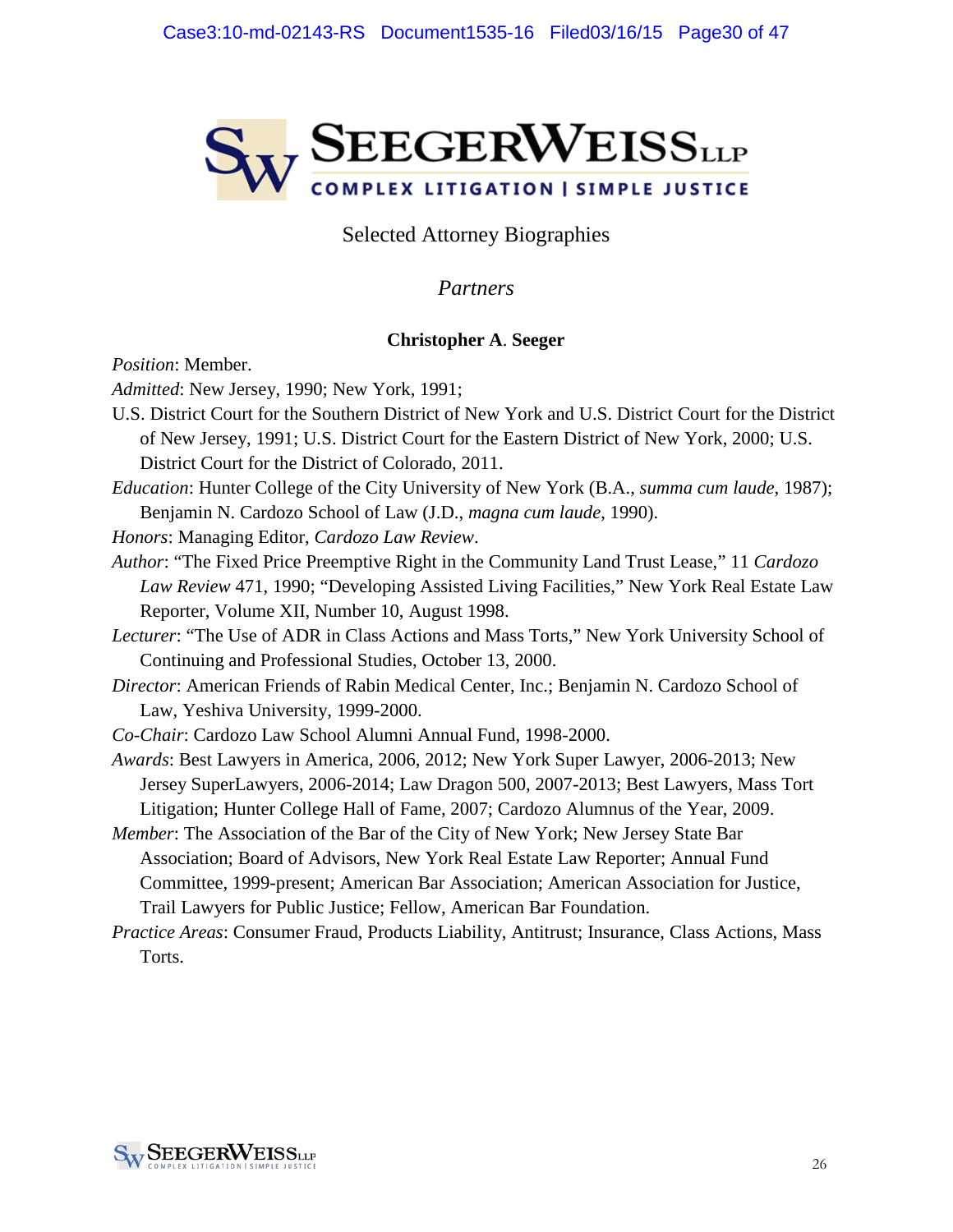#### **Stephen A**. **Weiss**

*Position*: Member.

*Admitted*: New York, 1991; U.S. District Courts for the Southern and Eastern Districts of New York, 1991.

*Education*: Brandeis University (B.A., 1986); Benjamin N. Cardozo School of Law (J.D., 1990). *Honors*: Business Editor, *Cardozo Law Review*, 1989-1990.

*Author*: "Environmental Liability Disclosure Under the Federal Securities Law," *Law Education Institute*, Inc., 1998; "Liability Issues and Recent Case Law Developments Under CERCLA, New Environmental Issues of Liabilities of Government Agencies & Government Contractors," *Federal Publications*, Inc., Chapter 4, 1995; "New York Proposes Legislation to Restrict Shareholder Derivative Suits," *Insights*, Vol. 8, No. 3, p. 24, 1994; "Suretyship as Adequate Protection Under Section 361 of the Bankruptcy Code," *Cardozo Law Review*, Vol. 12, p. 285, 1990.

*Director*: Benjamin N. Cardozo School of Law, Yeshiva University, 1999-present.

*Co-Chair*: Cardozo Law School Alumni Annual Fund, 1998-2000.

*Awards*: International Humanitarian Achievement Award, Shaare Zedek Medical Center, 2002. *Member*: Cardozo Capital Campaign Committee, Strategic Planning Committee, Membership

Committee; American Association for Justice; American Bar Association.

*Practice Areas*: Complex Litigation, including Antitrust, Consumer, Employment, Environmental, Insurance, Products Liability, Pharmaceutical and Securities Litigation.

#### **David R**. **Buchanan**

*Position*: Member.

- *Admitted*: New Jersey, 1993; New York, 1994; U.S. District Court for the District of New Jersey, 1993; U.S. District Court for the Southern District of New York, 1994; U.S. District Court for the Eastern District of New York, 1999.
- *Education*: University of Delaware (B.S., 1990); Benjamin N. Cardozo Law School (J.D., *magna cum laude*, 1993)
- *Honors*: Samuel Belkin Scholar, 1993; Member, 1991-93, and Administrative Editor, 1992-93, *Cardozo Law Review*.
- *Awards*: Best Lawyers in America, 2007, 2012; New York Super Lawyer, 2007; Legal 500; Law Dragon 3000
- *Member*: American Bar Association (Litigation, Intellectual Property sections).

*Practice Areas*: Complex and Mass Tort Litigation, including Antitrust, Consumer,

Environmental, Insurance, Intellectual Property, Pharmaceutical, Products Liability, and Securities Litigation.

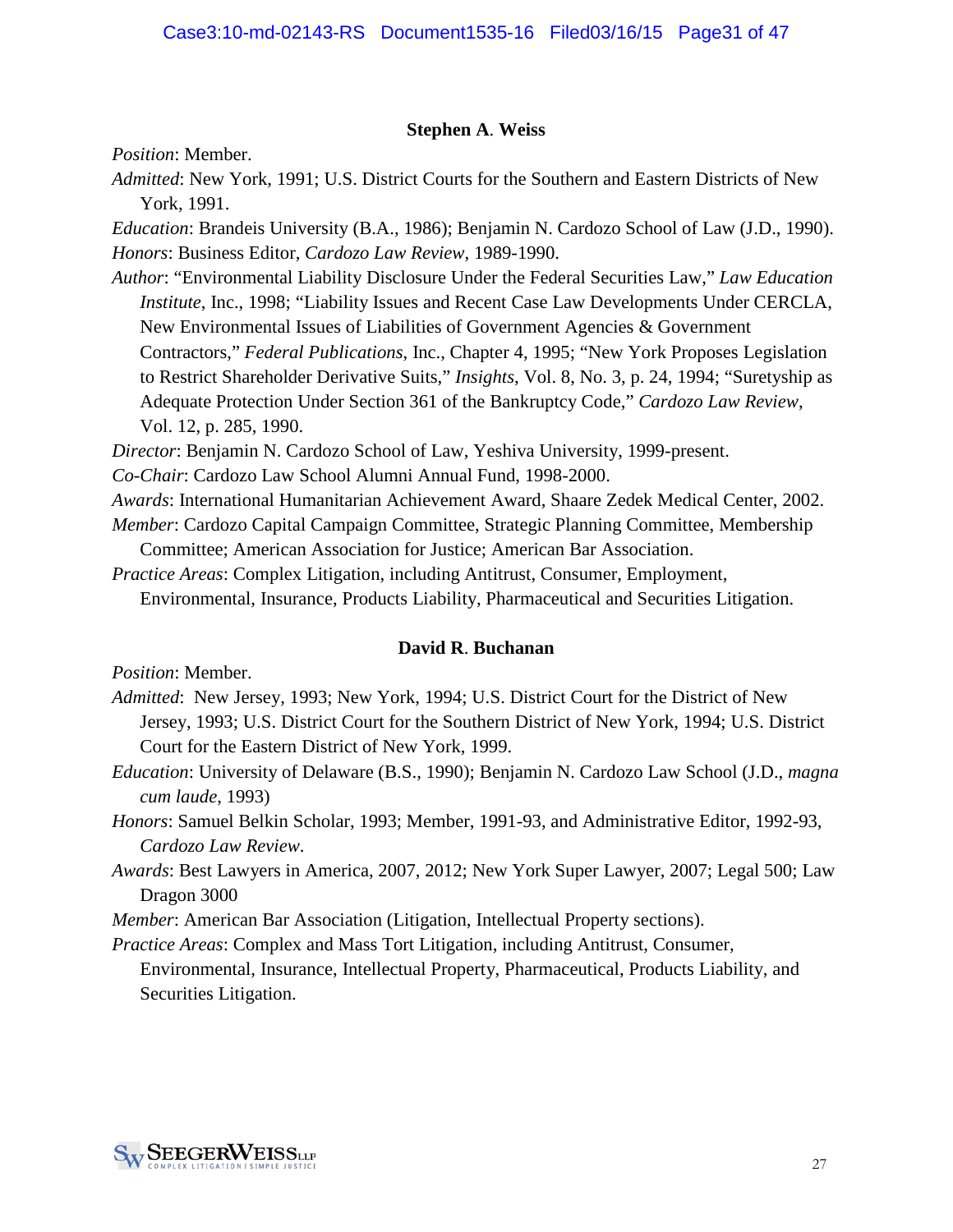#### **Diogenes P**. **Kekatos**

*Position*: Member.

- *Admitted*: New York, 1984; U.S. District Courts for the Southern and Eastern Districts of New York, 1984; U.S. Courts of Appeals for the Second, Seventh, Eighth, Ninth, and Tenth Circuits, 1985, 2008-11; U.S. Supreme Court, 1987.
- *Education*: Columbia College, Columbia University (B.A., Dean's List all 8 semesters, 1980); Brooklyn Law School (J.D., 1983).
- *Honors*: Recipient of letters of commendation from the U.S. Court of Appeals Staff Counsels and from Attorney General Janet Reno for outstanding performance and high level of professionalism in appellate mediation, 1999.
- *Experience*: Special Assistant U.S. Attorney, 1986-88, and Assistant U.S. Attorney, 1988-2000; Office of the United States Attorney for the Southern District of New York, and Chief, Financial Litigation Unit, 1988-90; and Immigration Unit, 1990-2000. Has argued some 130 appeals and motions in the U.S. Court of Appeals for the Second Circuit, including a successful *en banc* rehearing, with scores of cases resulting in published opinions; and has handled hundreds of appellate mediations.
- *Awards:* Executive Office for U.S. Attorneys Director's Award for Superior Performance as an Assistant U.S. Attorney, 1996; Award from U.S. Attorney Mary Jo White for Exceptional Achievement, 1995; and numerous other award nominations.
- *Practice Areas*: Class Action and Complex Litigation, Federal Civil Litigation, Federal Appellate Litigation.

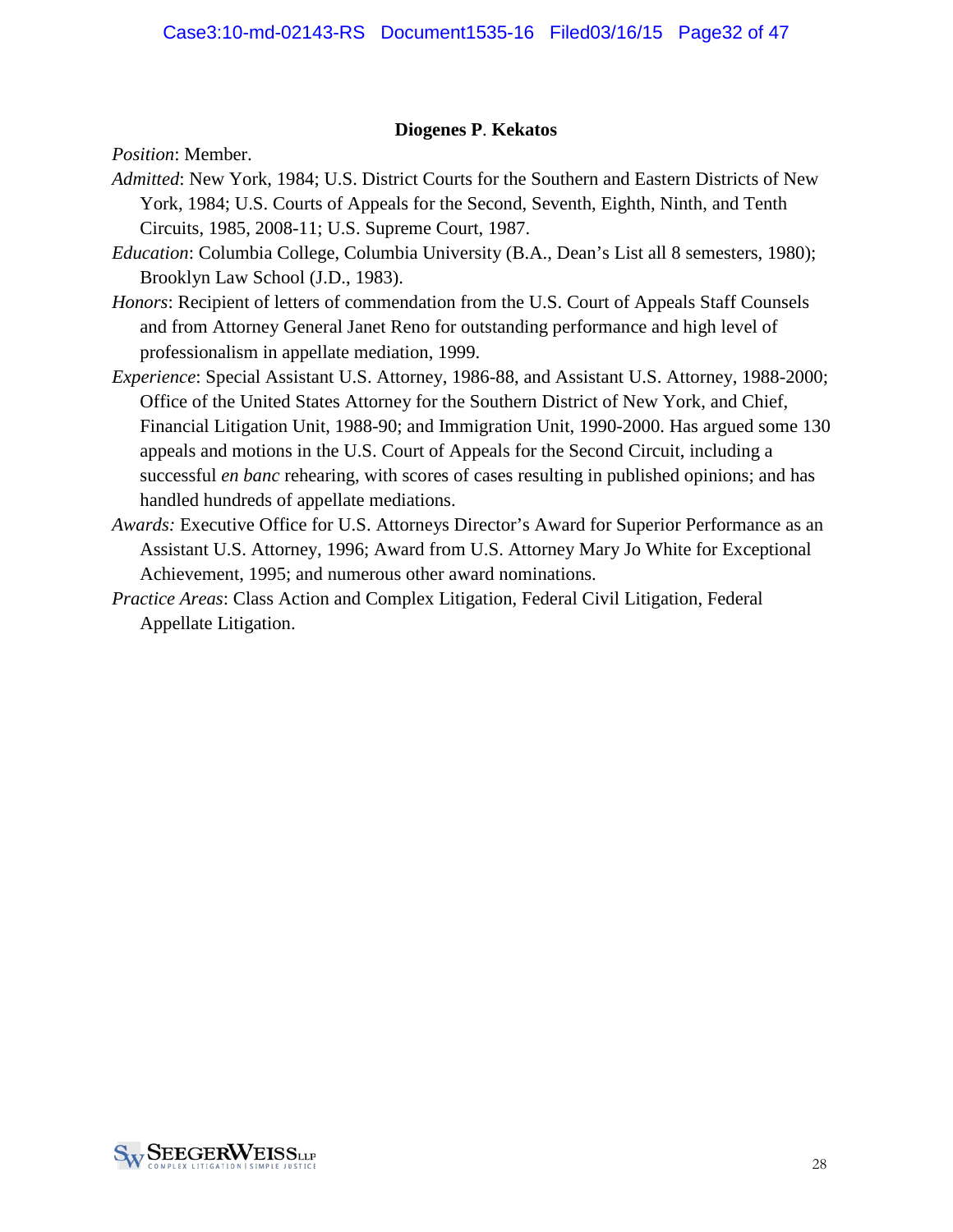#### **Moshe Horn**

*Position*: Member.

- *Admitted*: New York and New Jersey, 1994; U.S. District Courts for the Southern and Eastern Districts of New York.
- *Education*: George Washington University (B.A., 1989); Benjamin N. Cardozo School of Law (J.D., 1993).
- *Honors*: Member of Championship team in a national Securities Law Moot Court competition at Fordham University, 1993; Winner tri-state trial competition, runner up Best Advocate, 1993.
- *Experience*: Assistant District Attorney, New York County, 1993-2002 (where he held numerous supervisory positions and tried 50 jury cases); Senior Associate, Kaye Scholer LLP, 2002- 2004. Member of the Firm's trial team that achieved a \$47.5 million verdict for Vioxxrelated cardiovascular injury in *Humeston v. Merck & Co.* in 2007 in the New Jersey Superior Court, Atlantic County. Member of the Firm's trial team that achieved a \$1.4 million verdict for Currently an Adjunct Professor of Law at Benjamin N. Cardozo School of Law, teaching "Introduction to Trial Advocacy." Has previously taught "Advanced Trial Advocacy" and "Mass Torts," and served as advisor and coach to the law school's Mock Trial Team.
- *Member*: American Bar Association, American Association for Justice, New York State Trial Lawyers Association.
- *Practice Areas*: Pharmaceutical and Medical Device Litigation, Personal Injury Litigation, Complex Litigation, Asbestos Litigation, Criminal Defense.

#### **Laurence V**. **Nassif**

*Position*: Member.

*Admitted*: New York, 2000; New Jersey 1999.

- *Education*: California State University, Northridge (B.A., 1995); Benjamin N. Cardozo School of Law (J.D., 1998).
- *Experience*: Has tried several cases to verdict, and was a member of the Firm's trial team that achieved a \$47.5 million verdict for Vioxx-related cardiovascular injury in *Humeston v. Merck & Co.* in 2007 in the New Jersey Superior Court, Atlantic County, and was previously a member of the Firm's trial team that, in 2003, achieved a \$2 million verdict for the Plaintiff in *Morgado v. Pfizer*, in New York State Supreme Court, New York County, for Rezulinrelated liver damage.
- *Practice Areas*: Toxic and Pharmaceutical Injury Mass Tort Litigation, currently focusing on asbestos-related injury claims (where he heads up the Firm's practice group); General Personal Injury Litigation, including nursing home neglect claims.

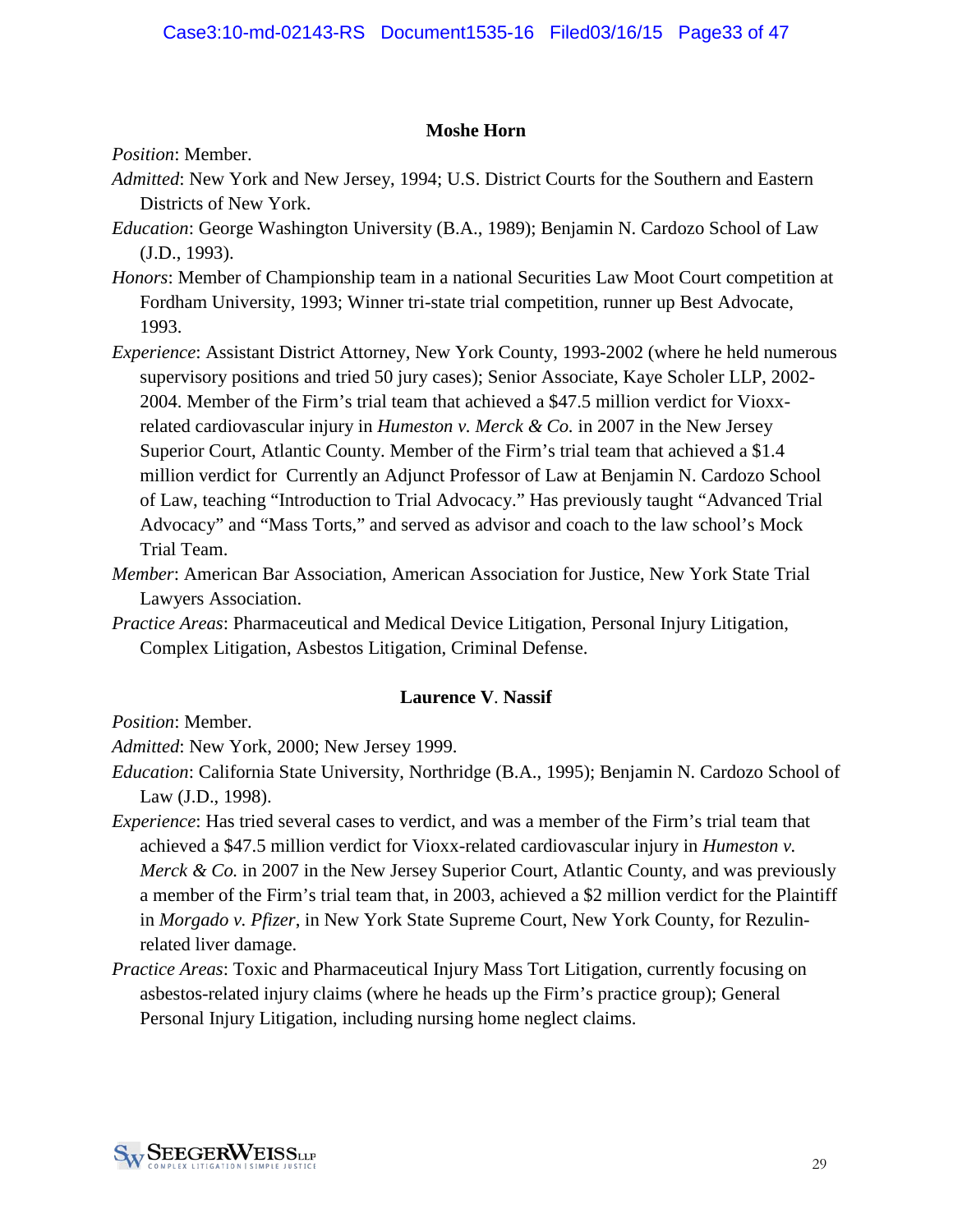#### **Michael L**. **Rosenberg**

*Position*: Member.

*Admitted*: New Jersey, 1989; U.S. District Court, District of New Jersey, 1989; New York, 1990. *Education*: Rutgers-Camden School of Law (J.D., 1989), University of Delaware (B.A. 1986). *Experience*: Has been with the Firm since its 1999 inception. Has negotiated individual settlements on behalf of hundreds of clients injured by pharmaceutical products, including over-the-counter medicines containing PPA and the anti-cholesterol drug Baycol. Played an integral role in the settlement of personal injury claims against the manufacturers of Dexatrim, a PPA-containing weight loss product, on behalf of 500 stroke victims who claimed that their strokes were caused by Dexatrim. The settlement is valued at approximately \$200 million. Serves as a member of the Delaco Trust Advisory Committee tasked with overseeing the administration of the settlement. Was a member of the trial team that won a \$2.6 million verdict for the Plaintiff in *McCarrell v. Hoffman-La Roche, Inc*, in New Jersey Superior Court, Atlantic County.

*Member*: American Bar Association and American Association for Justice.

*Practice Areas*: Complex and Mass Tort Litigation, including Pharmaceutical, Products Liability and Insurance Litigation.

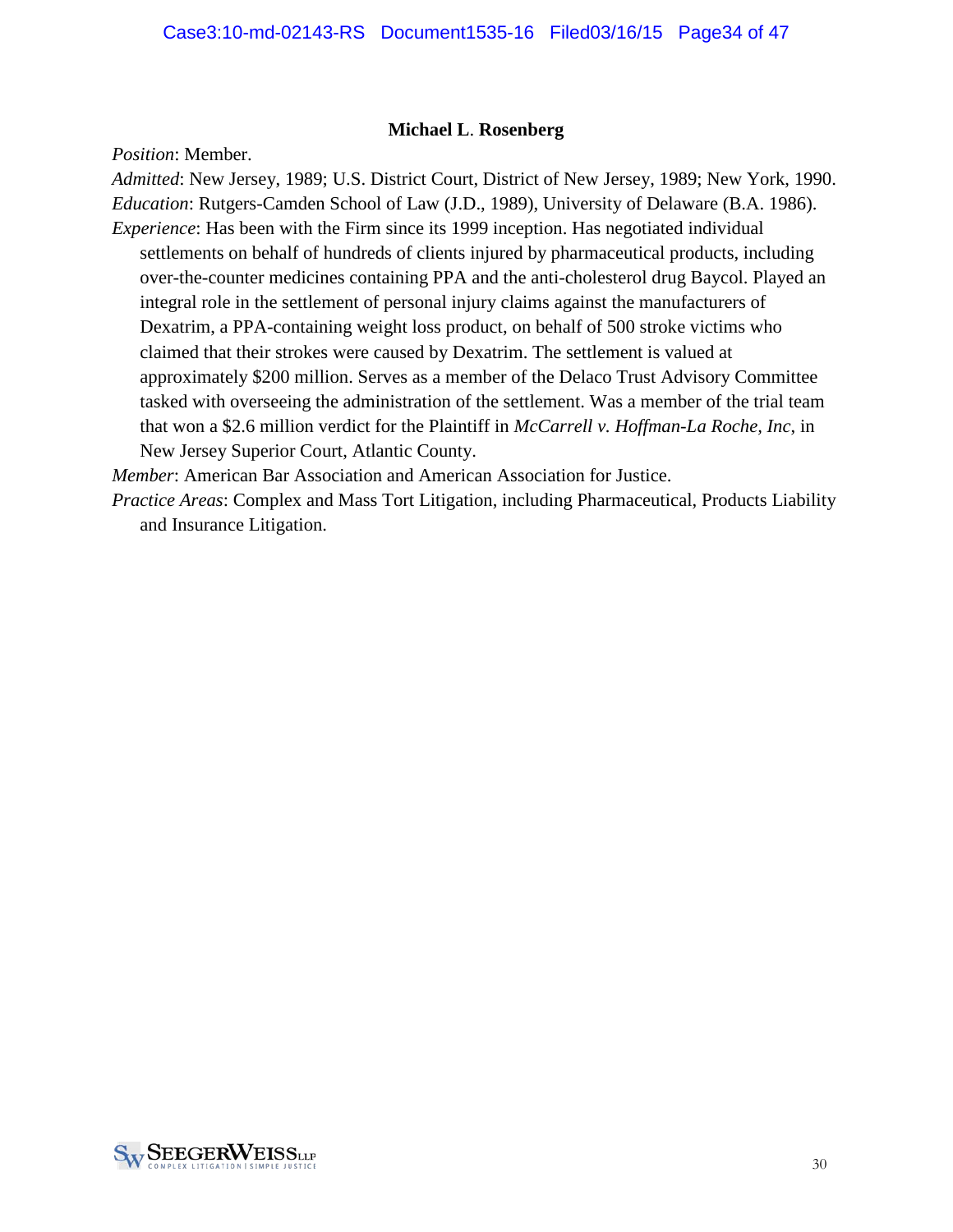#### **Jonathan Shub**

*Position*: Member.

- *Admitted*: Supreme Court of Pennsylvania, 1988; District of Columbia, 1989; Eastern District of Pennsylvania, 1995; Eastern District of Michigan, 2002; Supreme Court of California, 2005; Northern District of California, Central District of California, and Southern District of California, 2005; Colorado, 2009; and New York Supreme Court, Appellate Division, Third Department, 2009.
- *Education*: American University (B.A. 1983); Delaware Law School of Widener University (J.D., *cum laude*, 1988).
- *Honors*: Articles Editor, Law Review, *Delaware Journal of Corporate Law*, 1987-88; "Best Student Article Award," 1988; Wolcott Fellow Law Clerk to the Hon. Joseph T. Walsh, Delaware Supreme Court, 1988 Academic Year.
- *Author*: "Shareholder Rights Plans—Do They Render Shareholders Defenseless Against Their Own Management," 12 Del. J. Corp. L. 991, 1997; "Distinguishing Individual from Derivative Claims in the Context of Battles for Corporate Control," 13 *Del*. *J*. *Corp*. *L*. 579, 1998; co-author with Harvey L. Pitt, "Once Again, the Court Fails to Rein in RICO," *Legal Times*, April 27, 1992; "Failed One-Share, One Vote Rule Let SEC Intrude in Boardroom," *National Law Journal*, October 8, 1990.

*Awards*: Pennsylvania SuperLawyer, 2005-2009.

- *Member*: American Trial Lawyers Association, American Bar Association, Consumer Attorneys of California.
- *Practice Areas*: Complex Litigation, including Antitrust, Consumer, Employment, Environmental, Insurance, Products Liability, Pharmaceutical and Securities Litigation.

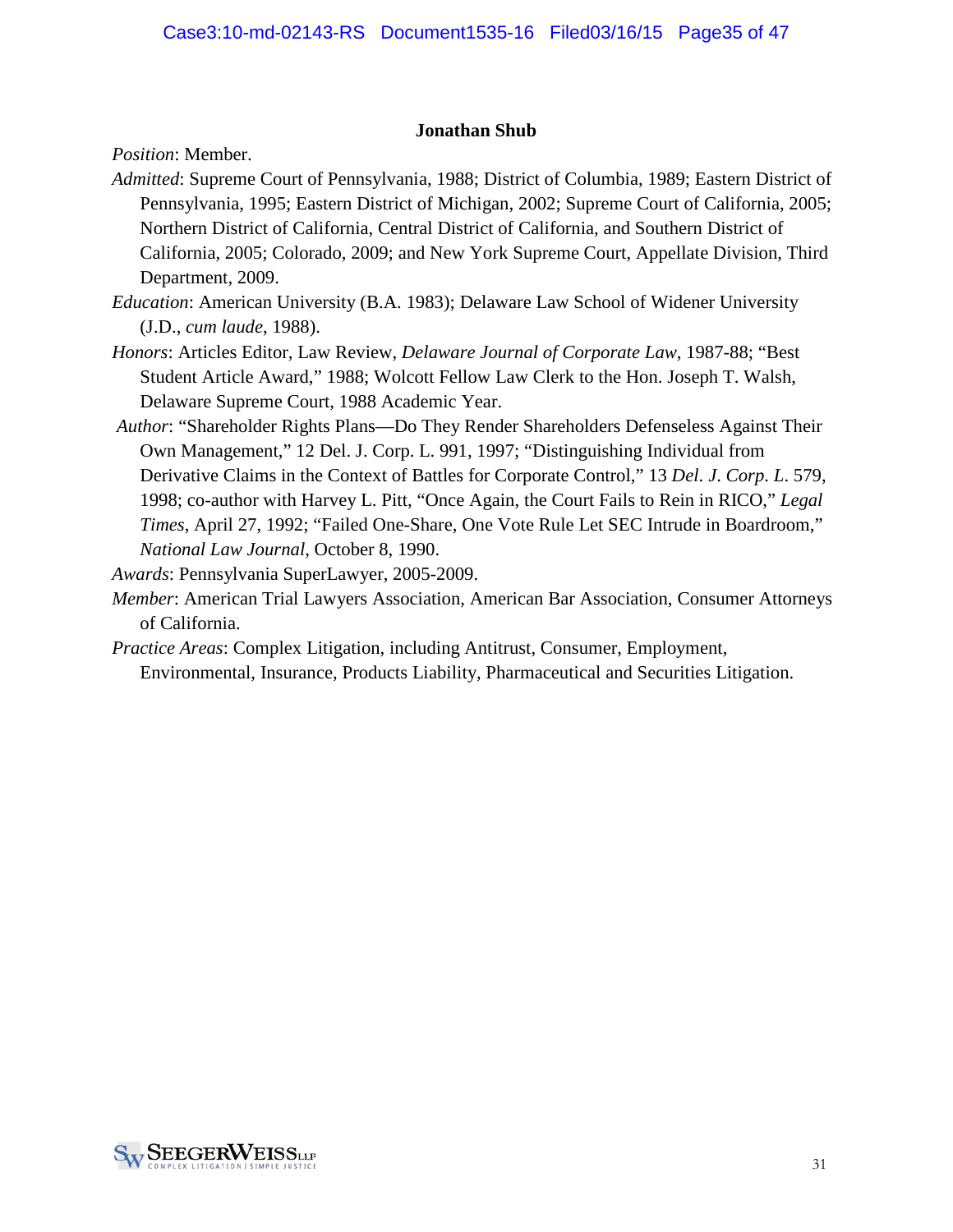#### **Eric H**. **Jaso**

*Position*: Member.

*Admitted*: New York, 1993; New Jersey, 1999; Rhode Island, 2004; United States Supreme Court; United States Courts of Appeals for the Third, Sixth, Seventh and Eighth Circuits; United States District Courts for the Southern and Eastern Districts of New York, District of New Jersey and the Eastern District of Arkansas.

*Education*: University of Chicago (J.D., 1992), Harvard College (A.B. 1989).

- *Experience*: Former federal prosecutor and official of the U.S. Departments of Justice and Education. Extensive experience investigating and litigating cases involving complex fraud, including fraud against the government. Has participated in cases that have recovered hundreds of millions of dollars of taxpayer money to the federal and state governments, including successful *qui tam* settlements against McKesson Corp. (\$190 million) and Forest Labs (\$313 million). Experience also includes criminal and appellate cases.
- *Member*: American Bar Association, Federalist Society, John C. Lifland American Inn of Court, Historical Society of the U.S. District Court, Hispanic Bar Association of New Jersey, Hispanic National Bar Association, Association of the Federal Bar of the State of New Jersey, and Taxpayers Against Fraud.
- *Practice Areas*: False Claims Act ("*qui tam"* cases), Securities, State and Local Whistleblower Provisions, White Collar Crime, Complex Litigation, Appeals.
- *Appointments*: Nominated by Gov. Chris Christie and confirmed by the New Jersey Senate as a Public Member of the New Jersey Urban Enterprise Zone Authority (2010-2016); Appointed by the late Assemblyman Alex DeCroce as a Commissioner of the New Jersey Congressional Redistricting Commission (2011).

#### **Sindhu Susan Daniel**

*Position*: Member.

*Admitted*: New Jersey, Pennsylvania, and Michigan, 1994.

*Education*: Temple University (B.A., 1991; J.D., 1994).

*Experience*: Has represented clients injured by the prescription antidepressant Serzone; over-thecounter products containing PPA; and the prescription pain-killer drugs Vioxx, Celebrex, and Bextra.

*Practice Areas*: Pharmaceutical Injury Litigation.

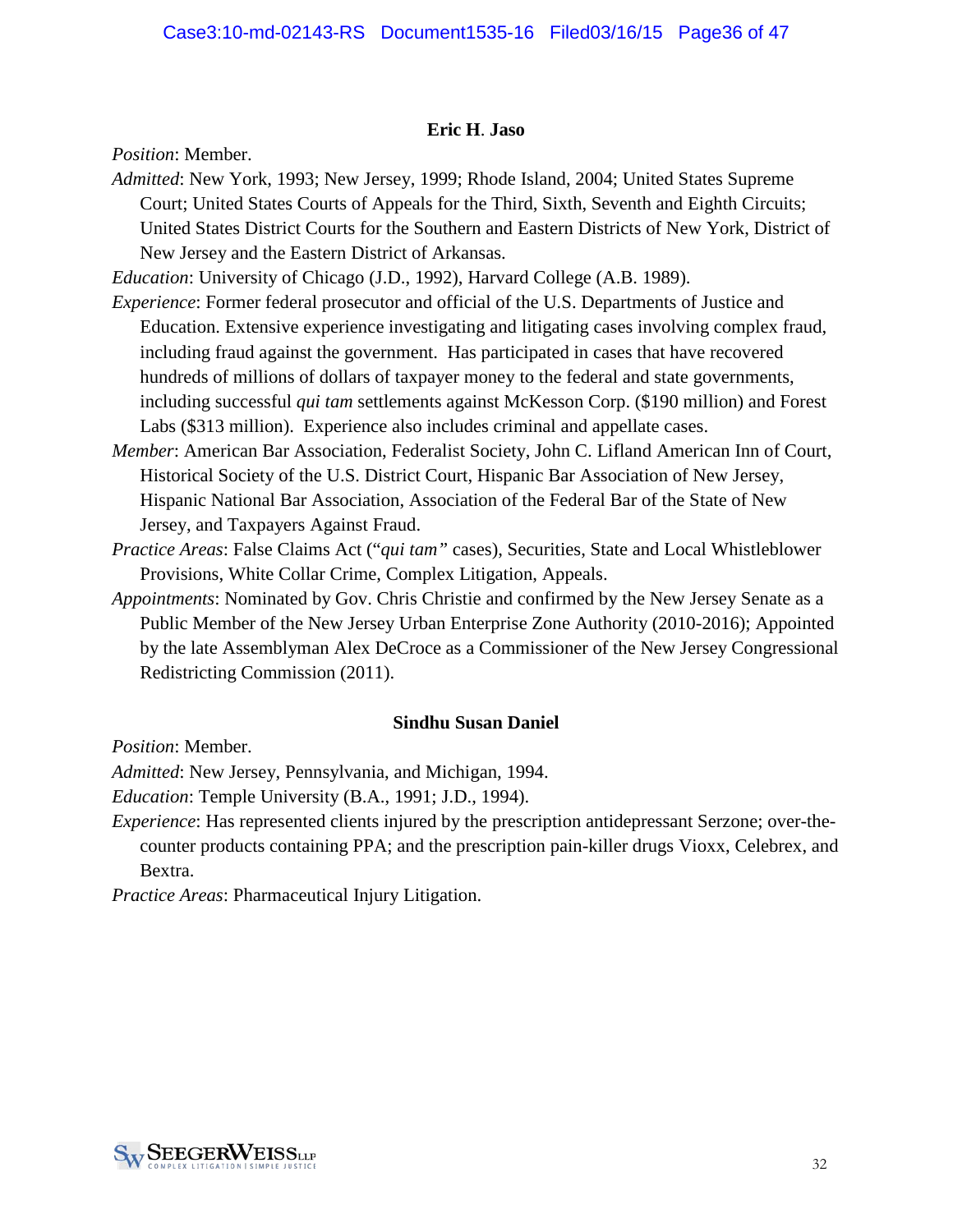#### **Terrianne Benedetto**

*Position*: Member.

- *Admitted*: Pennsylvania, 1990; New Jersey, 1991; U.S. District Courts for the District of New Jersey, 1991; Eastern District of Pennsylvania, 1991; Western District of Wisconsin, 1993; New York Supreme Court, Appellate Division, Third Department, 2009; and New York Superior Court, 2009.
- *Education*: Franklin & Marshall College (B.A., 1986); Villanova University (J.D., 1990).
- *Honors*: Member of the *Villanova Law Review*; Law Clerk to the Honorable Jacob Kalish of the Commonwealth Court of Pennsylvania, and the Honorable William W. Vogel of the Montgomery County Court of Common Pleas.
- *Author*: "Database Technology: A Valuable Tool for Defeating Class Action Certification," published in *Pennsylvania Law Weekly*, Vol. XX, No. 47, November 24, 1997, and *Mealey's Litigation Report*: *Lead*, Vol. 7, No. 14, April 24, 1998.
- *Experience*: At the beginning of her career as a class action litigator, was co-counsel for defendants in *Reilly v. Gould Inc.*, 965 F. Supp. 588 (M.D. Pa. 1997); *Dombrowski v. Gould Electronics Inc.*, 954 F. Supp. 1006 (M.D. Pa. 1996); and *Ascher v. Pennsylvania Insurance Guaranty Association*, 722 A.2d 1078 (Pa. Super. 1998). Thereafter, joined nationally recognized plaintiffs' firms where she represented individuals, small businesses and the Office of the Attorney General for the Commonwealth of Pennsylvania in numerous antitrust and consumer fraud class actions, many resulting multimillion dollar settlements, including *In re Lupron Marketing and Sales Practices Litigation*, MDL No. 1430 (D. Mass.); *In re Pharmaceutical Industry Average Wholesale Price Litigation*, MDL No. 1456 (D. Mass.); *In re Graphite Electrodes Antitrust Litigation*, No. 2:97-CV-4182 (E.D. Pa.); *In re Magnetic Audiotape Antitrust Litigation*, No. 99 Civ. 1580 (S.D.N.Y); *In re Vitamins Antitrust Litigation*, MDL No. 1285 (D.D.C.); *In re Maltol Antitrust Litigation*, No. 99 Civ. 5931 (S.D.N.Y.); *In re Compact Disc Antitrust Litigation*, MDL No. 1216 (C.D. Cal.); *In re Flat Glass Antitrust Litigation*, MDL No. 1200 (W.D. Pa.); and *In re Carpet Antitrust Litigation*, MDL No. 1075 (N.D. Ga.).

*Member*: Pennsylvania Trial Lawyers Association, Philadelphia Bar Association.

*Practice Areas*: Complex Commercial and Class Action Litigation, including Consumer Protection, Antitrust, Products Liability, and Securities Litigation.

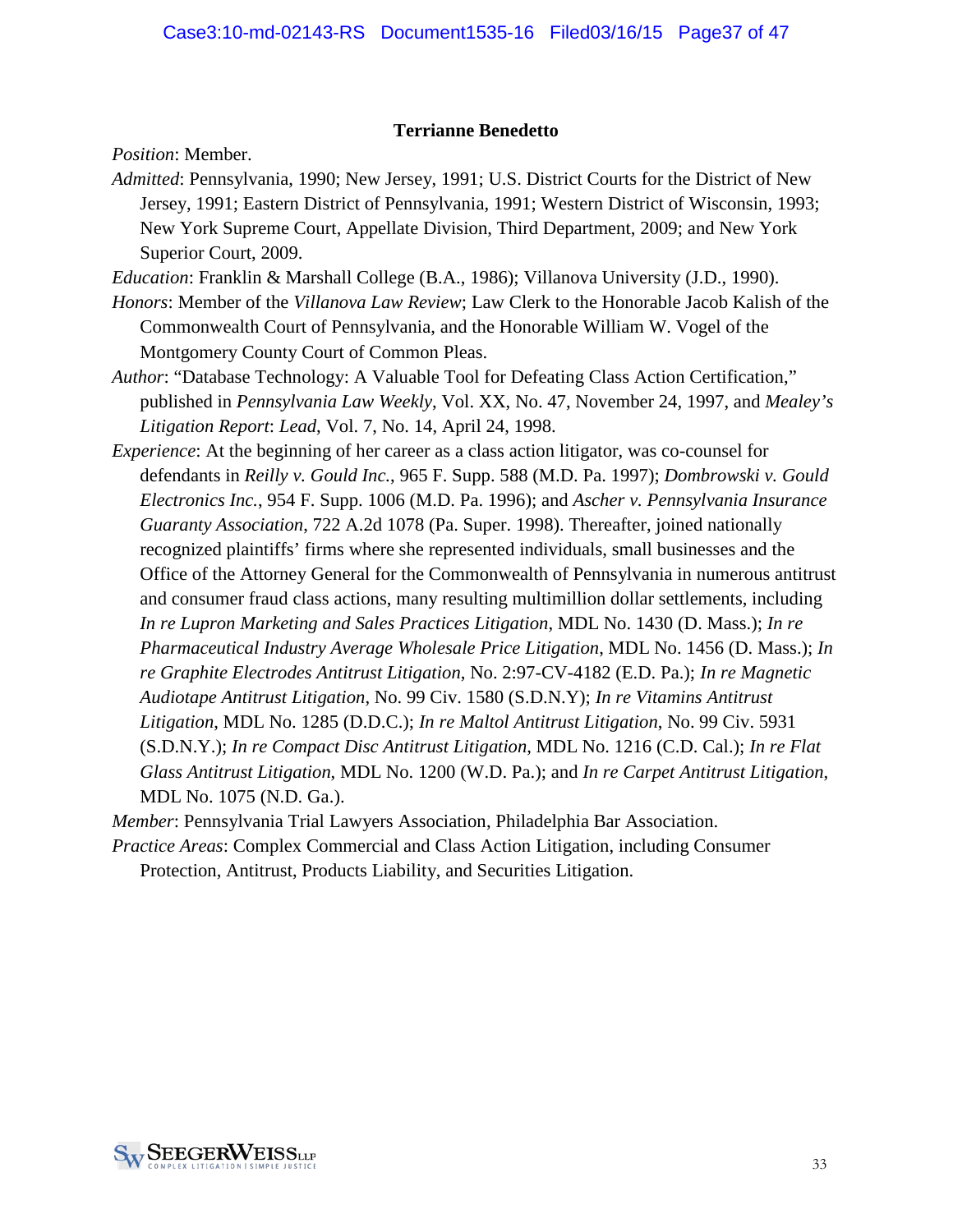## *Counsel*

### **James A**. **O'Brien III**

*Position*: Counsel.

- *Admitted*: New York, 2000; Massachusetts, 1988; U.S. District Court, District of Massachusetts, 1991.
- *Education*: University of Massachusetts at Amherst (B.A., 1984); New England School of Law (J.D., 1988).
- *Experience*: Attorney Advisor, U.S. Department of Labor, 1988-89; Assistant District Counsel, U.S. Immigration and Naturalization Service, 1990; Special Assistant United States Attorney, 1990-2001, Southern District of New York.
- *Practice Areas*: Class Action and Complex Litigation, Federal Civil Litigation, Federal Appellate Litigation.

#### **Scott Alan George**

*Position*: Counsel.

- *Admitted*: Pennsylvania and New Jersey, 1998; U.S. District Courts for the Eastern District of Pennsylvania and the District of New Jersey, 1998; U.S. Court of Appeals for the Third Circuit, 1998.
- *Education*: Goddard College (B.A., 1989); Temple University School of Law (J.D., *cum laude*, 1998).

*Honors*: Member of the Moot Court Honor Society.

*Practice Areas*: Class Action Litigation.

#### **Christopher Van de Kieft**

*Position*: Counsel.

- *Admitted*: New York, 2003; U.S. District Courts for the Southern and Eastern Districts of New York, 2005.
- *Education*: Johns Hopkins University (B.A., 1990), Benjamin N. Cardozo School of Law (J.D., 2002).
- *Honors*: Editor-in-Chief, *Cardozo Law Review*; recipient of Cardozo Law School's prestigious Samuel Belkin Award, awarded each year to one graduating student for "exceptional contribution to the growth and development of the Law School."
- *Experience*: Prior to attending law school, served in the U.S. Army from 1990-98, attaining rank of Captain. Prior to joining the Firm was an associate at Fried Frank Harris Shriver  $\&$ Jacobson.
- *Practice Areas*: Pharmaceutical and Medical Device Mass Tort Litigation; Class Action Litigation.

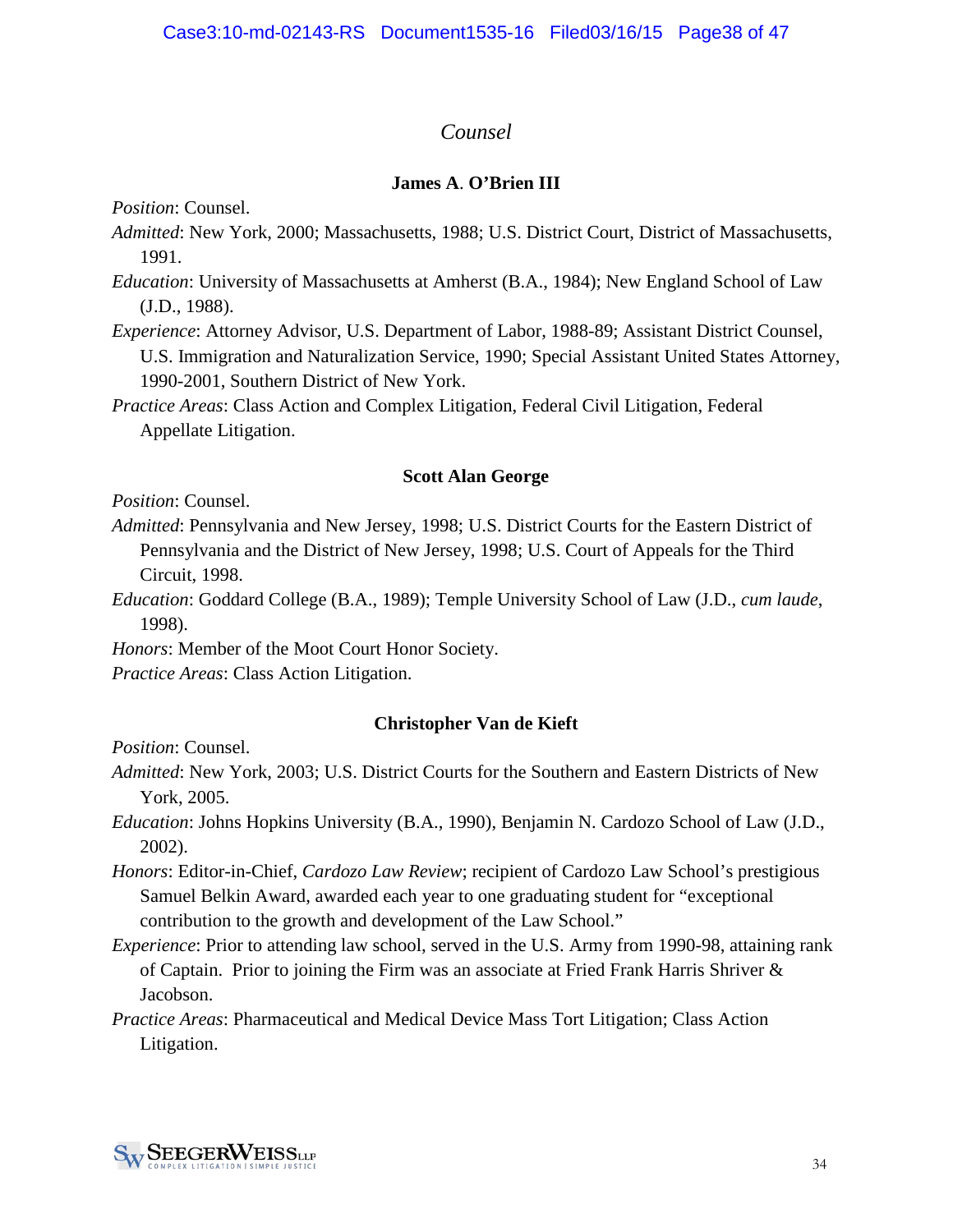## *Associates*

#### **Parvin K**. **Aminolroaya**

*Position*: Associate.

*Admitted*: New Jersey, 2008; New York, 2009; U.S. District Court, District of New Jersey, 2008. *Education*: Fordham University (B.A., 2004, with honors); Benjamin N. Cardozo School of Law (J.D., 2008).

*Honors*: Jacob Burns Medal awarded for outstanding contribution to Moot Court; Benjamin N. Cardozo Writing Award; Editorial Board, Moot Court Honor Society; First Place Oralist Team and First Place Brief, Regional Competition of the New York City Bar Association, National Moot Court Competition, 2007; First Place Brief and Second Place Oralist Team, Fordham Irving Kaufman Securities Moot Court Competition, 2007.

*Member*: Executive Committee, Benjamin N. Cardozo School of Law Alumni Association. *Practice Areas*:Securities Fraud, Investment Fraud, Complex Commercial Litigation.

#### **Asim M. Badaruzzaman**

*Position*: Associate.

*Admitted*: New Jersey, 2010.

*Education*: Rutgers University (B.A., with honors, 2006); Seton Hall University School of Law (J.D., 2009).

*Honors*: Best Brief Author for Appellate Advocacy, 2008; William Paterson Award, New Jersey Lawyer Chapter of the American Constitution Society.

*Experience*: Marketing Contractor at Anadigics, Inc., 2006-2007; Research Assistant to Professor Mark P. Denbeaux, 2007; Legal Intern to Professor Meetali Jaine at the Center for Social Justice at Seton Hall, 2007; Intern at the Civil Litigation Clinic, 2009; Law clerk at Seeger Weiss LLP, 2008; Associate at Seeger Weiss LLP, 2009.

*Member*: American Bar Association, New Jersey State Bar Association.

*Practice Areas*: Pharmaceutical Drug Injury, Medical Device Liability, Mass Tort Litigation.

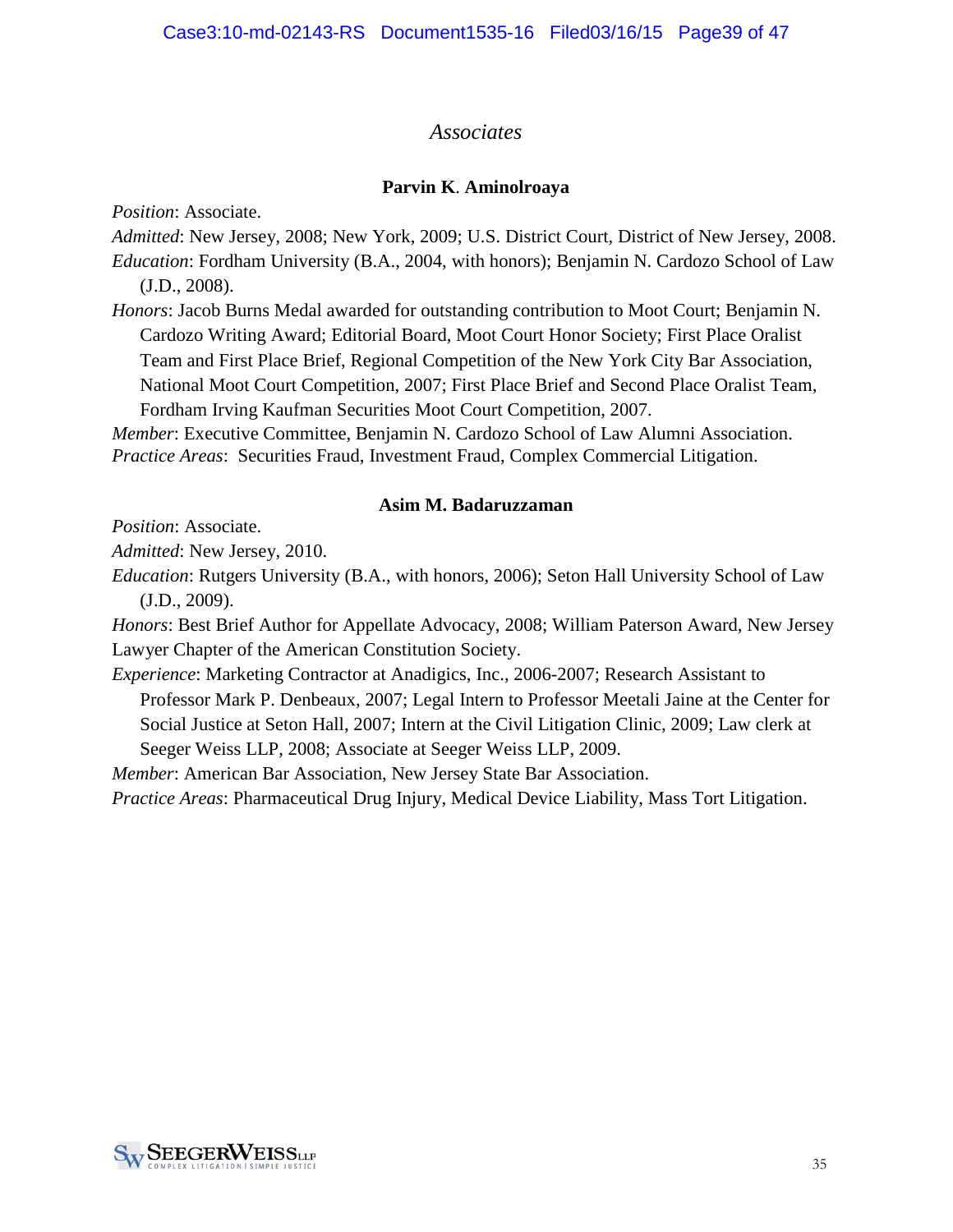#### **Asa R. Danes**

*Position*: Associate.

*Admitted*: New York State, 2004; United States District Courts for the Eastern and Southern Districts of New York, 2006 and Western District of Tennessee, 2009.

*Education*: Oberlin College (B.A., 1994); Brooklyn Law School (J.D., *cum laude*, 2001).

*Honors*: Notes and Comments Editor, *Brooklyn Journal of International Law*.

*Experience*: Associate at Paul, Hastings, Janofsky & Walker LLP; Law Clerk to the Honorable James T. Trimble, Jr. in the United States District Court for the Western District of Louisiana.

*Practice Areas*: Complex personal injury matters; mass tort, consumer fraud and securities class actions; shareholder derivative and corporate governance disputes and other commercial litigation.

#### **Nathaniel Falda**

*Position*: Associate.

- *Admitted*: New York State, 2002; New Jersey, 2002; United States District Courts for the Eastern District of New York, 2009, Southern District of New York, 2009, District of New Jersey, 2002, and District of Connecticut, 2010.
- *Education*: Brooklyn College City University of New York (B.A., magna cum laude, 1998); Yeshiva University Benjamin N. Cardozo School of Law (J.D., 2001).

*Honors*: ITAP Trial Advocacy Member.

- *Experience*: NYC Administration for Children's Services; Martin Clearwater & Bell, LLP; Levy Phillips & Konigsberg, LLP.
- *Practice Areas*: Complex toxic and mass torts claims; personal injury matters stemming from asbestos and pharmaceutical injuries, as well as other toxic and mass torts.

#### **Dennis M**. **Geier**

*Position*: Associate.

- *Admitted*: New Jersey, 2006; New York, 2007; U.S. District Court for the District of New Jersey, 2006.
- *Education*: S.I. Newhouse School of Public Communications, Syracuse University (B.S., 2003); Seton Hall University School of Law (J.D., 2006).
- *Experience*: Currently works primarily on cases in the Vioxx federal multidistrict litigation, as well as those filed in New Jersey.

*Practice Areas*: Pharmaceutical Products Liability Litigation.

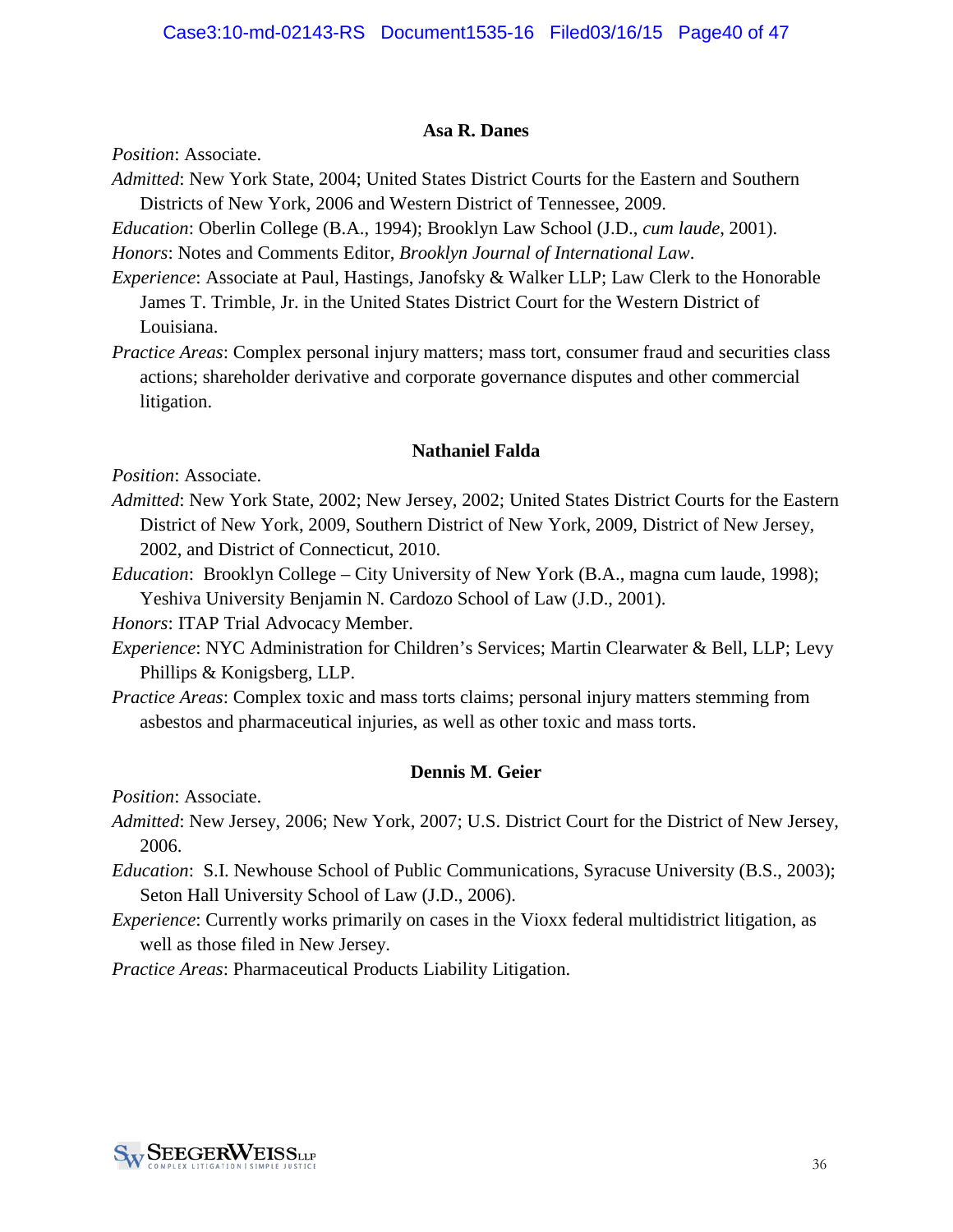#### **Michael C. Hughes**

*Position*: Associate.

*Admitted*: New Jersey, 2013; U.S. District Court, District of New Jersey, 2013, New York, 2014.

*Education*: Seton Hall University (B.A., 2009); Seton Hall University School of Law (J.D., 2013).

*Experience*: Law Clerk and Contract Attorney at Seeger Weiss, LLP; Legal Extern to Hoboken Mayor Dawn Zimmer and Office of Corporation Counsel; Legal Intern at Meadowlands Hospital Medical Center In-House Counsel; Law Clerk at Blume Donnelly Fried Forte Zerres & Molinari (formerly Blume Goldfaden Berkowitz Donnelly Fried & Forte, P.C.)

*Honors:* Certificate, J.D. Program Health Law Concentration

*Practice Areas*: Pharmaceutical Injury Litigation, Medical Device Litigation, Mass Tort Litigation.

#### **[James J. Leavy](http://www.martindale.com/xp/Martindale/Lawyer_Locator/Search_Lawyer_Locator/atty_listing.xml?l=6FA3D911457BB3&a=A6DB0F457DAEE5&&searchid=200702271521446335258&PRV=LL2&STYPE=N)**

*Position*: Associate.

*Admitted*: New Jersey, 2008; U.S. District Court, District of New Jersey, 2008.

*Education*: University of Phoenix (B.A., 2005, with honors 3.89/4.00); Seton Hall University School of Law (J.D., 2008).

*Honors*: Interscholastic Moot Court Board, Member; 2008 Lefkowitz National Moot Court Championships, 3<sup>rd</sup> Place; 2008 Lefkowitz National Moot Court Eastern Regional Champion & Best Brief Award; 2007 BMI Entertainment and Media Law Moot Court Competition, Quarterfinalist.

*Practice Areas*: Mass Torts and Pharmaceutical Product Liability Litigation.

#### **[Perpetua N. MgBada](http://www.martindale.com/xp/Martindale/Lawyer_Locator/Search_Lawyer_Locator/atty_listing.xml?l=6FA3D911457BB3&a=A6DB0F457DAEE5&&searchid=200702271521446335258&PRV=LL2&STYPE=N)**

*Position*: Associate.

*Admitted*: New York, 1995; Nigeria 1984.

*Education*: University of Maiduguri, Bornu State (LL.B., 1983); University of Nigeria, Enugu State (LL.M., 1998).

*Experience*: Works on various Mass Torts and Pharmaceutical Product Liability cases, including information management, maintaining spreadsheets, case reviews, all intake related functions, reviewing medical records, preparing settlement enrollment materials, reviewing cases for ineligibility and points, preparing appeals, preparing extraordinary injury claims and uploading relevant documents to the portal, as well as handling client contact.

*Practice Areas*: Mass Torts and Pharmaceutical Product Liability.

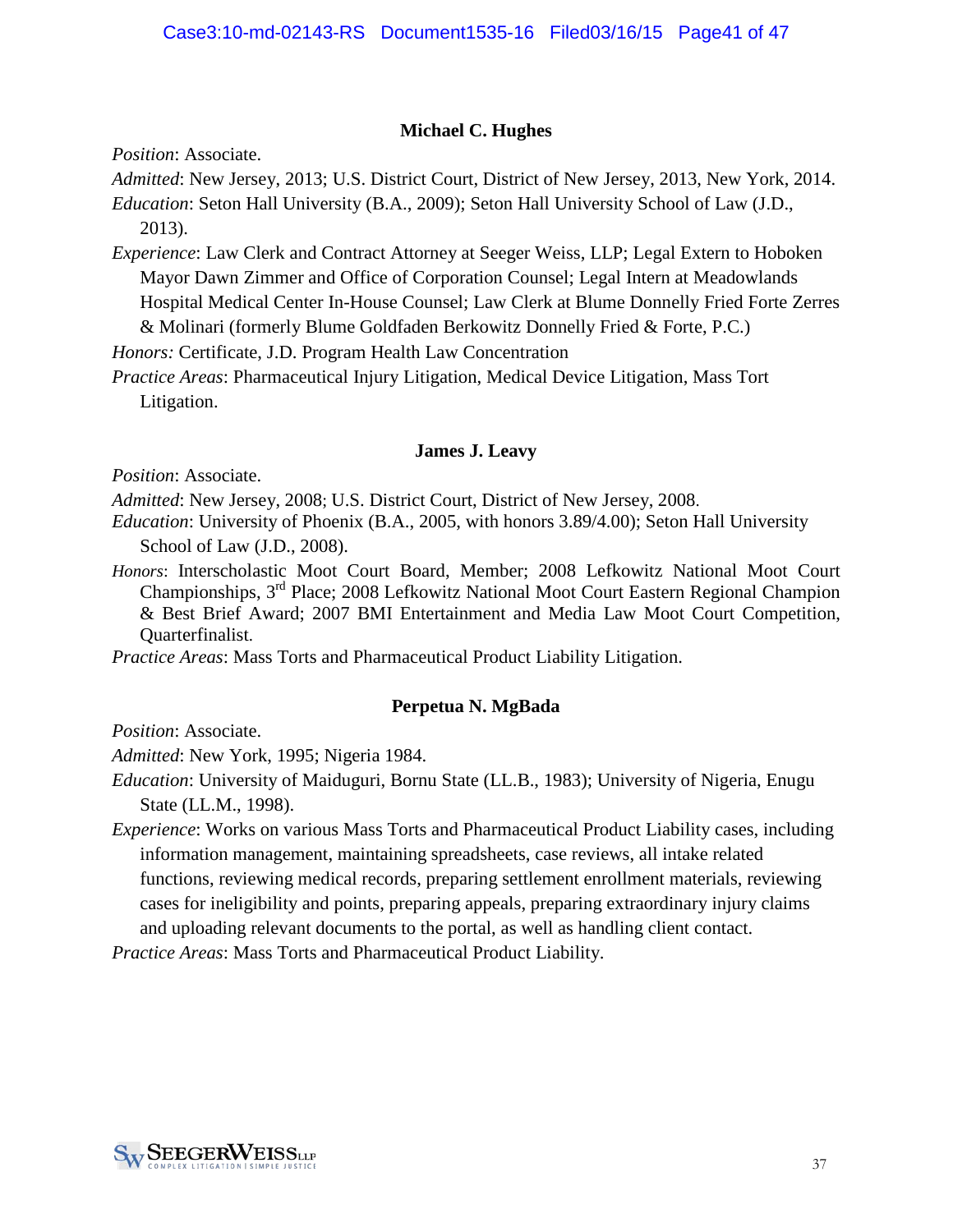#### **Mahesh Nair**

*Position*: Associate.

*Admitted*: New York, 2009.

*Education*: New York University (B.A., 2004); Benjamin N. Cardozo School of Law (J.D., 2007).

*Honors*: Coach and Oralist, Moot Court Honor Society.

*Practice Areas:* Pharmaceutical and Medical Device Mass Tort Litigation, False Claims Act/Qui Tam Litigation.

#### **[Andrea Mercedes Pi-Sunyer](http://www.martindale.com/xp/Martindale/Lawyer_Locator/Search_Lawyer_Locator/atty_listing.xml?l=6FA3D911457BB3&a=A6DB0F457DAEE5&&searchid=200702271521446335258&PRV=LL2&STYPE=N)**

*Position*: Associate.

*Admitted*: New York, 1996.

*Education*: Oberlin College (B.A., 1987); Northeastern University School of Law (J.D., 1994). *Experience*: Processes settlements obtained in the firm's pharmaceutical injury practice; Has worked with hundreds of clients in this process and has guided them through complex issues, including helping them decide whether a structured settlement or a Special Needs Trust is most appropriate for their needs; Has significant experience negotiating with Medicare and Medicaid when clients have obtained relief in pharmaceutical injury cases and works extensively with co-counsel in states throughout the country to obtain court approval for certain settlements involving minors, estates, or guardianships; Has more than one hundred hours of training and practicum in both Basic Mediation Training and Divorce Mediation. *Practice Areas*: Pharmaceutical Injury Litigation, focusing on settlement effectuation matters

involving the Firm's clients.

#### **Swarna Ramakrishnan**

*Position*: Associate.

*Admitted*: New Jersey, 2013, New York, 2013

*Education*: State University of New York at Albany (B.A., 2009, with honors), Albany Law School (J.D., 2013)

*Experience*: Legal intern at the New York State Office of Cyber Security and Critical Infrastructure (2010-2011); Summer law clerk at King and Petracca (2011); Research Assistant to Professor James Thuo Gathii (2011) Law Intern at Albany Law Clinic & Justice Center Health Law Clinic (2011); Law Clerk at Carter Conboy P.C. (2012-2013).

*Member*: New York State Bar Association, New Jersey State Bar Association.

*Practice Areas*: Pharmaceutical and Medical Device Mass Tort Litigation.

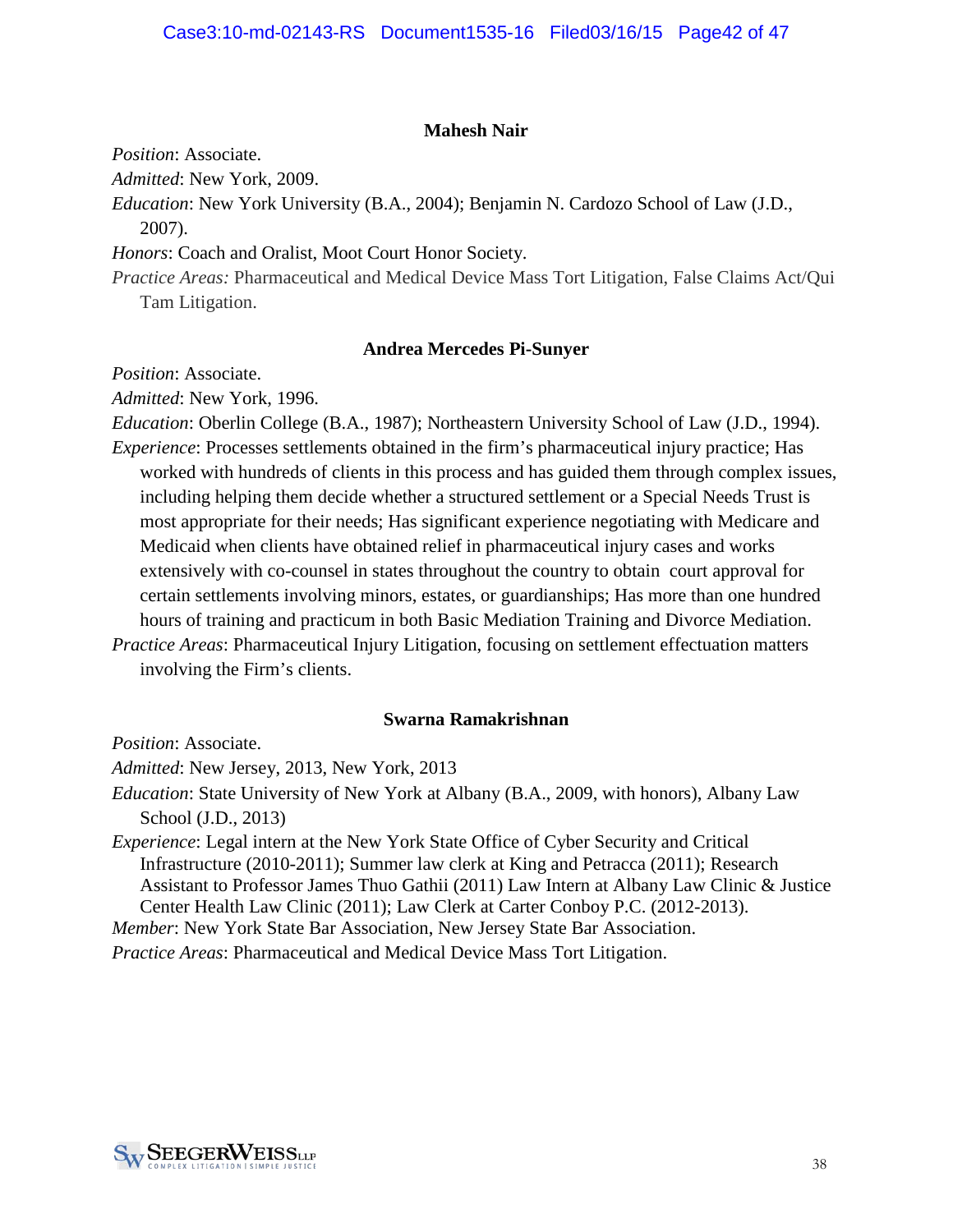#### **Denise K**. **Stewart**

*Position*: Associate.

- *Admitted*: Florida, 1982 (currently inactive); New Jersey, 1990; U.S. District Court for the District of New Jersey, 1990.
- *Education*: Monmouth University (B.A., 1972); University of Miami School of Law (J.D., 1982).
- *Experience*: Prior to joining the Firm at its inception in 1999, litigated personal injury and professional malpractice cases in Florida. Has been involved in state and federal complex mass tort and multidistrict litigation, including New Jersey litigation against Hoffmann-La Roche relating to gastrointestinal injuries stemming from use of the prescription acne drug Accutane; New Jersey litigation against Ortho-McNeil Pharmaceutical involving strokes, deep vein thromboses, and other thrombotic events related to use of the birth control patch Ortho Evra; and a nationwide settlement involving individuals who suffered strokes caused by use of over-the-counter products containing PPA.

*Practice Areas*: Pharmaceutical Product Liability Litigation.

#### **David R. Tawil**

*Position:* Associate.

*Admitted:* New Jersey, 2014.

*Education:* New York University (B.A. History, 2007); Tulane University (J.D., 2012).

- *Honors:* Senior Notes and Comments Editor, Tulane Journal of International and Comparative Law; Associate Justice, Tulane University Law School's Moot Court Board.
- *Author:* Kiobel v. Royal Dutch Petroleum Co.*: The Second Circuit Rejects Corporate Liability Under the Alien Tort Statute* (19 Tul. J. Int'l & Comp. L. 709) and *Implications of* PLIVA, Inc. v. Mensing: *The Reemergence of Federal Preemption* (unpublished).

*Experience:* Law clerk to the Honorable Jessica R. Mayer, J.S.C., one of New Jersey's three Multicounty Litigation judges; certified trained mediator by the New Jersey Courts. *Member:* John C. Lifland American Inn of Court. *Practice Areas:* Drug and Medical Devices.

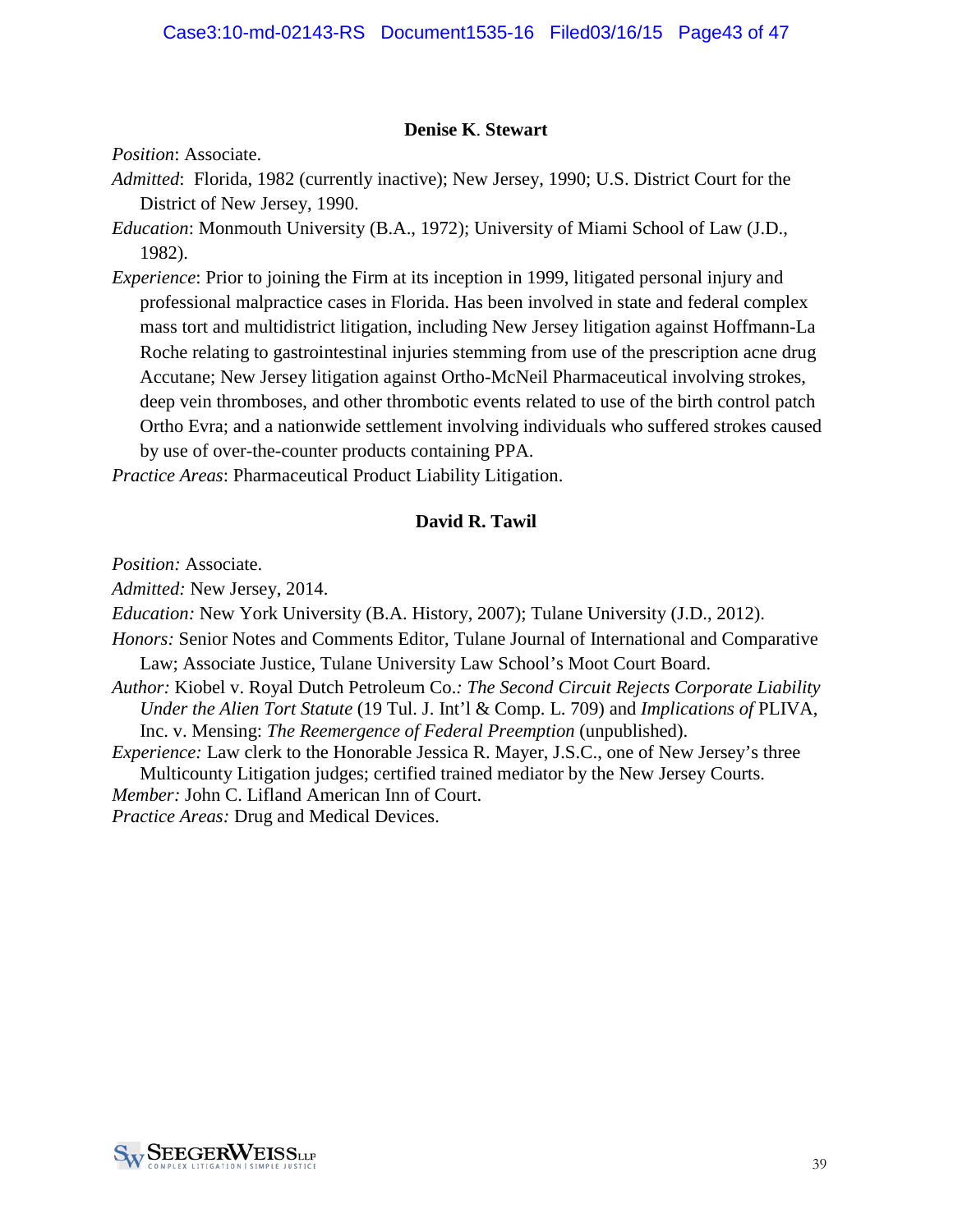Case3:10-md-02143-RS Document1535-16 Filed03/16/15 Page44 of 47

# **EXHIBIT 2**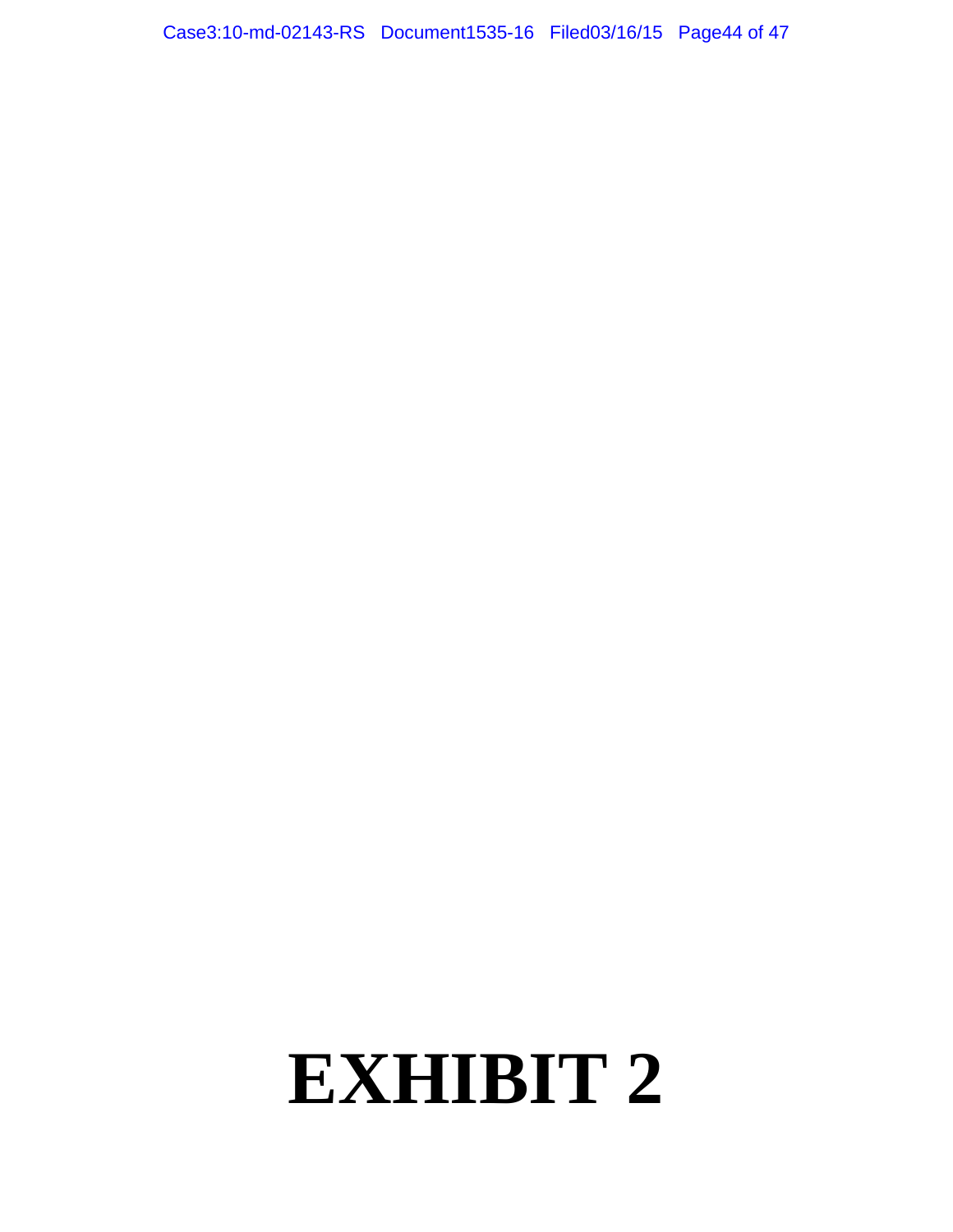#### **EXHIBIT 2**

*In re Optical Disk Drive Antitrust Litigation*, Case No. 3:10-md-2143-RS **Seeger Weiss LLP** Reported Hours and Lodestar May 7, 2010 through December 31, 2014

#### **TIME REPORT**

| <b>NAME</b>             | <b>TOTAL</b><br><b>HOURS</b> | <b>HOURLY</b><br><b>RATE</b> | <b>LODESTAR</b> |  |  |  |
|-------------------------|------------------------------|------------------------------|-----------------|--|--|--|
| <b>ATTORNEYS</b>        |                              |                              |                 |  |  |  |
| Jonathan Shub (P)       | 49.50                        | \$750                        | 37,125.00       |  |  |  |
| Stephen Weiss (P)       | 0.30                         | \$750                        | 225.00          |  |  |  |
|                         |                              |                              |                 |  |  |  |
|                         |                              |                              |                 |  |  |  |
|                         |                              |                              |                 |  |  |  |
|                         |                              |                              |                 |  |  |  |
|                         |                              |                              |                 |  |  |  |
|                         |                              |                              |                 |  |  |  |
|                         |                              |                              |                 |  |  |  |
| NON-ATTORNEYS           |                              |                              |                 |  |  |  |
| Jooyoung Annie Kim (PL) | 620.10                       | \$350                        | 217,035.00      |  |  |  |
| Kevin Laukaitis (PL)    | 27.50                        | \$215                        | 5,912.50        |  |  |  |
| Lauren Griffith (PL)    | 0.50                         | \$215                        | 107.50          |  |  |  |
|                         |                              |                              |                 |  |  |  |
|                         |                              |                              |                 |  |  |  |
|                         |                              |                              |                 |  |  |  |
|                         |                              |                              |                 |  |  |  |
|                         |                              |                              |                 |  |  |  |
| <b>TOTAL:</b>           | 697.90                       |                              | \$260,405.00    |  |  |  |

(P) Partner (OC) Of Counsel (A) Associate (PL) Paralegal (LC) Law Clerk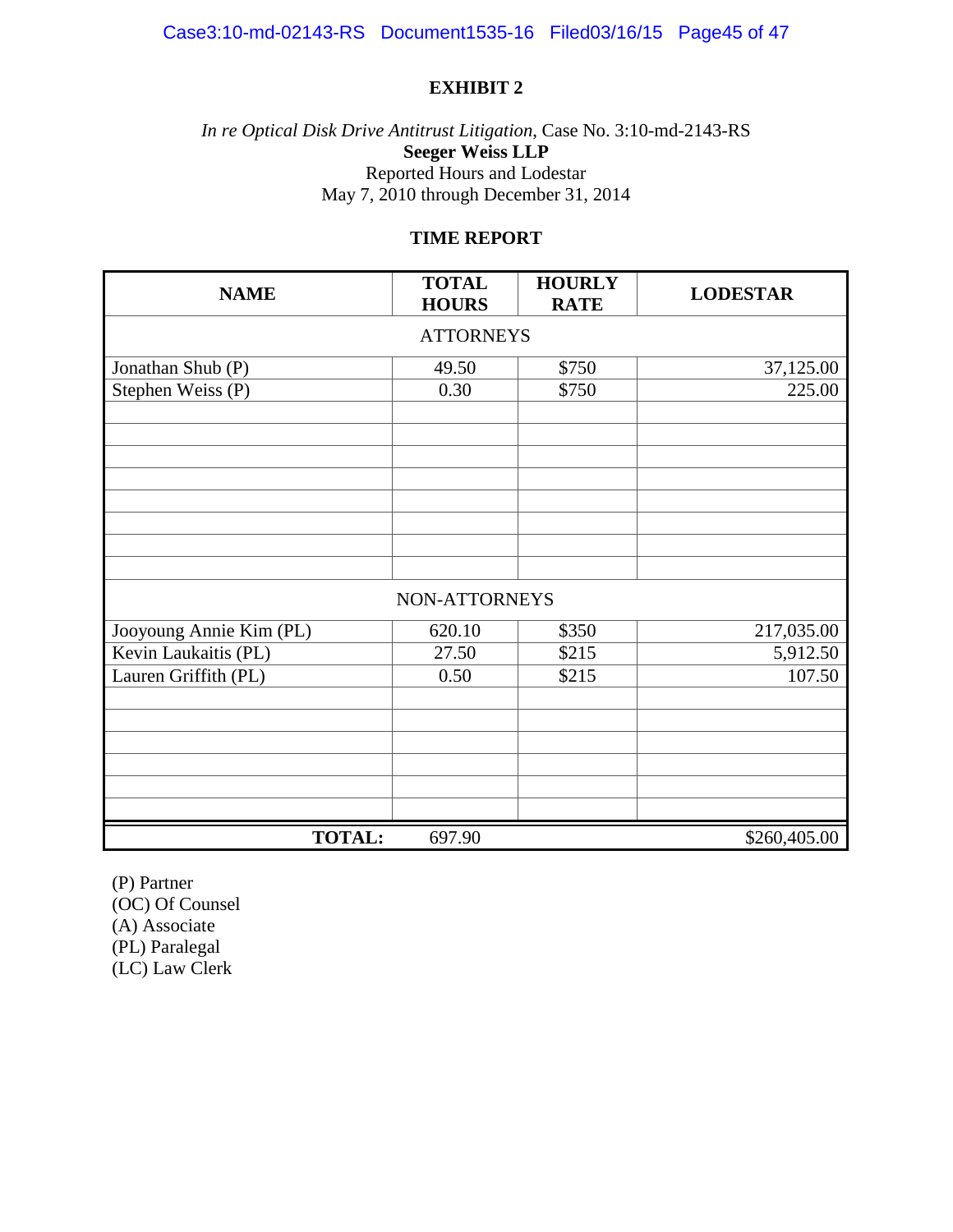Case3:10-md-02143-RS Document1535-16 Filed03/16/15 Page46 of 47

# **EXHIBIT 3**